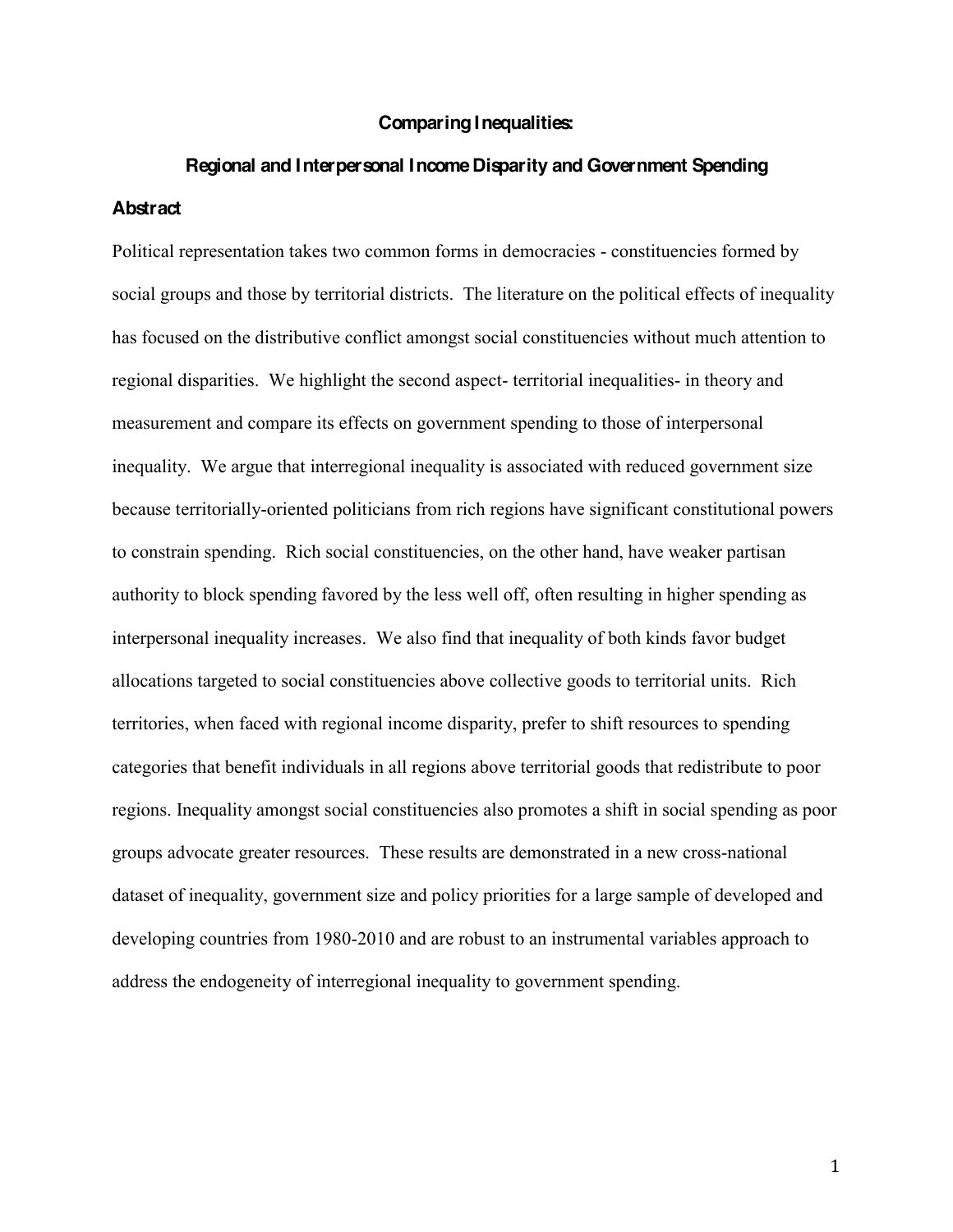#### **1. Introduction**

!!!!!!!!!!!!!!!!!!!!!!!!!!!!!!!!!!!!!!!!!!!!!!!!!!!!!!!

The relationship between income inequality and government distribution motivates a very large literature in the social sciences. These works focus almost exclusively on the inequalities amongst rich and poor individuals for their effects on politics, economic outcomes, and social dynamics. We argue that inequality conceptualized and measured at a different unit of analysis, the geographic region, also influences preferences of political actors. Representatives of regions should have predictable goals to maximize their jurisdictions' interests in the distribution of national resources. Whether and how regional politicians are able to translate their preferences into policy depends crucially on the representative process that adjudicates the interests of competing constituencies.

We pose the following research question: is the impact of inequality on government spending the same across different types of political constituencies? More specifically, how does interregional income inequality compare to interpersonal income inequality in its effects on the size and nature of government distribution? We take as a starting point that politicians represent two primary collective actors in national policymaking—social constituencies (understood for simplicity as rich and poor people) and territorial constituencies (rich and poor regions).<sup>1</sup> The incentives for politicians to advocate the interests of these groups are strongly influenced by the constitutional and electoral structure that determines voting constituencies and their respective powers. Institutional features in a nation, such as executive structure, fiscal and electoral decentralization, a territorial house, and electoral district organization, shape the extent to which politicians benefit from advancing the interests of geographic jurisdictions. Social constituencies

 $1$  See Franzese and Noorrudin (2003) for a similar conceptualization of constituencies reflecting local and national interests.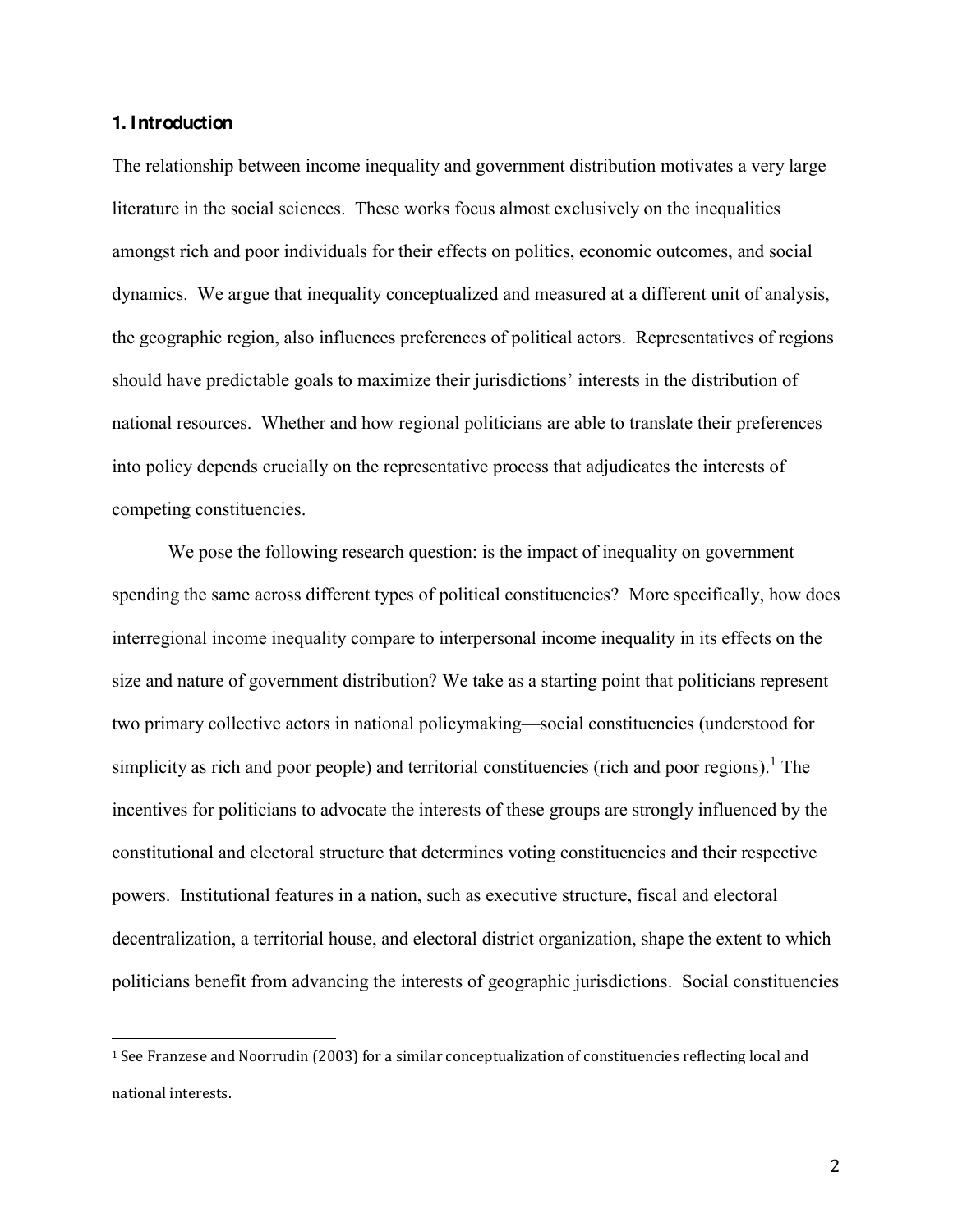form coalitions represented within the party system. These organizing principles of politics highlight cleavages between two relevant representative units—social groups and regions—on whose behalf politicians negotiate in the national legislative process.

We argue that the constitutional power of territorial constituencies provides political leverage for rich regions and the partisan power of social constituencies advantages the poor majority. The reactive powers of rich regions enable their representatives to constrain government expansion given high interregional inequality, while delegates of rich social constituencies have weaker institutional tools to block spending with high individual inequality. The result is divergence in government size outcomes at high levels of interregional and interpersonal inequality. Rich regions' constitutional powers can also influence the nature of government spending toward territorially or socially-targeted budget allocations. The higher the level of interregional inequality the more likely rich regions will advocate social spending beneficial to all regions over geographically-bounded allocations redistributed to poor regions. Rich social constituencies often lack decision-making powers to reject social spending demanded by poor groups. The result is convergence on increased social spending at higher levels of interregional and interpersonal inequality.

The mechanisms that lead to these divergent and convergent outcomes lie in the distinct nature of powers available to regions and social constituencies. Regions are more often endowed with formal, reactive powers to preserve the status quo. These powers enable rich regions to constrain spending. Social constituencies are the basis for political parties that can proactively change policy. Poor groups that constitute a majority of the electorate should advance claims to greater spending and more redistributive social spending as inequality increases. These powers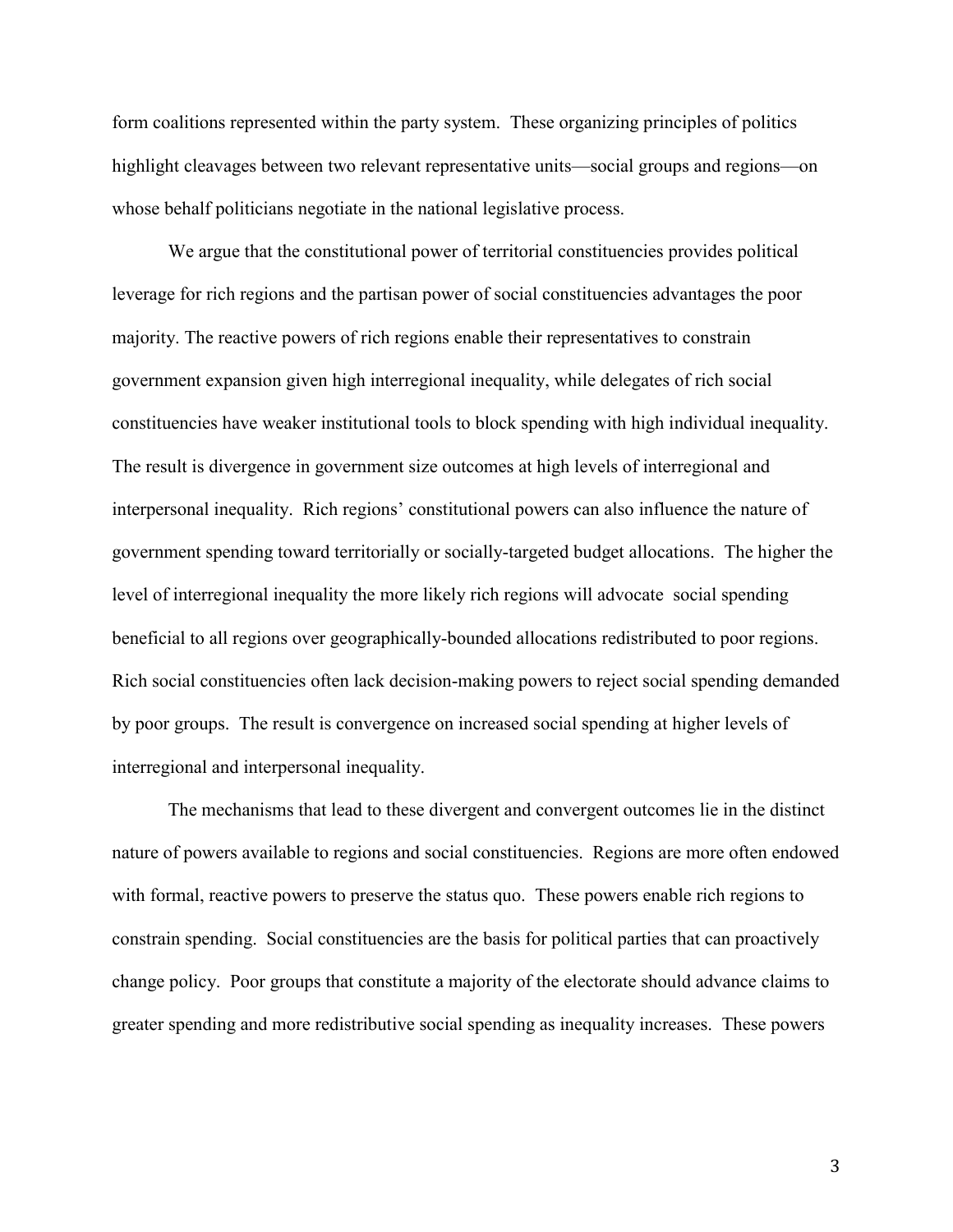are inseparable from majority status, however, and can be derailed by veto authority available to institutional actors not representative of the majority poor.

We confirm these dynamics using a new cross-national dataset on inequality, government size, and budget allocation for a pooled sample of developed and developing countries from 1980-2010. We find a consistent negative effect of interregional inequality on central government spending. Contrastingly, in less robust results, we find higher outlays as interpersonal inequality increases. In our analysis of the allocation of government spending, we demonstrate that increases in both types of inequality lead to convergence in government budgets toward social spending targetable most readily to individuals (such as unemployment or health benefits) over geographic spending allocated as collective goods to localities (such as infrastructure investments).

While the result is different, the "winner" of the two processes is the same for the level of spending and the types of spending. On one hand, rich regions win and poor regions lose as interregional inequality grows. Wealthy jurisdictions can halt spending and shift it away from categories that entail subsidization without shared benefits, by blocking territorial allocations or in coalition with poor social constituencies that favor social spending. On the other hand, poor people win and rich people often lose as interpersonal inequality rises. Majority power allows the poor to increase budgets and draw greater resources to categories that benefit them the most, social spending with redistributive intent.

#### **2. Relevant Literature**

#### *2.1. Interpersonal Inequality and Government Spending*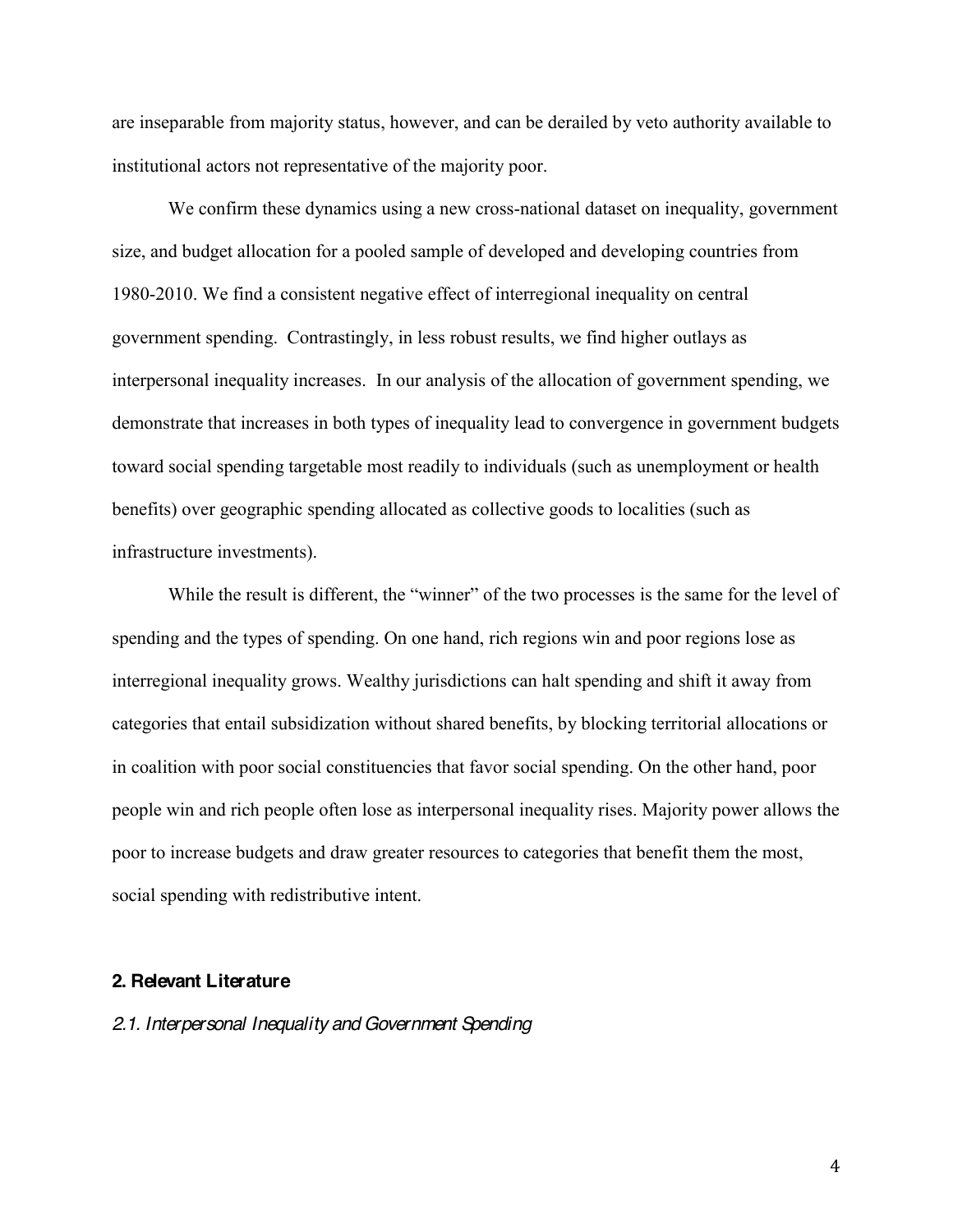Our findings are broadly consistent with scholarly research that anticipates higher government spending as interpersonal inequality grows (Romer 1975, Meltzer and Richard 1981). Romer and Meltzer and Richard (RMR) model politics as a referendum process whereby the median voter, who becomes increasingly poor relative to the mean as inequality grows, successfully imposes increased government spending. Our focus is not on this result, which we find both theoretically conditional and empirically tenuous, but on the comparison between the effects of interregional and interpersonal inequality on political dynamics and thus government spending.<sup>2</sup> Like much of the literature critiquing the RMR result, we raise concerns with the assumed representative structure, the national referendum, which precludes both institutional fragmentation and constituencies based on identities other than the individual. We focus on policy outcomes reflecting bargaining by jurisdictional actors (Weingast, et al. 1994).

We look to political institutions (both their constitutional and partisan effects) for their role in shaping the conditions that allow rich and poor to advance their preferences in the political system. Although the poor are the majority, the majority is not always able to exercise power because of institutional or partisan fragmentation, or attributes of the political process that favor the rich (Amendola et al. 2013). We also recognize that highly centralized control over economic and political processes depresses regionalism, and party aggregation favors majority social constituencies (Chhibber and Kollman 1998). Regional and social constituency representative "types" are identifiable in political systems but are never fully separable because they are bound to some extent by the national party system (Brancati 2008). Complementing these works, we focus to a greater extent on inequality and on regions' constitutional powers in the political process of government distribution.

!!!!!!!!!!!!!!!!!!!!!!!!!!!!!!!!!!!!!!!!!!!!!!!!!!!!!!!

<sup>2</sup> For a summary of empirical literature on the RMR model, see Borge and Rattsø (2004).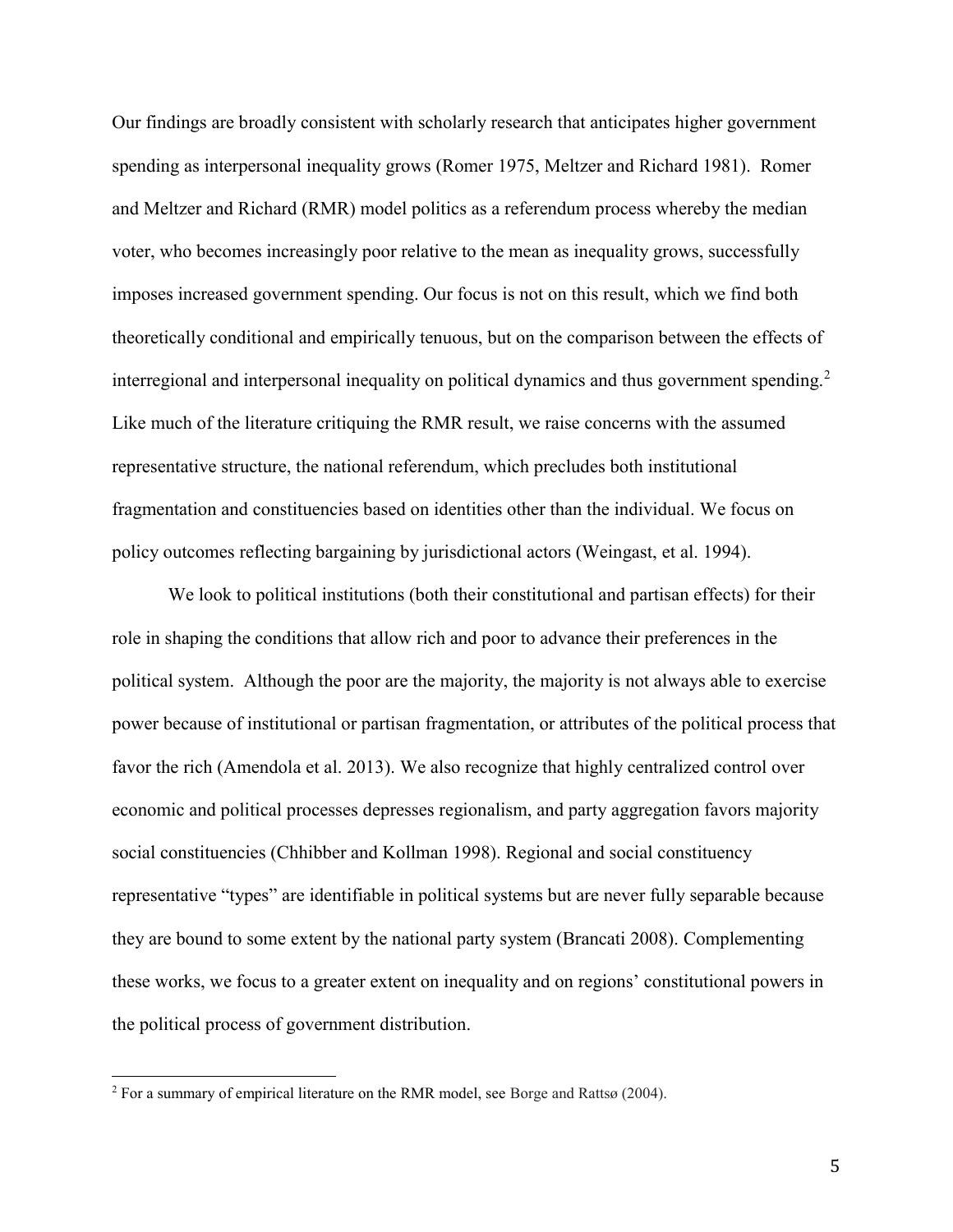#### *2.2 Interregional Inequality and Government Spending*

We build upon political economy research emphasizing the political interests of regional economic transfers, with specific comparison to interpersonal inequality (Bolton and Roland 1997). We test the "regional transfer effect" whereby geographic districts evaluate their preferences for government spending given disparities in regional income and productivity. Beramendi's (2007, 2012) works inspire the comparison of interregional to interpersonal conflict with expanded empirics. Rodden's (2002) discussion of the territorial basis for government representation provides a theoretical launching point for our institutional expectations.

Most empirical research on inequality uses ratios of income held by the richest compared to the poorest groups in society. Critiques of these measures typically question the formula for calculating inequality and whether that represents political reality, not on the unit of analysis individuals or households (Piketty and Saez 2006; Lupu and Pontusson 2011). We adopt measurement techniques for interregional inequality from geography and regional economics. This literature explains the economic and political sources of regional divergence, not interregional inequality's effects on politics (Charron et al. 2014; Lessmann 2009; Rodríguez-Pose and Ezcurra 2010). These measures have not, to our knowledge, been applied to government size.

### *2.3 Policy Priorities as the Nature of Government Spending*

Studies of disaggregated government budgets usually analyze the total outlay of policy categories relative to GDP or allocations across different levels of government (e.g., Shelton 2007). We focus instead on policy priorities, an indicator showing the relative allocation of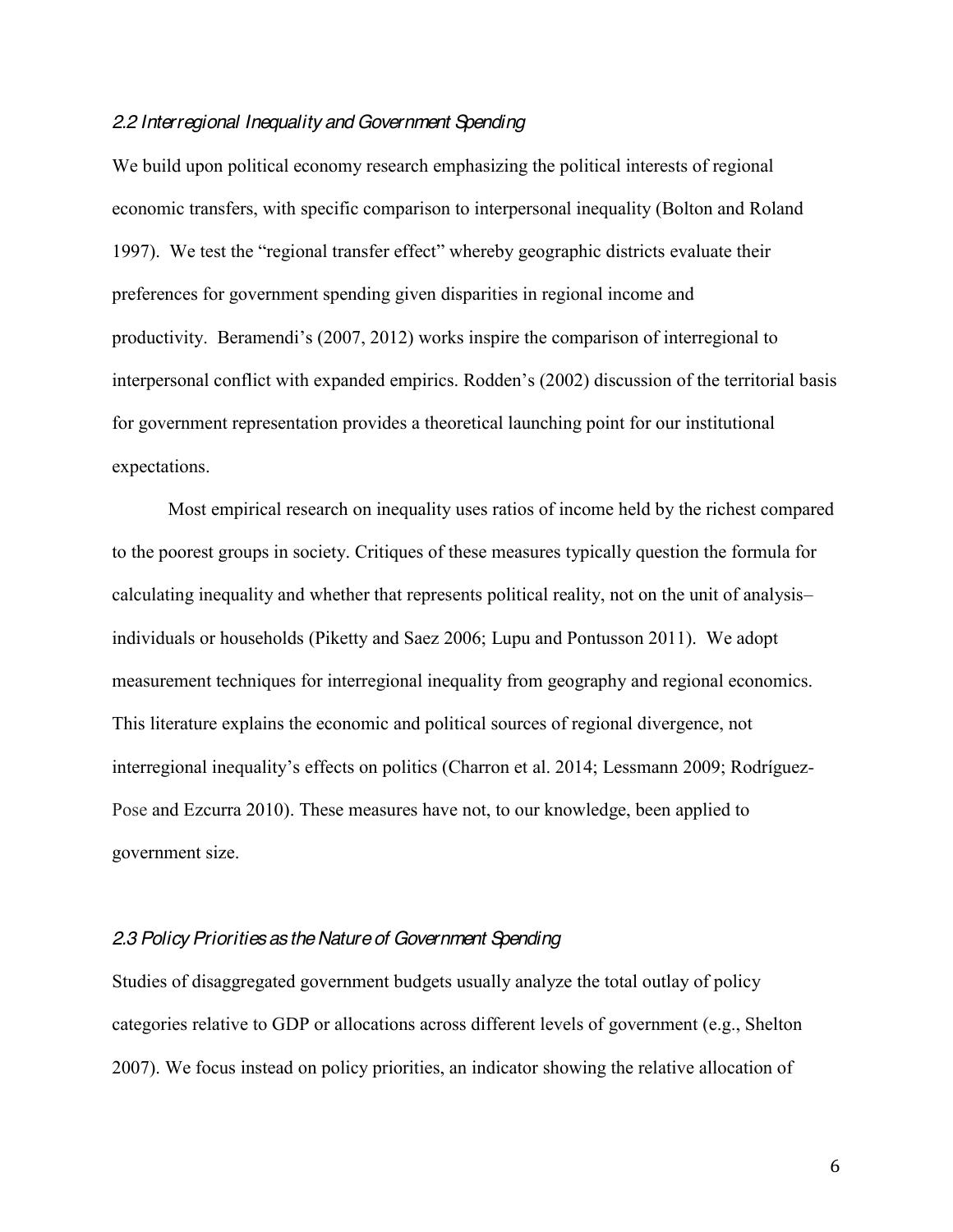government spending across all expenditure categories. Policy priorities are an increasingly common indicator of government expenditure in the U.S. states (Jacoby and Schneider 2001, 2009; Volden 2007). We borrow the methodological approach of Jacoby and Schneider and apply it to OECD data of identical structure.

Previous research on policy priorities did not emphasize the geographic nature of some spending categories, but rather termed these "collective goods" because they are not easily targetable to individuals based on demographic criteria. Our discussion retains the logic of that characterization with somewhat different language to emphasize the geographic versus social (individually targetable) framing of our analysis. With this approach, we link the literature analyzing effects of interregional disparities on government spending and policymaking at the national level to research on national public goods given preference heterogeneity (Milesi-Ferretti et al. 2002; Alesina and Spolaore 1997; Besley and Coate 2003).

#### **3. Theoretical Expectations**

Our theoretical expectations from previous research are diagrammed below in Figures 1a and 1b. Shown are four actors, rich and poor regions, and rich and poor individuals, and their assumed preferences for government spending. The y-axis is inequality and the x-axis is total government size in Figure 1a and government policy priorities toward social or geographic allocations in Figure 1b. In both charts, the lower line represents the status quo point  $(\mathcal{SQ})$  and groups' ideal point preferences for government spending at time *t* given the extant level of inequality. In the upper line, at time  $t+1$ , these groups' preferences reflect a change in the inequality related to their group, whether interregional (*R, R+1*) for regions or interpersonal (*I, I+1*) for individuals. We assume that only four collective actors are relevant in politics and that economic preferences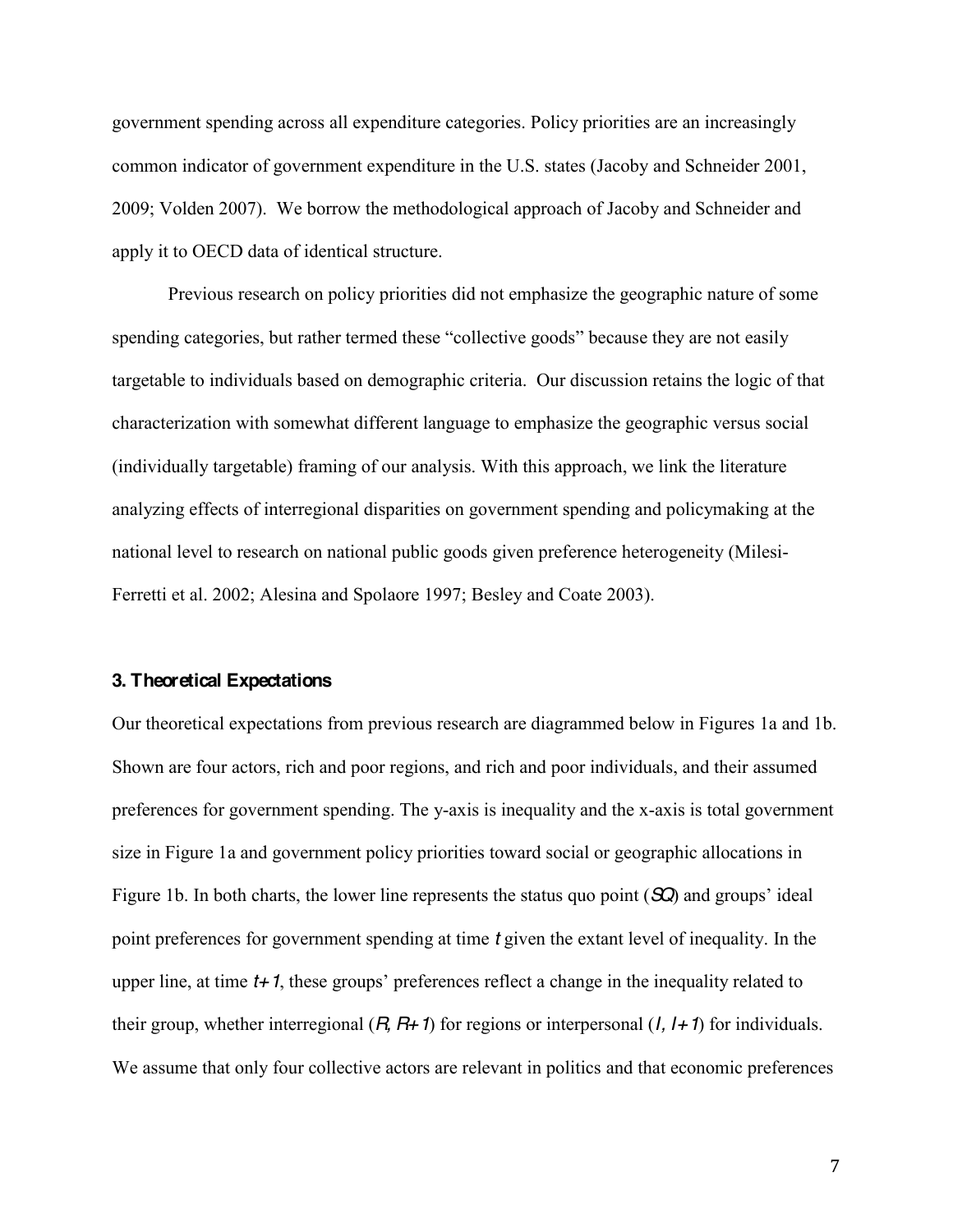subsume identity, ideology or interest-group representation. For the moment, we assume these actors are analytically separable and address variance in these conditions in the discussion. We also assume a progressive tax system and that government spending is to some degree redistributive.

Figure 1a shows the directional change of preferences on total government size with increased interregional (R) and interpersonal inequality (I). Both rich regions and rich individuals are shown to prefer lower government spending, all else equal, because government spending is increasingly redistributive (by rich regions given interregional inequality, by rich individuals given interpersonal inequality) in a progressive tax system as inequality of either type increases. Poor regions and poor individuals prefer government expansion as inequality increases at *t+1*. Both regions and individuals share the same point in space because we do not have a theoretical basis to compare individuals to regions on their absolute preferences for government size.

### [Figure 1 Here]

Figure 1a demonstrates the shift in status quo government spending expected given increases in interregional  $(SQ_{R+1})$  and interpersonal  $(SQ_{I+1})$  inequality. With constitutional powers to constrain government spending through veto, amendment, and delay authority, rich regions shift the status quo toward their preference for lower government spending as interregional inequality increases. As interpersonal inequality rises, on the other hand, poor social constituencies have stronger partisan authority to shift the status quo toward higher government spending. H1 predicts divergence in government spending as the two types of inequality increase.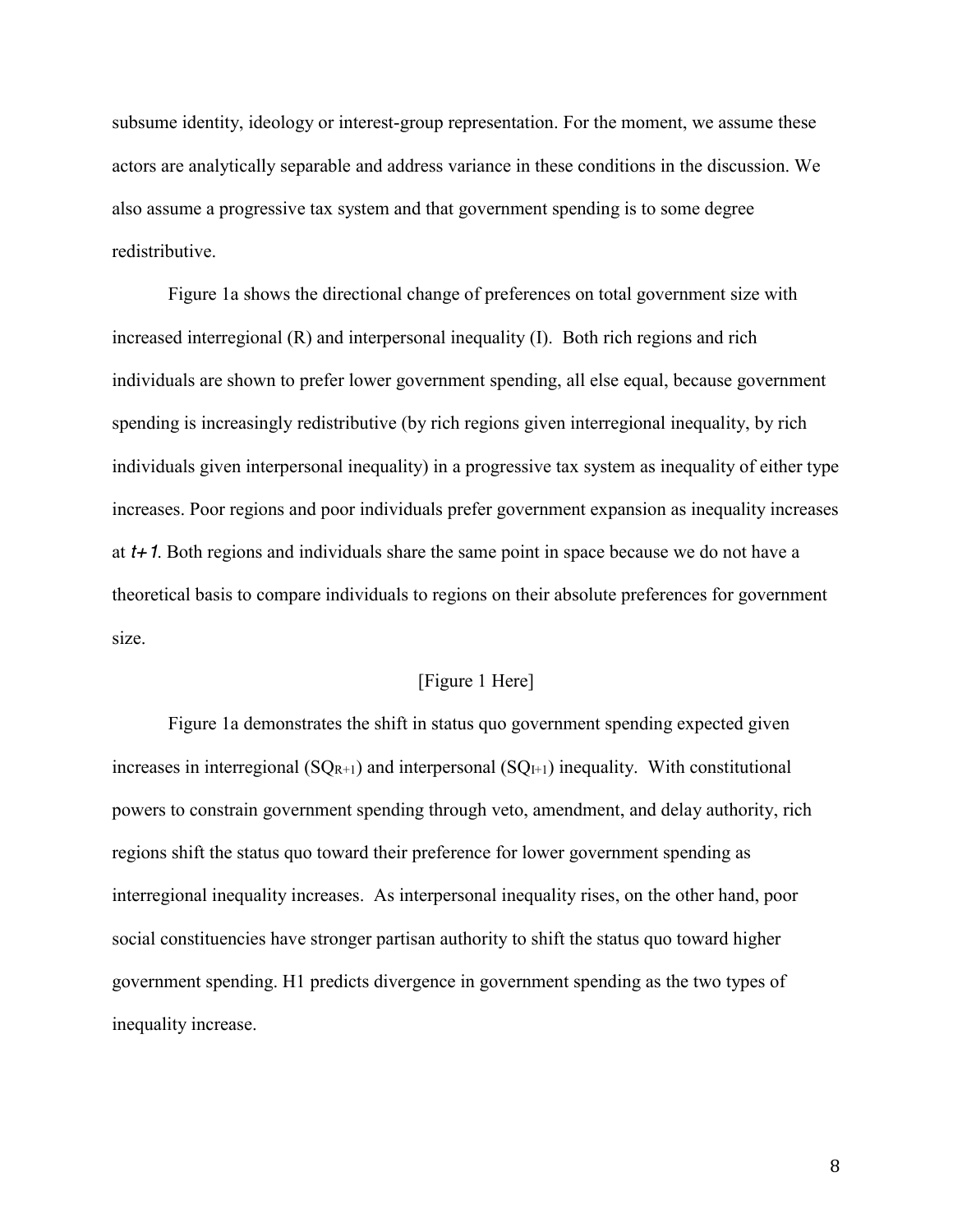*H1: Divergence Hypothesis*- increased interregional inequality will drive lower government spending. Increased interpersonal inequality will push higher government spending.

Interregional and interpersonal preferences for government budget allocation toward social units (benefits targeted to individuals) or geographic units (collective goods targeted to localities) are plotted in Figure 1b. Again, the regions and individuals' preferences are shown at time *t* and time *t+1* with an increase in group-relevant inequality. Importantly, the x-axis is not the level of spending but relative emphasis on social or geographic budget categories.

In Figure 1b, rich regions and poor individuals are both shown to the left of the status quo points at time *t* and *t+1*, indicating a preference for social allocations above geographic spending. With the increase in interregional inequality at R+1 and interpersonal inequality at I+1, both groups shift their preferences even farther toward social allocations. Poor individuals sit to the left of rich regions because they are assumed to benefit more directly from social allocations than rich regions that seek social allocations only as preferable to redistributive regional spending. Similarly, poor regions and rich individuals are shown to prefer greater geographic spending as inequality increases to benefit themselves through redistribution (poor regions) or to shift spending away from explicitly redistributive categories (rich individuals).

Figure 1b shows a common shift in the status quo as interregional  $(SQ_R)$  and interpersonal  $(SQ<sub>I</sub>)$  inequality increase. The logic for this expectation again lies with the constitutional power of regions that facilitate blocking less-preferred expenditures and the partisan power of poor groups that enables shifts toward preferred expenditures. This convergent effect of increased inequality of both types on government policy priorities is predicted in *H2*.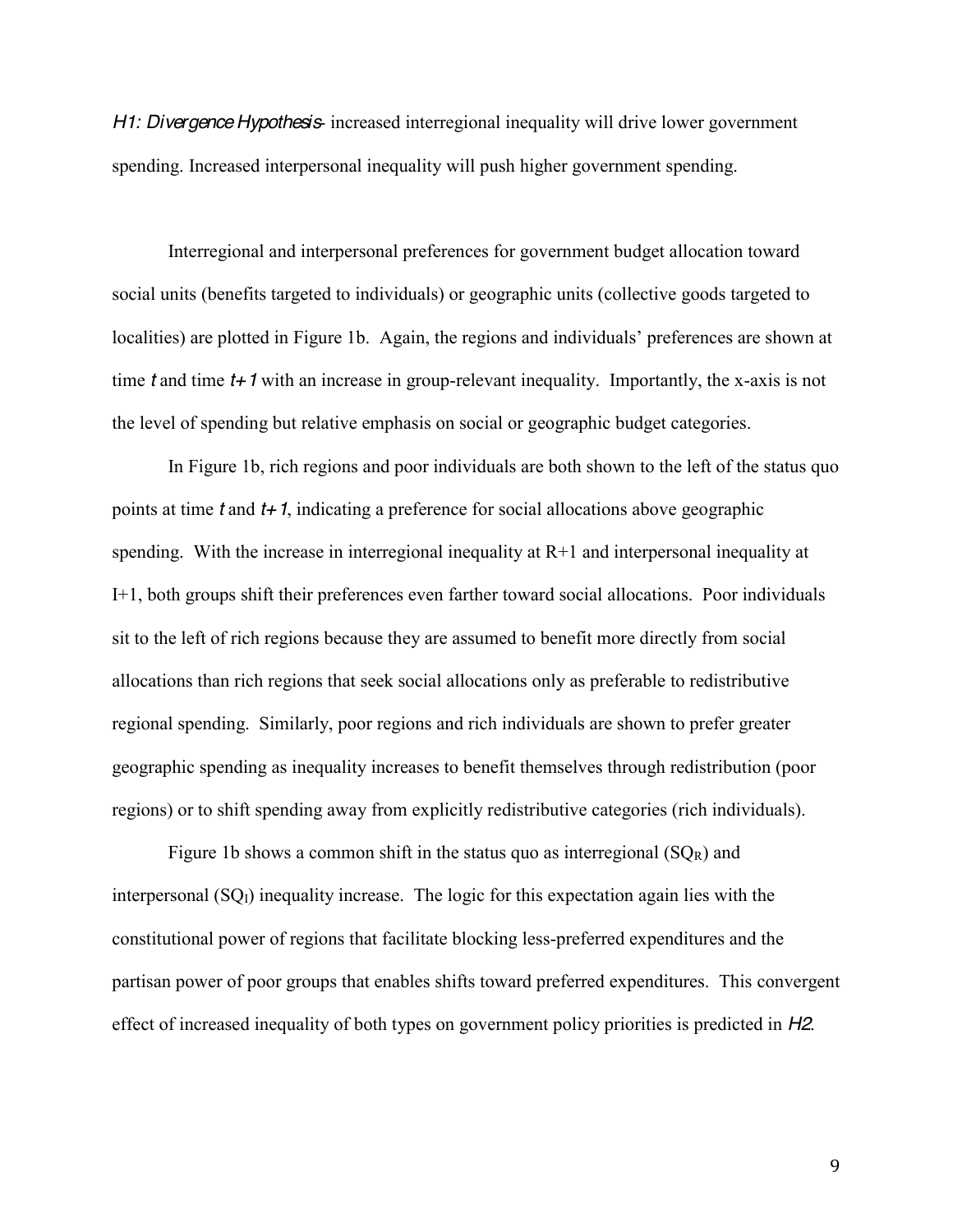*H2: Convergence Hypothesis*- increased interregional and interpersonal inequality prompt relative allocation toward social spending.

### **4. Regional Representation and Social Constituencies**

Regions and social constituencies exercise power in the political system through two primary sources of power—formal authority granted through constitutional rules of policymaking, and partisan authority of majorities within political institutions. Formal authority is commonly reactive—it includes the powers to block and delay legislation granted to particular institutions such as presidents, upper houses, national courts, and executive councils. These mechanisms are more often granted to regional constituencies, with rights that privilege minorities, than to broad social constituencies (Rodden 2002). Partisan powers, on the other hand, are exercised by the majority and may be proactive or reactive depending on electorally salient interests. They are most often available to social groups that form the primary distributive cleavage in democratic politics.

### *4.1. Powers of Regions*

Regional representatives are endowed primarily with reactive authority that helps them block policy change away from the status quo (Triesman 2006). These powers, such as upper house veto or amendment of lower house budgets and supermajority rules, enable national representatives of regions to act as veto gates for expansionary budget policies. Importantly, these rules privilege relatively few actors within the policy process, giving greater weight to minority rich regions and lowering the costs of collective action to allow few regions to shape policy despite majority opposition (Beramendi and Diaz Cayeros 2006).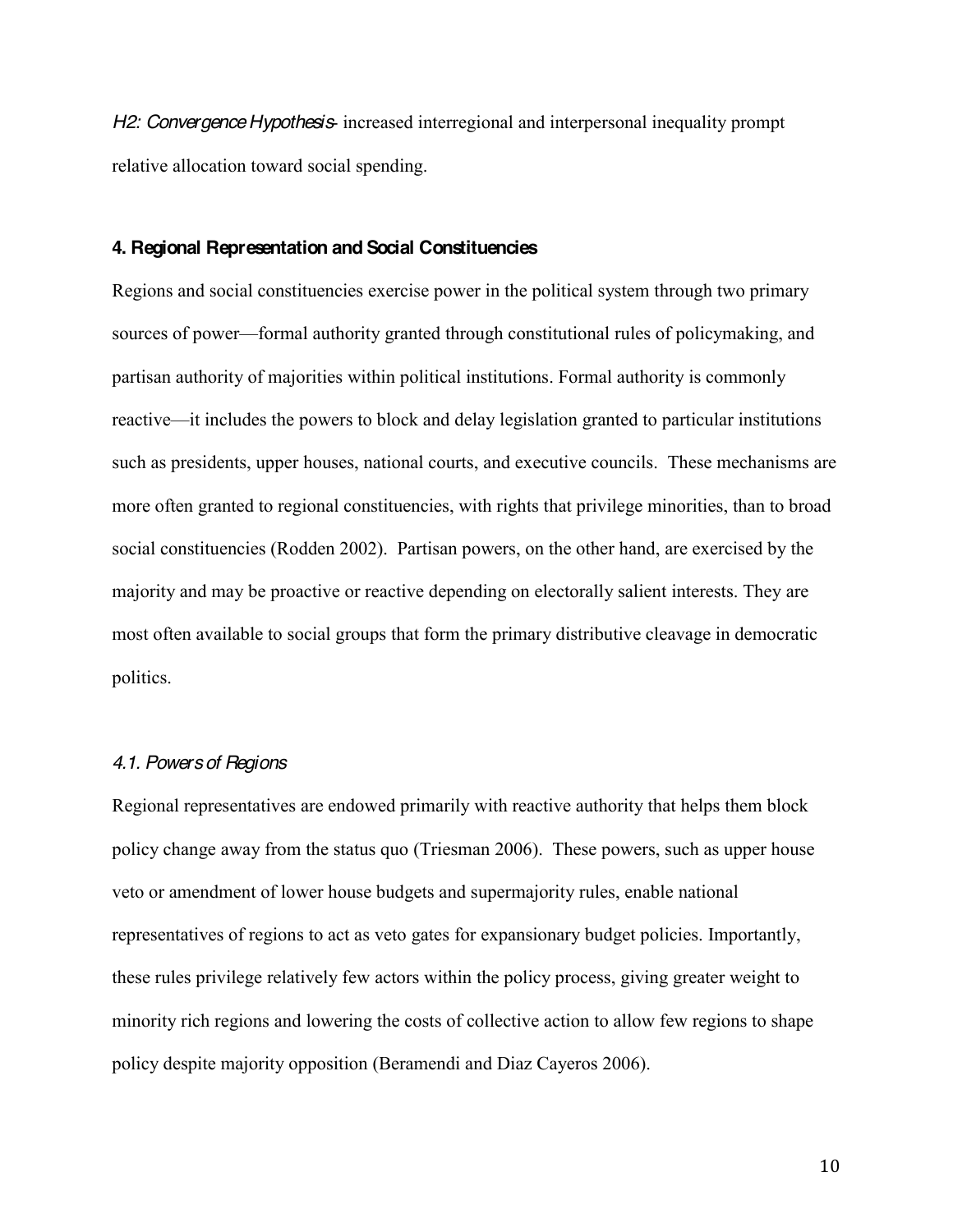The constitutional powers available to regional representatives vary in their strength and variety. Take, for example, the U.S. Senate filibuster. One regional politician, representing a state constituency, can block or delay the entire legislative process. More commonly, regions are the voting constituencies for territorial upper houses, districted lower houses, sub-national elected officials, and judicial actors, giving politicians incentives to advance the interests of the regions they represent. These actors have constitutionally-determined powers, such as supermajority voting rules, rights to delay, amend or block legislation, and decentralized budgets and policy areas that make relevant interregional claims in national politics (Rodden 2002; Russell 2001). Even in the absence of constitutional authority, geography becomes a relevant cleavage in any political system that divides voters into spatial districts (Franzese and Nooruddin 2003).

The status quo bias of regions' powers informs our hypothesis that rich regions have the upper hand given high interregional inequality. Rich regions, always the minority, will have little ability on their own to promote new policy in their preferred direction. However, reactive powers can be used to constrain redistribution desired by poorer regions. Rich regions and individuals also have less elastic demand for government services, giving their national representatives stronger bargaining positions in budget negotiations (Giuranno 2009). This should lead to systemic differences in the level of spending given regional inequality. Moreover, veto authority can be effective in reducing allocations by eliminating adjustments for inflation and blocking renewals to existing appropriations. The result can be budget atrophy without explicitly anti-redistributive budget proposals (Hacker and Pierson 2010).

The powers of regions are difficult to identify precisely because they are found within a variety of political institutions that decentralize or fragment power, and they interact with other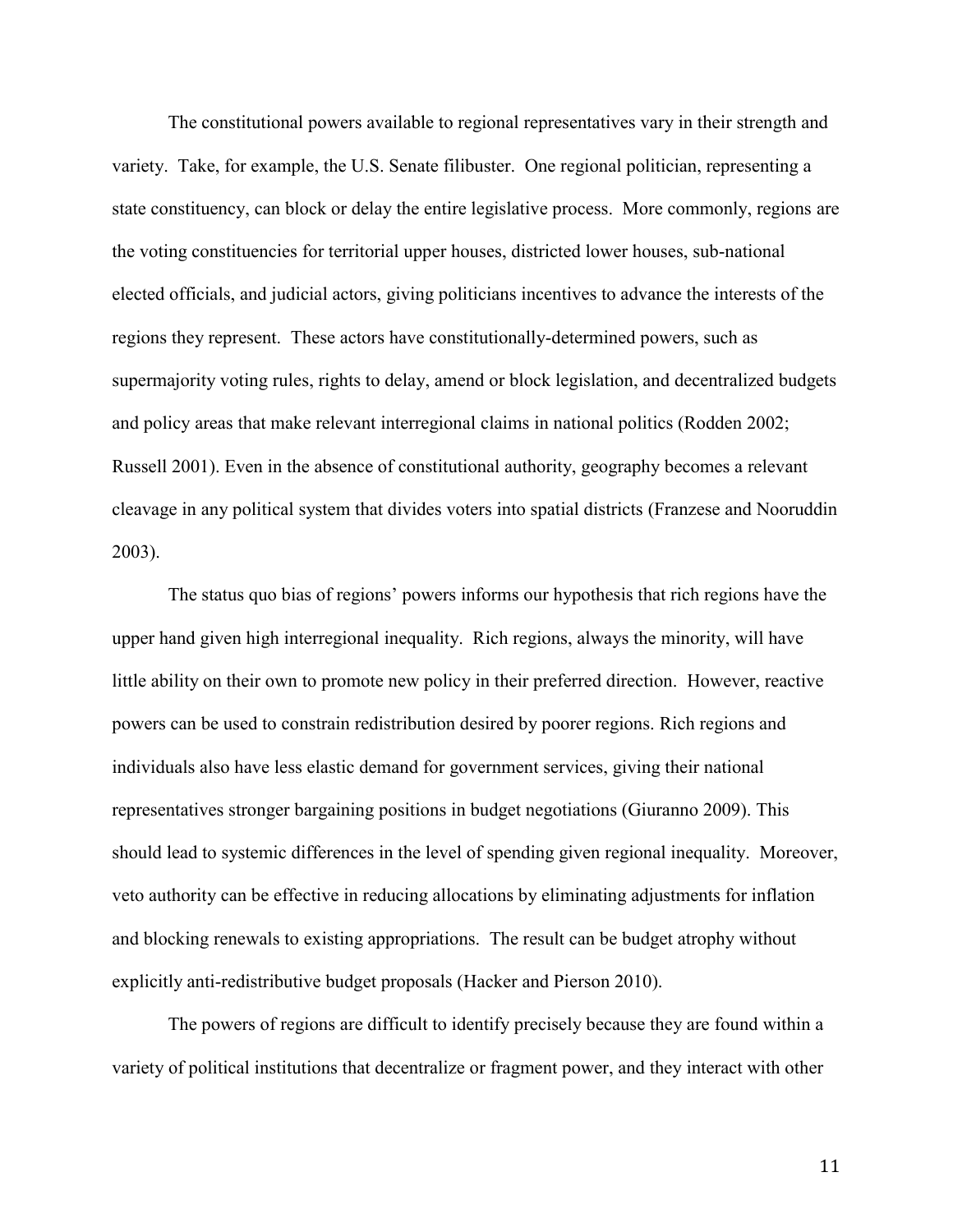political institutions that centralize authority. We focus on three institutions that fragment authority and orient politicians toward regional over national issues: presidentialism, federalism, and territorial bicameralism. Presidential systems' separate origin and survival of executive and legislative actors makes the cohesion and coordination of national parties less important than in parliamentary systems (Mainwaring and Shugart 1997). Parliamentary actors thus have greater incentives to dampen regional cleavages relative to presidential systems. Federalism structures politics on regional constituencies and, like presidentialism, increases the number of veto actors, which should entrench the status quo (Treisman 2006). Similarly, territorial bicameralism guarantees regional representation in national legislatures, giving voice to regional actors and shifting the locus of national politics relatively toward regional issues.

#### *4.2. Powers of Social Constituencies*

Social constituencies organized around income and attitudes toward government redistribution are the foundation of party systems in nearly every nation (Bobbio 1996). Rich and poor groups articulate distributive concerns and economic ideology through parties that advance their electoral interests and legislative programs. These constituencies most often span the nation, joining the interests of rich and poor across regions under united banners. These parties conflict, most apparently, on social redistribution related to interpersonal inequality.

The poor, due to their numerical advantage in the voting booth, are assumed the winners in this distributional struggle as increasing inequality pushes the median voter toward the lower end of the income spectrum (Romer 1975, Meltzer and Richard 1981). Poor individuals can capture legislative majorities able to proactively advance redistribution as interpersonal inequality grows.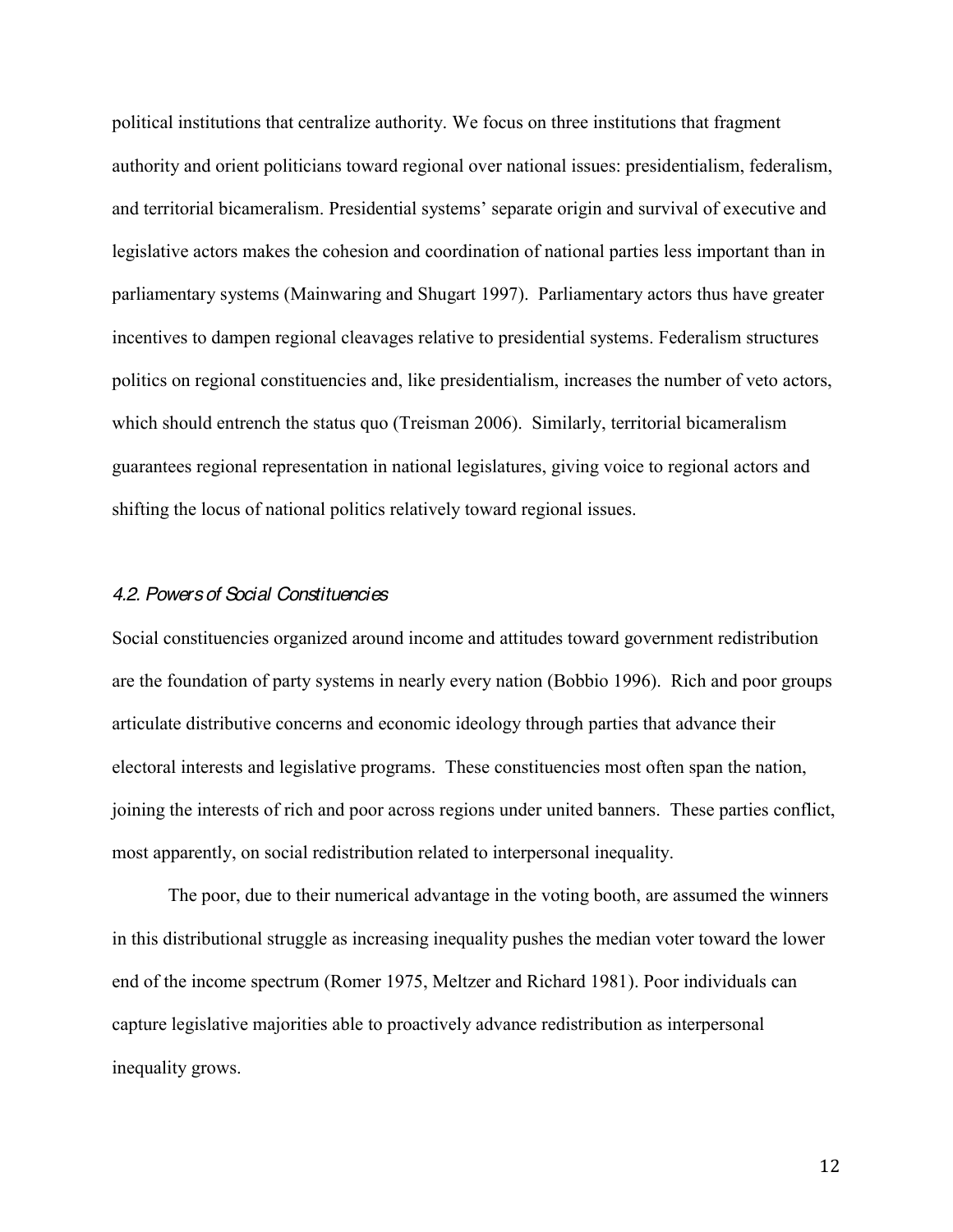Representative democracy, however, never exemplifies the one-person-one-vote ideal, but always disperses power across political institutions. Fragmentation of authority away from the legislative majority attenuates the proactive powers of social constituencies to advance their preferences. Thus RMR assumes a representative structure – the national referendum—that cannot capture rich groups' or regions' role where policy authority is divided and includes minority safeguards. Rich constituencies are bolstered by institutional fragmentation and differences in voting rates and campaign contributions favoring the well-off (Amendola et al. 2013; Bartels 2010). The powers of the poor to press redistribution given high interpersonal inequality, therefore, are conditional upon institutional structures that favor majoritarian outcomes.

Like regional powers, the policymaking authority of the (poor) majority varies across political systems. This variance depends on institutional separation of powers that provide opportunities for groups other than the majority (or majorities on alternative political cleavages) to influence legislation. Not coincidentally, power divisions also provide opportunities for regional representatives to influence national policy outcomes. Whether the poor advance their interests given separation of powers will depend on their ability to capture veto points and to form coalitions across institutions.

#### **5. Data Analytics Strategy**

#### *5.1. The Core Explanatory Variables*

We use the most common interpersonal inequality indicator, the Gini coefficient. The calculation of Gini varies depending on differences in the concept (income-based vs. consumption-based), timing (pre-tax & pre-transfer vs. post-tax & post-transfer), or unit (individual vs. household).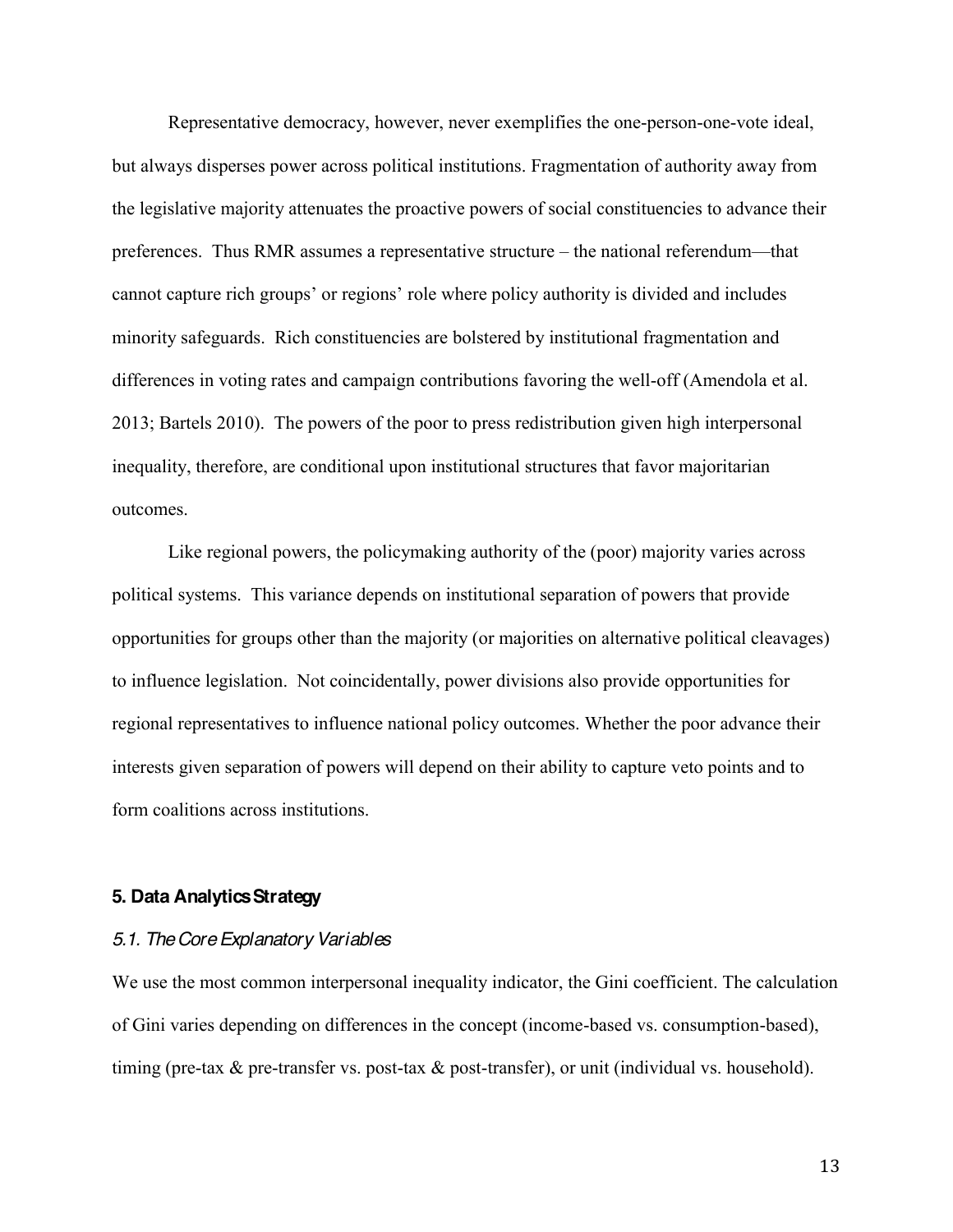We use the "gini market" variable from the Standard World Income Inequality Database that indicates household gross income adjusted by household size (Solt 2009).<sup>3</sup> We prefer Incomebased Gini and pre-tax, pre-transfer income measures instead of net (post-tax & post-transfer) income because the latter takes into account the redistribution we are trying to measure. Furthermore, household gross income (weighed by household size) captures individual welfare better than individual measures because income is shared.

Our measures for interregional inequality are cross-nationally comparable intra-country variances of region-level GDP per capita. The regions that we associated with sub-national territorial units are equivalent to the state, province, department, or NUTS (Nomenclature of Territorial Units for Statistics) Level 2, in the case of OECD nations.<sup>4</sup> From research on political geography, we adopt two formulae for calculating interregional inequality: the populationweighted coefficient of variance (COVW) and the region-adjusted Gini coefficient (ADGINI). Each indicator is calculated independent of the number of regions considered, is not sensitive to shifts in average GDP level, and satisfies the Pigou-Dalton principal.<sup>5</sup> They allow for intracountry variance to be translated into a cross-nationally comparable index. The value of zero denotes perfectly even development across regions; the value of one (or higher in the case of COVW) represents extreme inequality. The formulae are listed below:

!!!!!!!!!!!!!!!!!!!!!!!!!!!!!!!!!!!!!!!!!!!!!!!!!!!!!!!

<sup>&</sup>lt;sup>3</sup> Alternatively, we ran a Gini measure retrieved and filtered from the UNU -WIDER World Income Inequality Database (using the procedure suggested by Deininger and Squire (1996). We found consistent results.

<sup>&</sup>lt;sup>4</sup> Our theory argues political representation of territories matters for national spending. We attempt to capture relevant territories in our income measures but they cannot match every voting district. The level we use is typically the unit of representation for territorial upper houses, geographically-oriented lower houses, and the administrative locus for fiscal and other policy decentralization.

 $<sup>5</sup>$  Any income transfers from the richer to the poorer regions reduce inequality (Pigou 1916).</sup>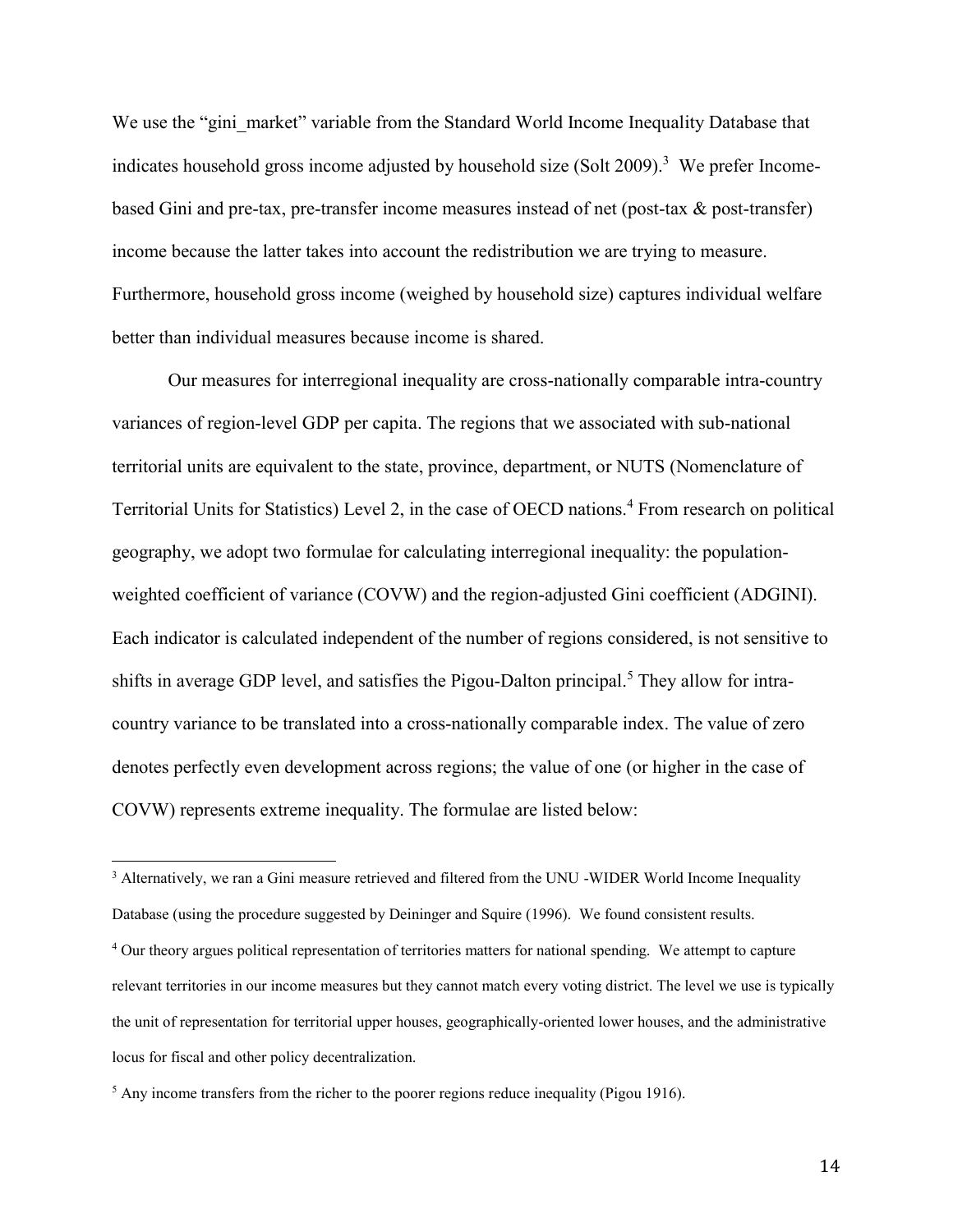$$
COVW = \frac{1}{\bar{y}} \sqrt{\sum_{i=1}^{n} p_i (\bar{y} - y_i)^2}
$$
  
 
$$
ADGINI = \frac{2 \sum_{i=1}^{n} iy_i}{n \sum_{i=1}^{n} y_i} - \frac{n+1}{n}
$$

Where: *y* is the country's average GDP per capita; *y<sub>i</sub>* is the GDP per capita for region *i*,  $p_i$  is the share of country's total population in region  $\dot{i}$ ; and n is the number of subnational units (Lessmann 2011). COVW is a measure of dispersion that factors in population weights of the regions to the overall distribution. ADGINI captures degree of deprivation by giving additional weight to regional incomes as they veer farther from the mean of the regional income distribution. Our interregional inequality measures are coefficients of variation in regional economic productivity per capita, not ratios of earnings, and thus are not directly comparable to interpersonal inequality data. 6

#### [Figure 2 Here.]

Figure 2 presents a list of countries sorted by the average 2006-2010 on the Gini coefficient and ADGINI. These measures are not correlated at a statistically significant level in the non-OECD sample ( $r=0.34$ ,  $p>0.1$ ) and are weak and insignificant in the OECD sample ( $r=$  $0.11$ ,  $p > 0.1$ ). Belgium provides an example with very low interpersonal inequality but relatively

!!!!!!!!!!!!!!!!!!!!!!!!!!!!!!!!!!!!!!!!!!!!!!!!!!!!!!!

<sup>6</sup> State GDP is a reasonable proxy for state income (Beramendi and Diaz-Cayeros 2006) and is an important distributive motivation independent of earnings. Productivity differences are what create relevant differences in regional tax bases. Income figures, moreover, are endogenous to social welfare policies that obscure regional differences in economic structure (Mahler 2002). In future research we will examine the differences in regional level income for a smaller sample,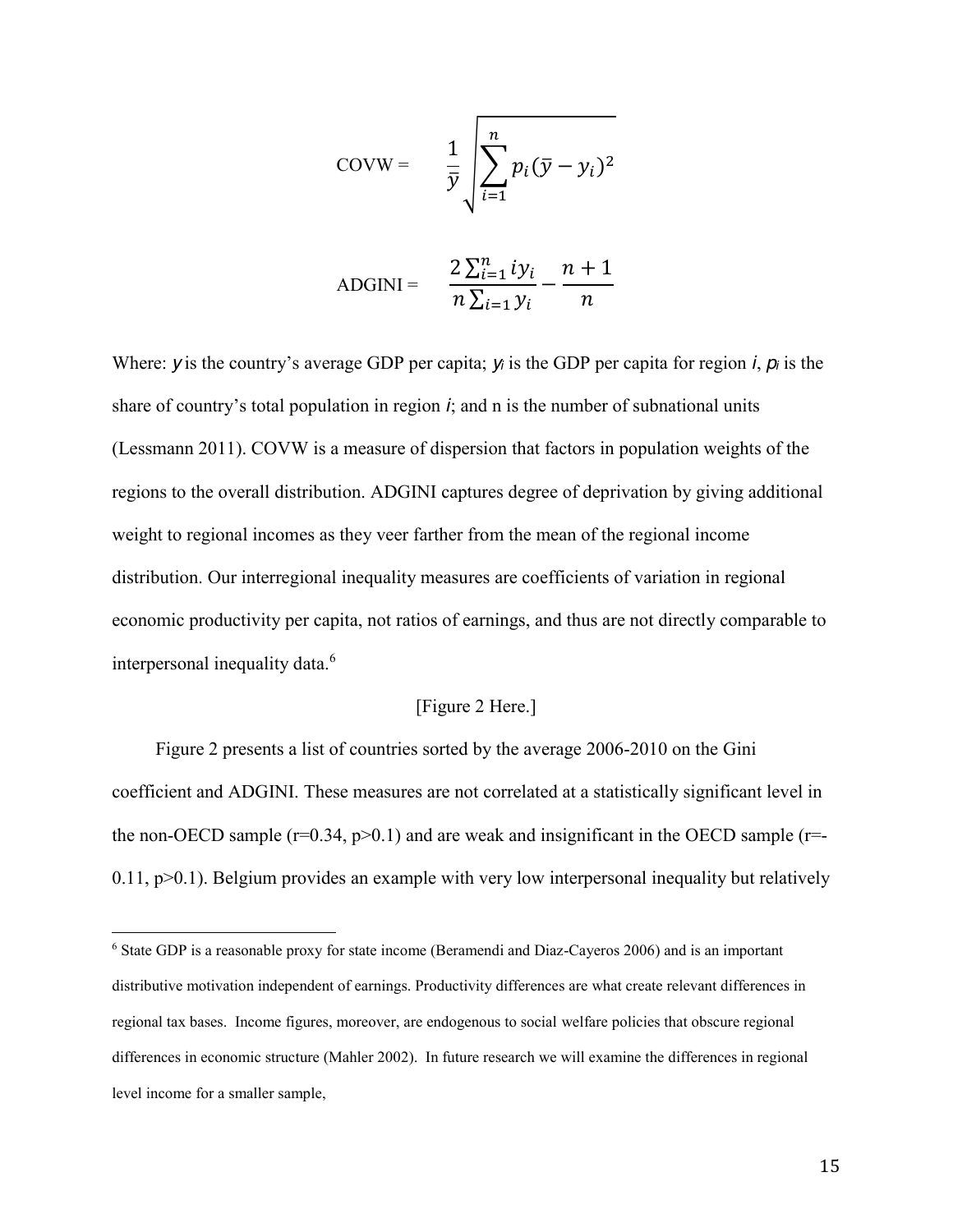high interregional inequality. The United States scores relatively low on interregional inequality but very high on the interpersonal inequality measures. This comparison demonstrates that interpersonal and interregional inequality capture different phenomena within a country. <sup>7</sup>

#### *5.2. Dependent Variables*

!!!!!!!!!!!!!!!!!!!!!!!!!!!!!!!!!!!!!!!!!!!!!!!!!!!!!!!

We focus our analysis on government spending as a redistributive outcome of political bargaining between net beneficiaries and net contributors.<sup>8</sup> Our sample includes developed and developing countries from 1980 to 2010. The constraints on our sample are both the availability of regional GDP values and spending data for enough years to establish a reasonable country estimate.<sup>9</sup> For the policy priorities variable calculated with all expenditure categories, our panel is limited by data availability to OECD nations from 1990 to 2010.

Our analysis examines two aspects of government spending: 1) how much governments spend; 2) how they spend. First, the size of government is measured as GDP share of total central government spending. We focus on the central government as the arena in which social and regional representatives are most likely to direct their conflict because costs are shared throughout the nation. The central government is the locus of governments' regional redistribution, either directly through regional transfers, or indirectly through spending that

<sup>7</sup> Unfortunately we cannot include measures of inequality within regions (Bolton and Roland 1997; Beramendi 2007, 2012). The importance of intraregional inequality to regional preferences is suggested by the reasoning we attribute to rich regions in advocating social spending as interregional inequality increases. Our analysis is necessarily underspecified due to data availability. Related research captures these dynamics for a sub-sample with data available from the Luxembourg Income Study.

<sup>8</sup> Taxation is equally relevant to redistribution and related to income inequality (De Freitas 2012)

<sup>9</sup> Our samples, by regression model, are listed in online supplement Table 10.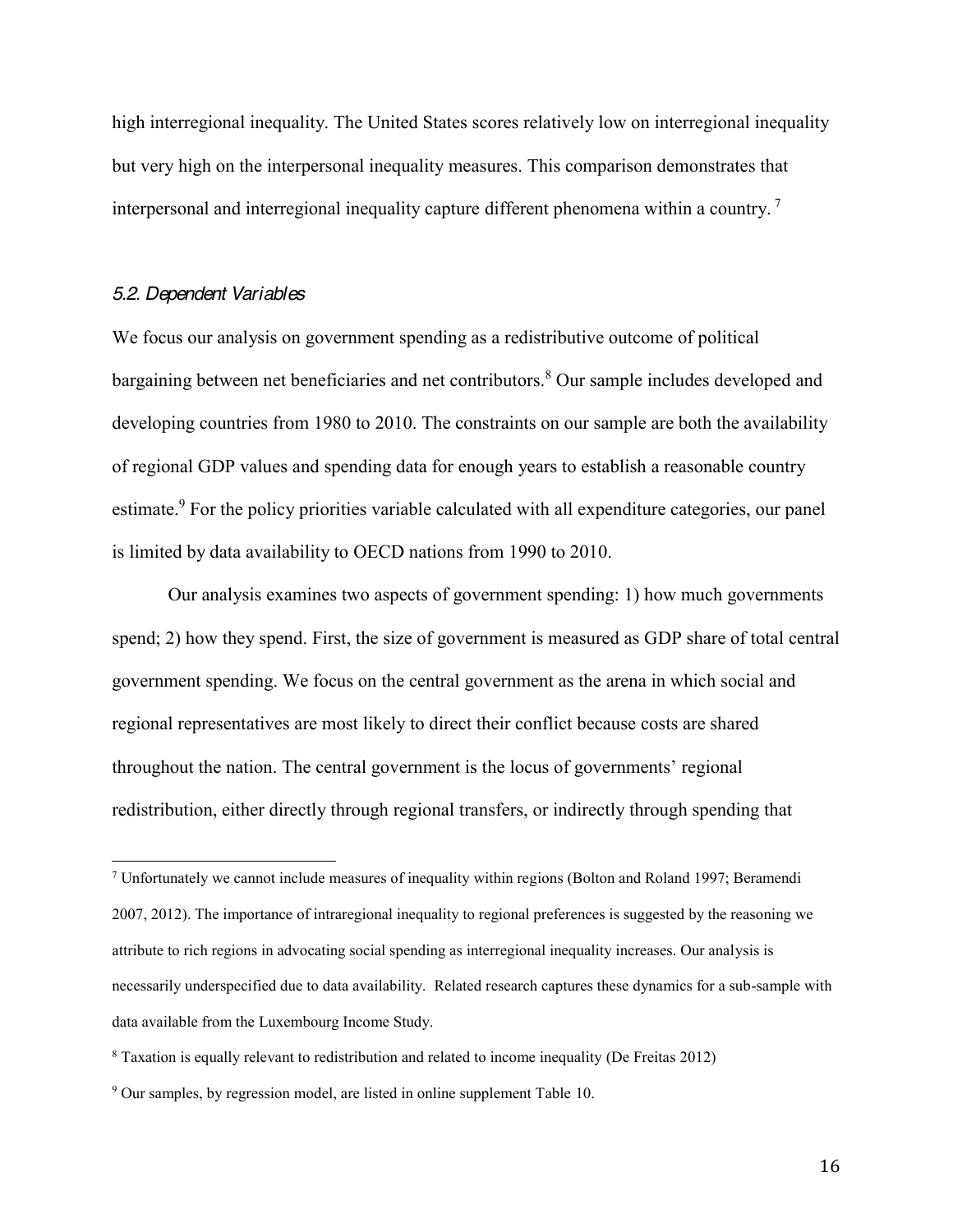should disproportionately affect rich or poor constituents. Most countries also direct social spending primarily through the central government. These data from the IMF Government Financial Statistics (GFS).<sup>10</sup>

Total government spending is a very blunt measure of distribution. Typically, research on inequality focuses on allocation to social spending – the summation of specific government spending categories thought to be particularly redistributive, such as healthcare and job market assistance, as a percentage of GDP (c.f., Bradley et al. 2003; Iversen and Soskice 2006; Moene and Wallerstein 2001). We also want to explain allocation, but do so without neglecting the policy categories that are more easily targeted toward regions. We employ the full range of government spending and their relative values, calculated as policy priority scores with OECD central government expenditure values using the unfolding technique developed by Jacoby and Schneider (2001, 2009). Expenditures across policy areas are thought to accurately reflect policy commitments, tradeoffs, and priorities (Garand 1985; Budge and Hofferbert 1990; Hendrick and Garand 1991). This measure helps us to evaluate whether countries spend in socially-targeted or territorially-targeted ways (Volden and Wiseman  $2007$ ).<sup>11</sup>

The policy priorities score identifies policy categories least likely to occur together through a spatial model of yearly country spending. For a complete description of the policy priorities data structure, unfolding technique, and application to politics in the U.S. states, see Jacoby and Schneider (2001, 2009). In estimations of U.S. states, territorially-oriented "collective goods" such as policing, housing, and highways were all commonly high in the same jurisdictions, while

!!!!!!!!!!!!!!!!!!!!!!!!!!!!!!!!!!!!!!!!!!!!!!!!!!!!!!!

<sup>&</sup>lt;sup>10</sup> The results shown use expenditures by government function (COFOG). We also ran the models with economic categories (ECOG) and found nearly identical results.

 $11$  Jacobv and Schneider use the term "collective goods" for the spending that we characterize as territoriallytargeted because they are broadly consumed within their territory.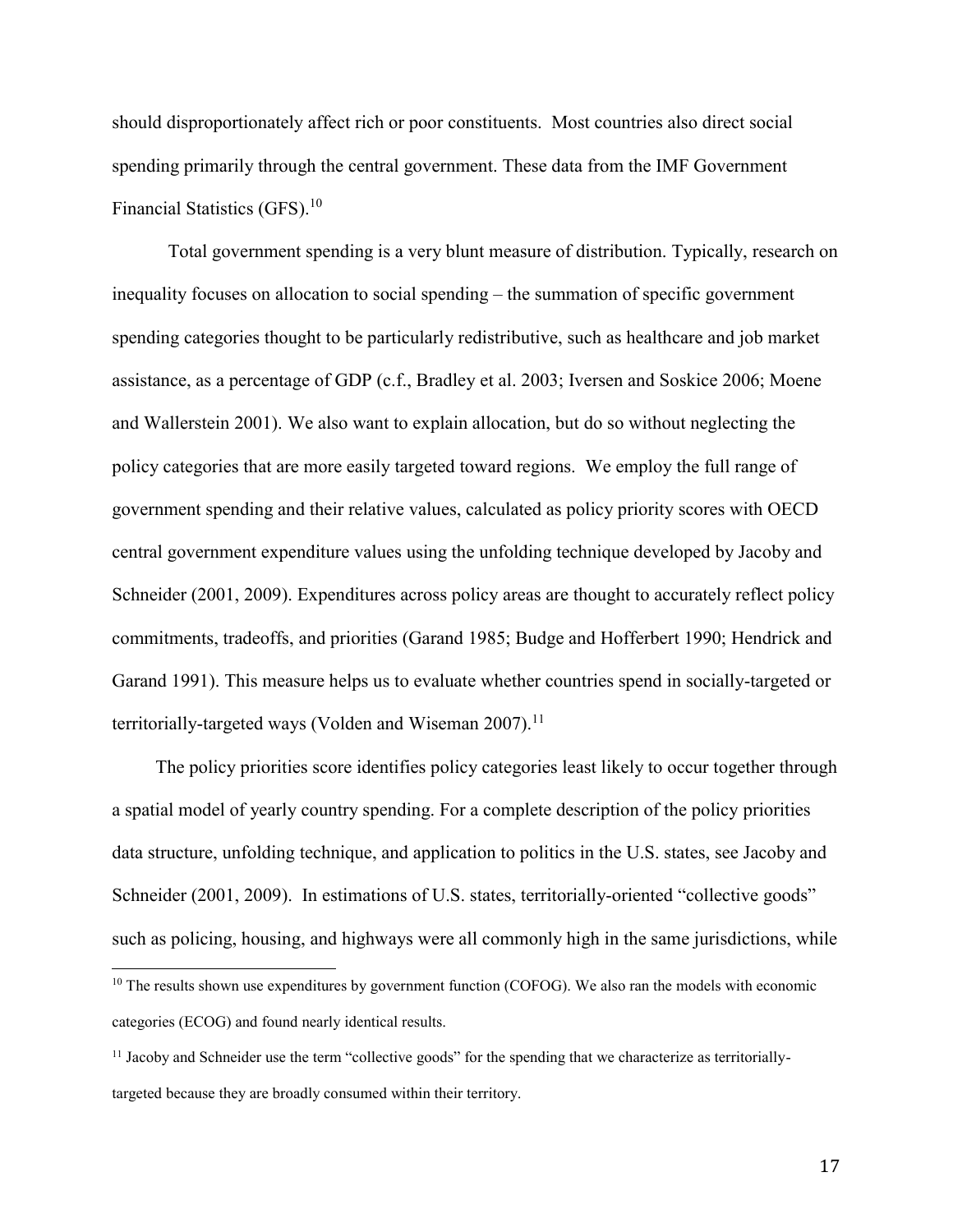socially-targeted healthcare and social services were high in different jurisdictions. We exploit this characteristic of government spending--that territorially and socially-oriented policy categories tend to disassociate--to identify whether countries are allocating more toward regions or individuals.<sup>12</sup> Accordingly, we address a large literature on geographically and socially targeted spending that has not explicitly examined interregional inequality (Weingast et al. 1994; Milesi-Ferretti et al. 2002).

#### [Figure 3 Here]

Our values of the policy priority variables are summarized in Figure 3. <sup>13</sup> Policy priorities scores show both a policy location, indicating the "distance" between policy areas in their likelihood to occur together and a country score. Negative country scores suggest relatively more spending on policies on the left of the policy point figure, such as health and social protection. These are policies we identify as more socially-targeted in their distribution and are typically considered redistributive in related research.<sup>14</sup> Positive scores show that countries spend more on geographically-oriented public goods, such as public order and safety, and education. Figure 3 illustrates cross-national variation in countries' relative policy positions from 1990-2010. To understand the substantive intepretation, consider the difference between South Korea (0.06) and

!!!!!!!!!!!!!!!!!!!!!!!!!!!!!!!!!!!!!!!!!!!!!!!!!!!!!!!

 $12$  All government policies have both interpersonal and interregional distributive implications. Social welfare spending flows more to poorer regions. Geographic spending such as housing aids the poor within the region. Policy priorities are never strictly socially- or geographically-targeted but speak to broad features of their distribution.

<sup>&</sup>lt;sup>13</sup> Crucially, the policy areas distribution in the OECD sample is nearly identical to that identified for the U.S. states (Jacoby and Schneider 2009, p.11).

<sup>&</sup>lt;sup>14</sup> The OECD case shows Economic Affairs spending is high in countries with high social spending. This trend has been noted in OECD literature (OECD Government at a Glance 2011). This category includes state-run banks and other industries, more commonly high in nations with large public sectors.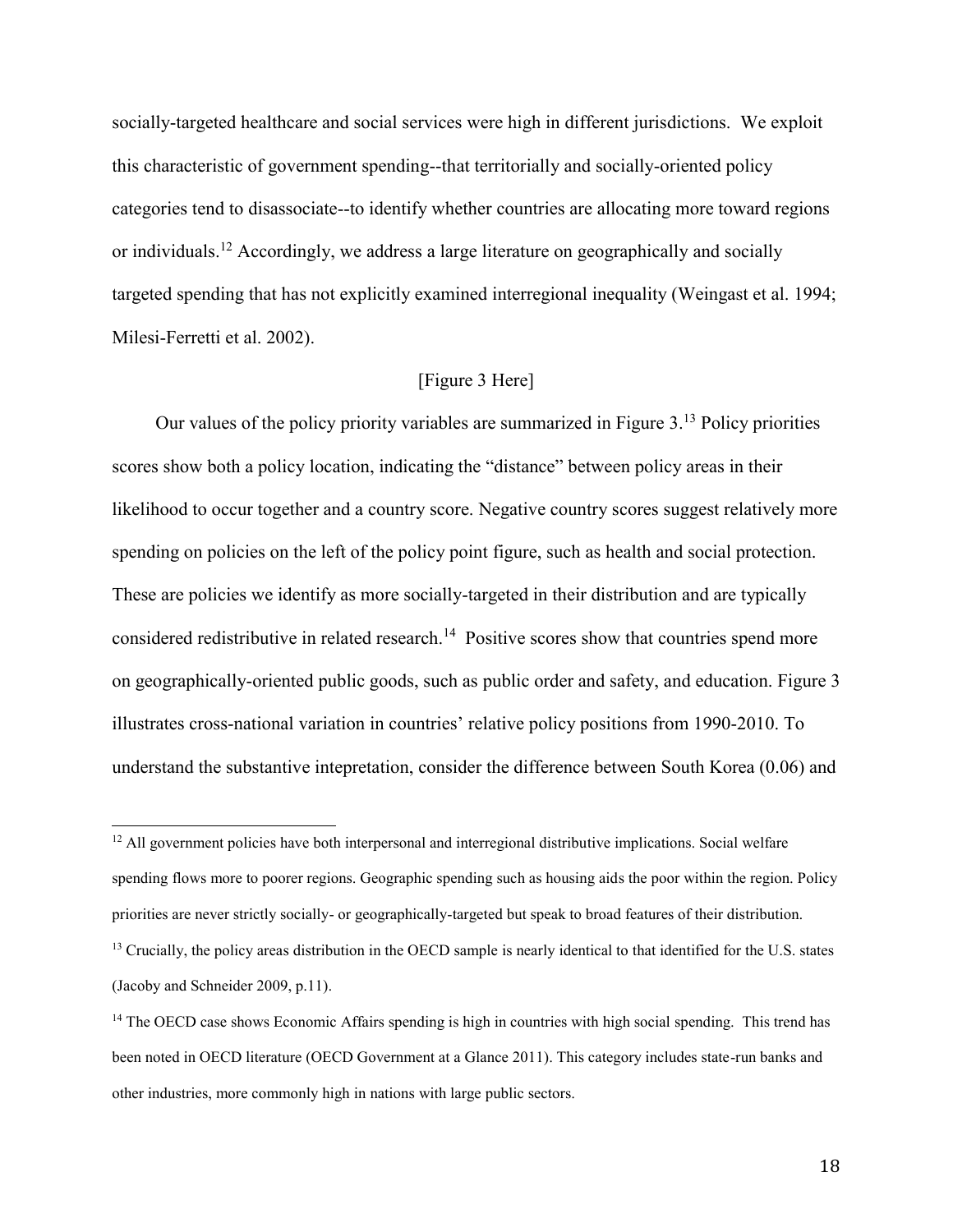Germany (-0.02). This value indicates that the South Korean governments devoted 8%, on average, more of their total spending toward geographically-oriented public goods than did the German governments (or, alternatively, the German governments devoted 8% more of their total spending toward socially-targeted goods.

#### *5.3. Political Institutions*

!!!!!!!!!!!!!!!!!!!!!!!!!!!!!!!!!!!!!!!!!!!!!!!!!!!!!!!

*Executive System*: Legislative cohesion in parliamentary systems facilitates logrolling that should increase government spending relative to presidential systems (Persson and Tabellini 1999). Parliamentary systems are more often associated with proportional representation systems that favor center-left coalitions supportive of greater redistribution (Iversen and Soskice 2006). We predict that parliamentary systems are positively correlated with the size of government spending and negatively associated with policy priorities, indicating greater emphasis socially-targeted goods and presidential systems the reverse (Hicks 1999; Huber and Stephens, 2001; Swank 2002; Bradley et al. 2003). We use a binary parliamentary variable, defined as system in which the legislature elects the chief executive.<sup>15</sup>

*Federalism*: The expected effect of federalism is to reduce the size of central government expenditures, either by reducing the size of government overall or decentralizing resources to sub-national governments (Cameron 1978). Articulation of regional interests should favor spending that can be geographically targeted, leading us to expect a positive relationship between federalism and the policy priority variable. For the largest possible sample, we rely on a binary

<sup>&</sup>lt;sup>15</sup> The strength of national parties across voting districts is an alternative measure of the influence of political institutions on regional cleavages (Morgenstern et al. 2009). We tested models using party vote share (Herfindahl Index) in the regions from the Constituency-Level Election Archives. Our findings are unchanged by substituting this variable for parliamentarism and federalism.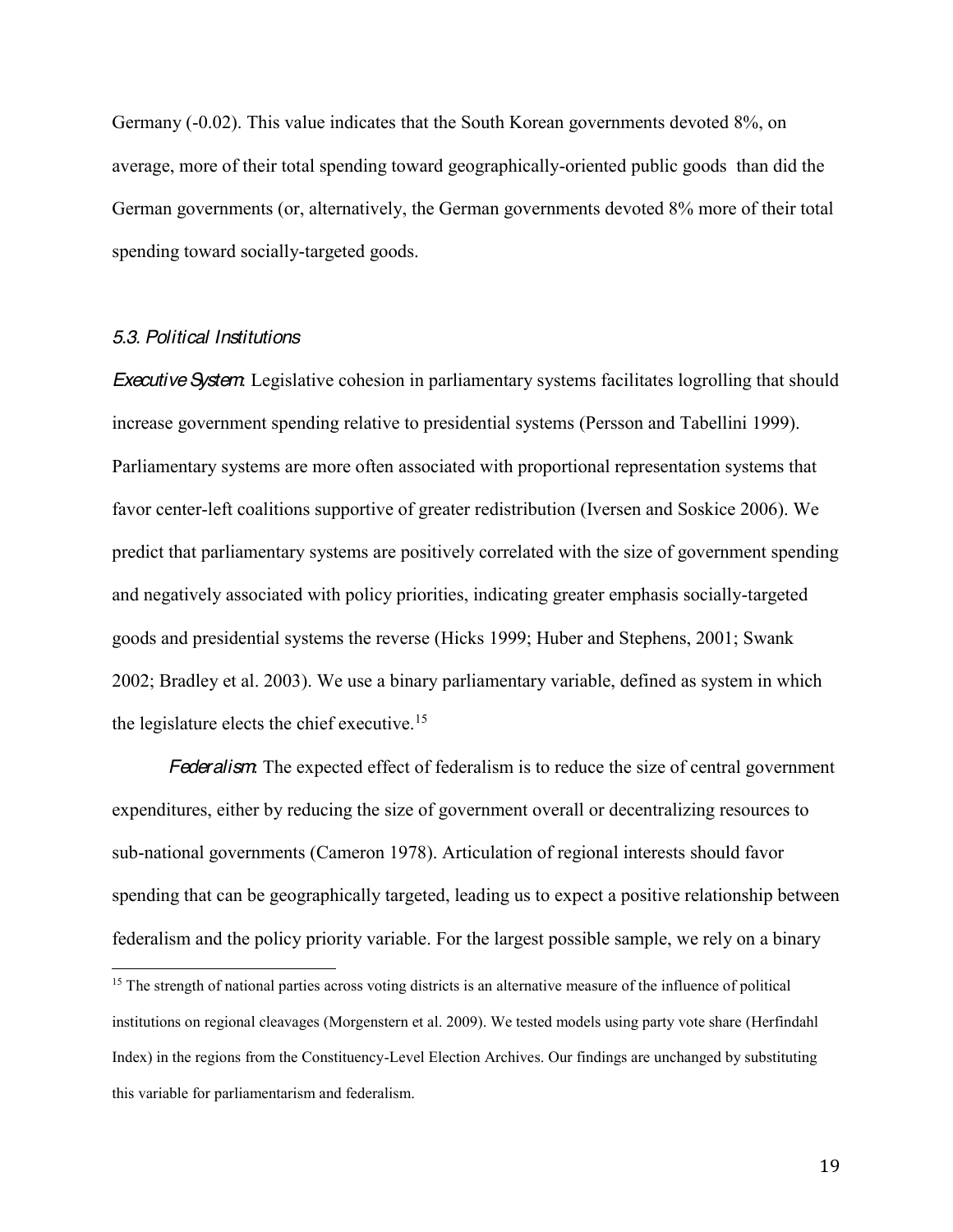measure in which federalism is indicated when sub-federal units impose substantive constraints on national fiscal policy.16

*Territorial Bicameralism*: Bicameralism (of any type) is expected to reduce government size because of increased transaction costs to approve the budget (Persson et al. 1997). With Senates composed of regional politicians, we expect greater spending on geographically-oriented goods directly targetable to their constituents. This binary variable takes a value of 1 if Senates' constituencies are states/provinces and is adapted from the Database on Political Institutions.

### *5.4. Control Variables*

!!!!!!!!!!!!!!!!!!!!!!!!!!!!!!!!!!!!!!!!!!!!!!!!!!!!!!!

*Intergovernmental Transfers*: We control for intergovernmental transfers to capture regional distributive patterns and overall government spending not observable in central government spending. In many nations, especially in the developing world, these transfers constitute a large percentage of sub-national and total government resources.

Intergovernmental transfers are measured as transfers from other levels of government as a share of total sub-national revenues and grants. Transfers should reduce the observed fiscal burden on the central government because countries with higher transfers tend also to tax and spend at the sub-national level. Related to this, high transfers are associated with government institutions that highlight regional distribution. Accordingly we expect intergovernmental transfers to be positively associated with policy priorities, implying greater distribution toward geographically-targeted goods.

*Population Size:* Population size may increase heterogeneity in policy preferences, driving

<sup>&</sup>lt;sup>16</sup> We alternatively test with electoral federalism (election of local executives or local legislature) from the Database of Political Institutions. The key results remain intact.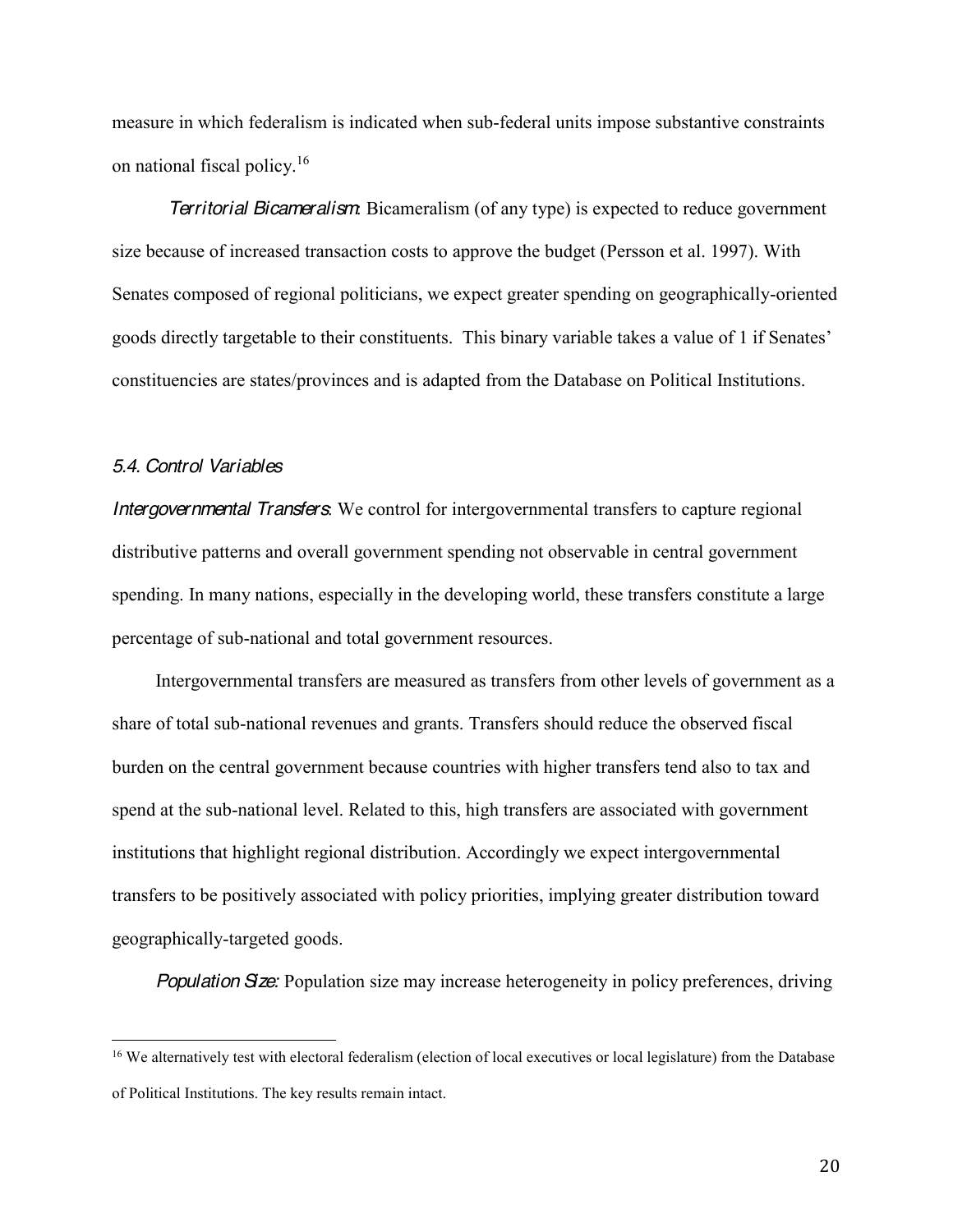up spending to meet demand. Large populations may, alternatively, increase returns to scale in public goods provision or encourage policy decentralization, reducing central spending (Alesina and Wacziarg 1998). We expect countries with larger populations to spend relatively more on geographically-targeted goods because they have regionally-delineated politics and greater fiscal challenges to provision of broad-scale particularized social spending.

*Wealth:* Per Wagner's "law" we expect GDP per capita to be positively related to government size (Wagner 1958; Easterly and Rebelo 1993). We also anticipate wealth will predict greater emphasis on targeted social spending, shown in a negative relationship with the policy priorities variable. As countries becomes wealthier, economies become more complex, driving demand for increased social safety nets.

*Globalization*: Open trade policies may reduce spending because greater trade integration drives tax competition that constrains government resources (Ferris 2003). Given that welfare programs increase labor costs, governments cut social spending to compete against their trading partners (Allan and Scruggs 2004). Trade should thus shift policy priorities away from individualistic goods to collective goods, indicated by a positive relationship with the policy priorities variable. A rival argument posits that trade openness may induce larger government spending as integration creates greater demands for social insurance against market uncertainties (Rodrik 1998; Cusack 1997). Trade expansion should be then negatively associated with the policy priorities variable. Trade openness is measured as exports plus imports divided by GDP from the Penn World Tables.

*Demographic Distribution:* The age distribution affects policy priorities, especially on social spending. Dependent populations, measured here as those over the age of 65 as a percentage of the total population, rely disproportionately on government services overall and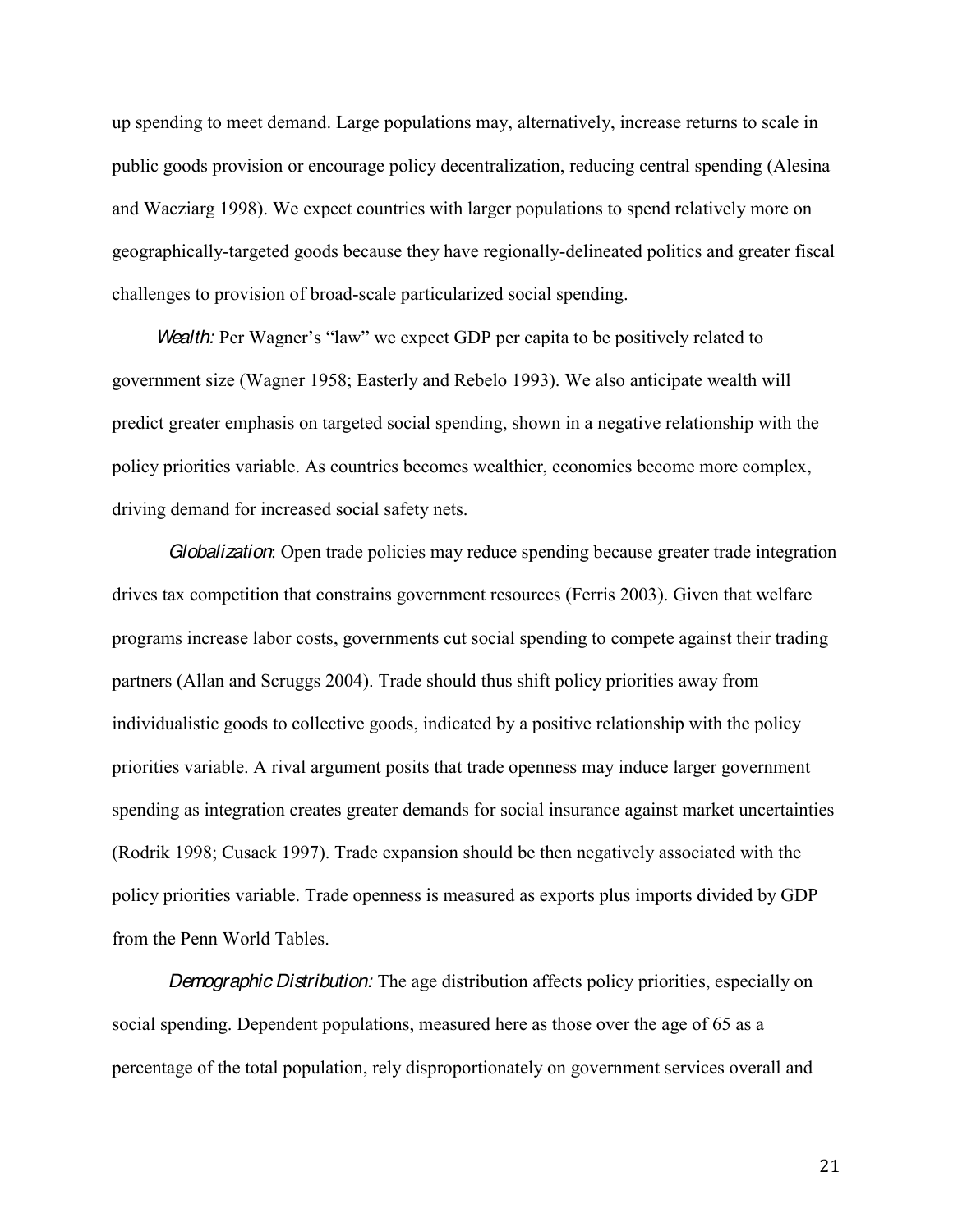welfare spending in particular. Accordingly we expect a positive relationship to government size and a negative relationship to policy priorities.

### *5.4. Statistical Model Specifications*

We test the effects of interregional inequality on government spending (both size and policy priorities) using a time-series cross-sectional data structure. We acknowledge several concerns with the quality and structure of the data for quantitative analysis. First, our data span developed and developing nations, data sources, and time periods. The data quality is likely higher in developed nations and later time periods, bringing unavoidable measurement error into our analysis. To adjust for heteroskedasitic error distribution, we estimate our models with robust standard errors.<sup>17</sup> Second, economic data over long time periods tend to exhibit non-stationarity that makes traditional regression methods inaccurate. To manage this concern, our base models take the average values of the data over five-year non-overlapping periods (Shelton 2007). Our empirical model is expressed as follows:

Government Spending (Size, Policy Priorities) *i,t*

!!!!!!!!!!!!!!!!!!!!!!!!!!!!!!!!!!!!!!!!!!!!!!!!!!!!!!!

 $= \beta_0 + \beta_1*$ Interregional Inequality i<sub>t</sub> +  $\beta_2*$ Gini *i<sub>t</sub>*  $+ \beta_3$ <sup>\*</sup>Transfers  $i_t + \beta_4$ <sup>\*</sup>Log of Population  $i_t$  $+ \beta_5*GDPPC$   $i,t + \beta_6*Open$   $i,t + \beta_7*POP65$   $i,t$ 

 $17$  Heteroskedasticity in the error terms can also be adjusted with country fixed effects but they may add bias if multicollinear with time invariant variables (such as political institutions) in the model. We are more interested in cross-national differences than within country temporal variance due to our theoretical focus on institutions. When dummies for the country fixed effects were included for 5 year average models, the regression results showed that some dummies are dropped because of collinearity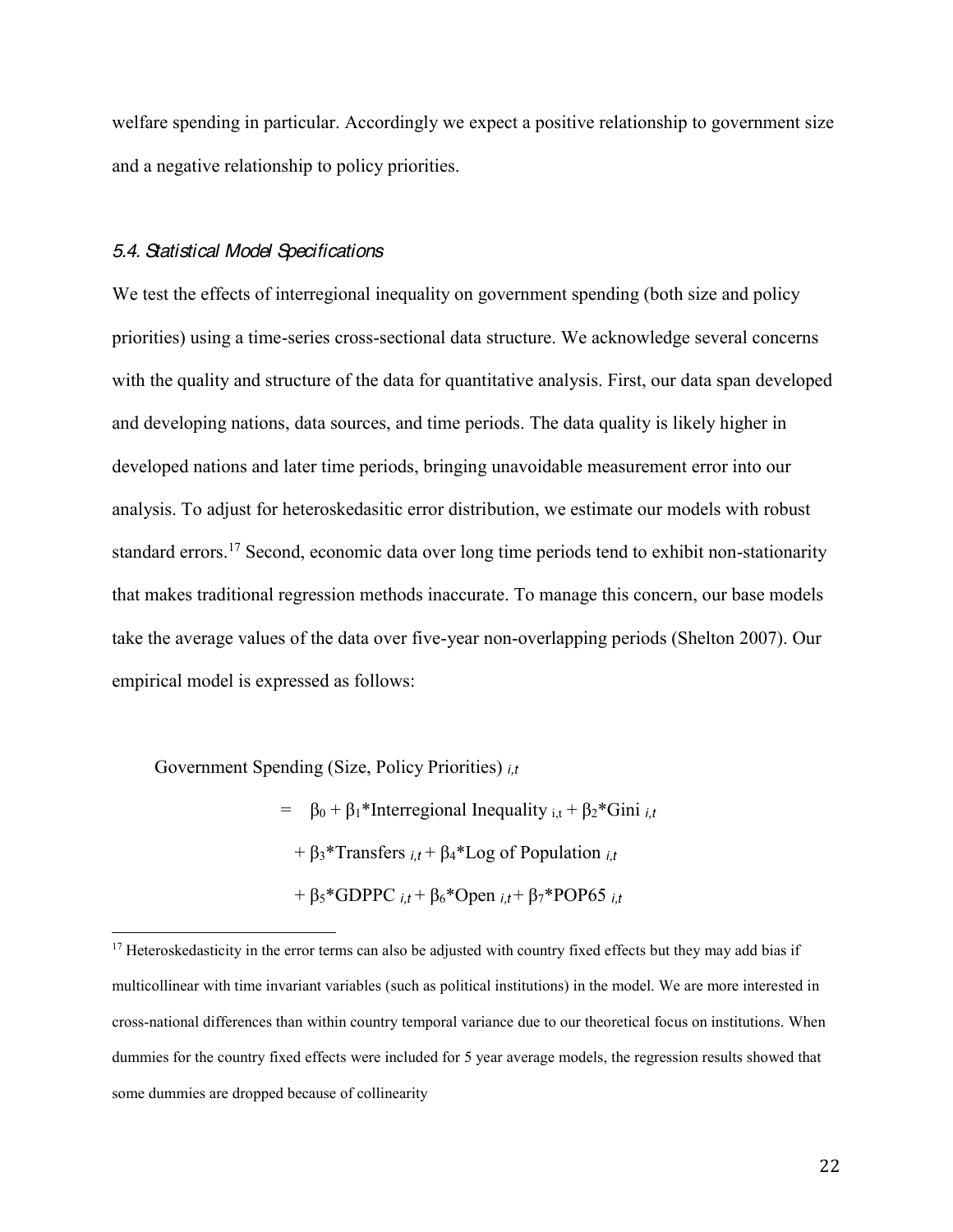+ β<sub>8</sub>\*Parliamentary *i,t* + β<sub>9</sub>\*Federalism *i,t* 

+  $\beta$ <sup>\*</sup>Territorial Bicameralism  $i_t$ <sup>+</sup>  $\beta$ <sub>10</sub>\*Government Spending  $i_{t}$ <sup>+</sup>  $\epsilon$   $i_t$ 

Where: *i* denotes country-year observation. *t* is five-year intervals (creating 2-6 periods per country).  $\beta_s$  are a vector of parameter estimates. We use the feasible Generalized Least Squares method testing random effect models, controlling for the first-ordered autocorrelation using a panel-specific process with the heteroskedastic error structures (Ross 2001). Due to overlap in cases of federalism and territorial bicameralism, we estimate base models isolating federalism and include territorial bicameralism in robustness specifications.

[Table 1 Here]

### **6. Empirical Finding**

!!!!!!!!!!!!!!!!!!!!!!!!!!!!!!!!!!!!!!!!!!!!!!!!!!!!!!!

### *6.1. Inequality and the Size of Government Spending*

Table 1 presents strong evidence of the divergent effects of interregional and interpersonal inequality on total government size. Increased interregional inequality is consistently and significantly associated with reduced central government expenditure. Increased interpersonal inequality, on the other hand, generally predicts higher government expenditure in these samples. More substantively, for a unit (rescaled to a percentage point) increase in ADGINI, model [5] predicts a drop in GDP share of central government spending of 0.09 percent. This effect may seem small on a per unit basis, but if we consider a full swing in the interregional inequality values in the OECD alone, from New Zealand to Slovakia, it would predict a decline by 9 percent.<sup>18</sup> Gini's full swing predicts an increase in central government spending of 7 percent.

<sup>&</sup>lt;sup>18</sup> In the Slovak Republic in 2010, the richest Bratislava region's GDPPC was US\$48,830 compared with the poorest East Slovakia region at \$13,640.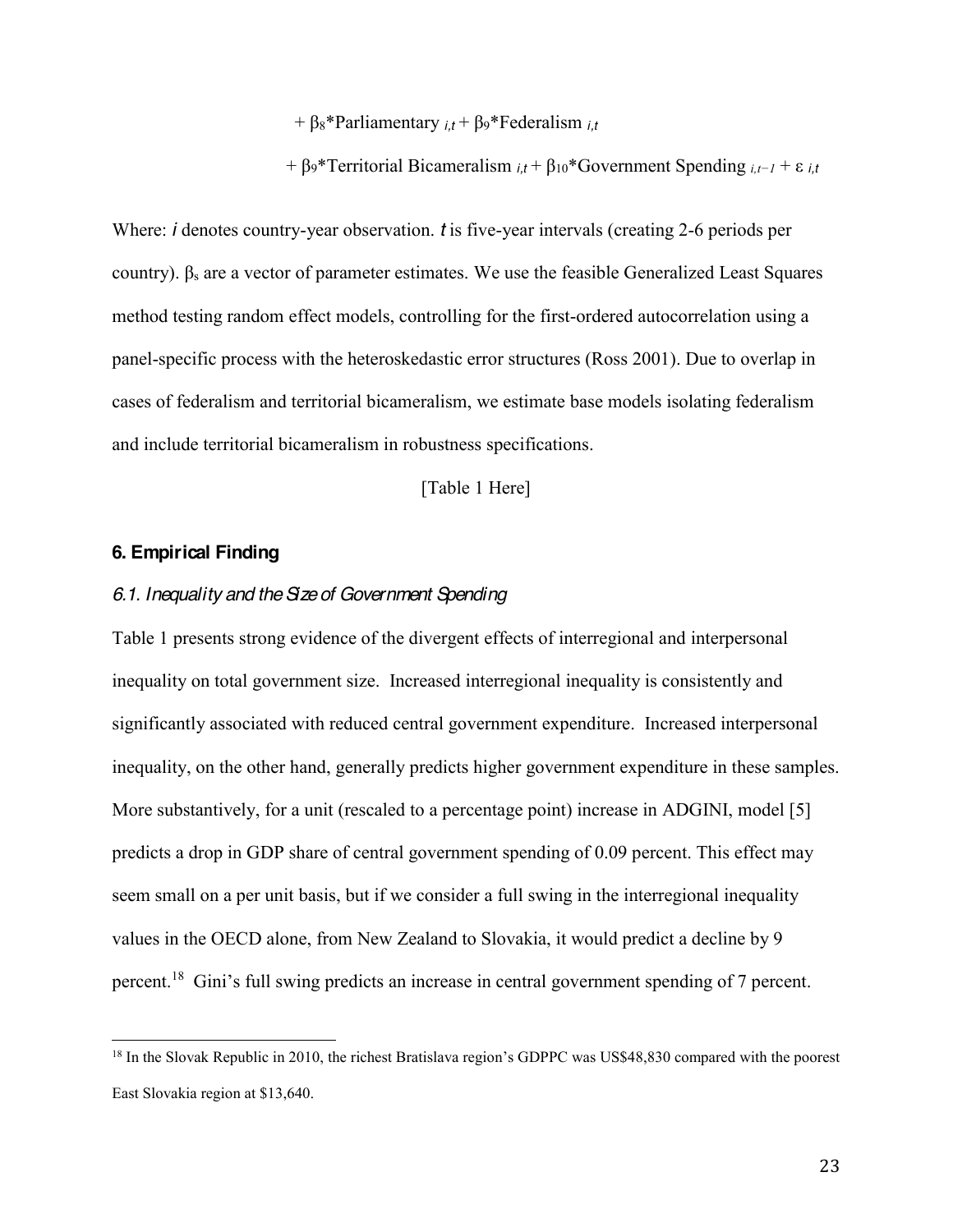The effect of ADGINI is much larger than COVW. ADGINI places greater weight on regional GDP values as they veer farther from the mean, capturing substantive inequality more than simple dispersion of the values. Accordingly, ADGINI may better capture salient poverty and wealth as perceived by politicians and citizens alike.

The Gini variable is positive but insignificant in the baseline model [3] that excludes interregional inequality and in alternative specifications described below. These findings suggest the institutional conditionality of interpersonal inequality—only where poor social constituencies are able to exercise majority influence are the predictions of RMR likely to result. Including interregional inequality bolsters the Gini findings, perhaps indicating the relevance of this variable to explaining inequality results of both types.

Our inequality results hold when controlling for the institutional environments that shape regional and social constituencies. Parliamentary systems are positively correlated with central government spending. The role of federalism is statistically significant and returns the expected sign, supporting the idea that institutional veto power by regional governments should constrain broad central government redistribution. Territorial bicameralism has a positive but insignificant coefficient.

The effects of the control variables are anticipated. Intergovernmental transfers reduce fiscal burdens of the central government. Elderly populations' larger demand on government spending is confirmed in our analyses. The results for population, wealth, and trade are in the expected direction but generally not statistically significant in the specifications.

[Table 2 Here]

#### *6.2. Inequality and Policy Priorities*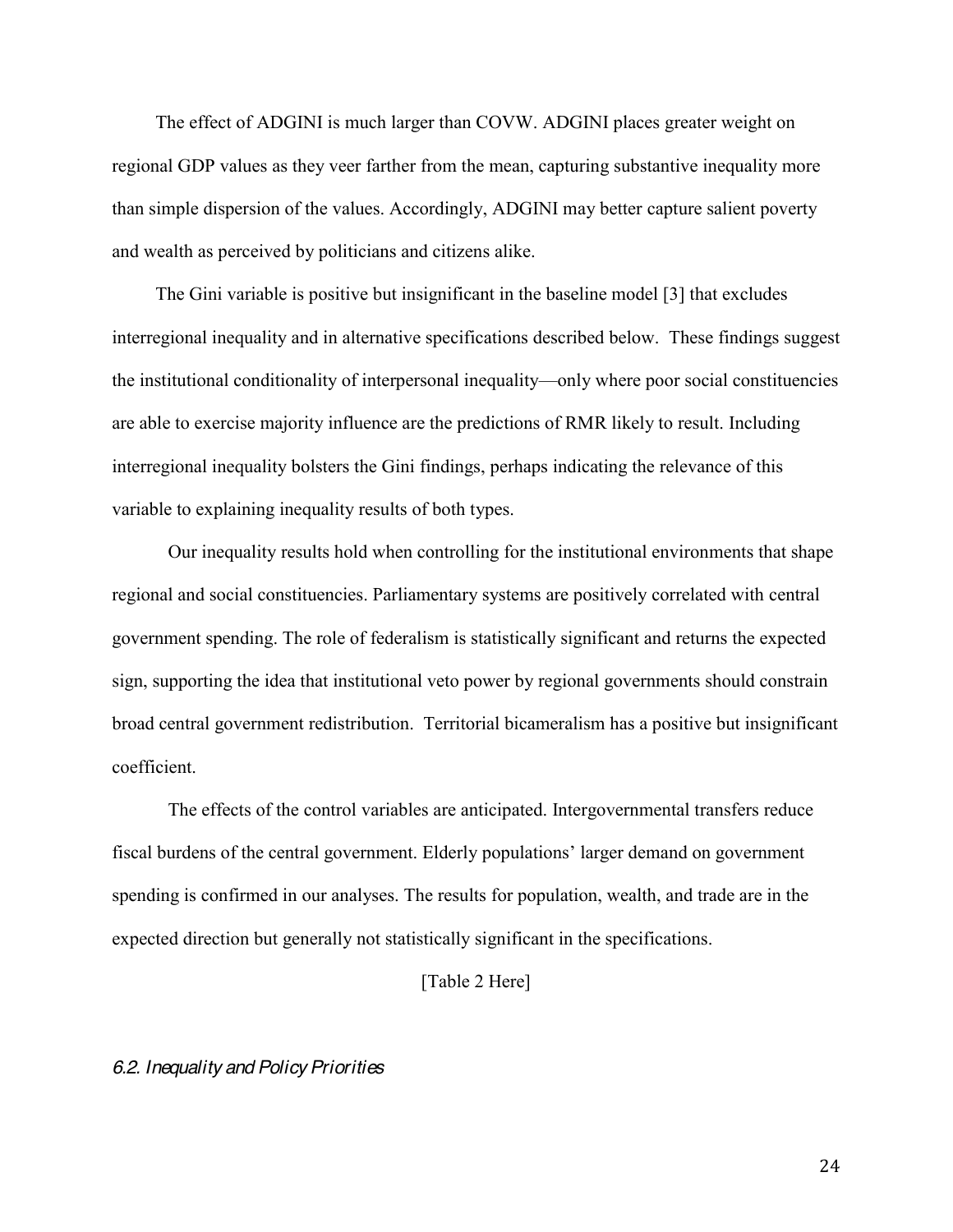Unlike total government size, we expect a convergent effect of interregional and interpersonal inequality on government policy priorities. In Table 2, models [8]-[14] support our prediction that interregional inequality and interpersonal inequality are significantly and negatively associated with policy priority scores. Inequality of both types leads to policy preferences away from socially (individually) targeted benefits across the nation toward geographically-targeted goods specific to localities.

Substantively, the value of the policy priority coefficient (such as, -0.048 in model [12]) should be interpreted as a relative term (Jacoby and Schneider 2009). With a unit increase in the ADGINI measure spending on geographically-targeted goods decrease 0.048 percent. The size of impact by ADGINI is almost two times larger than that of the Gini Coefficient.

The institutional variables again support our theoretical structure. Parliamentary systems emphasize social above geographic spending, highlighting the national orientation of parties and relative weakness of regions' policymaking authority. Federal systems are more likely to spend on geographic goods, reflecting a political currency based on regional distribution of resources. Similar to federalism, territorial bicameralism is associated to a significant degree with geographically-oriented goods in the ADGINI model.

The results for the control variables are mostly expected. Higher intergovernmental transfers are associated with greater emphasis on geographically-targeted goods above socially targeted benefits. GDP per capita is negatively associated with policy priority scores, showing richer countries spend more on goods associated with market protection and social safety nets. Trade openness predicts a shift toward collective goods over social protection.

#### *6.4. Robustness of Results*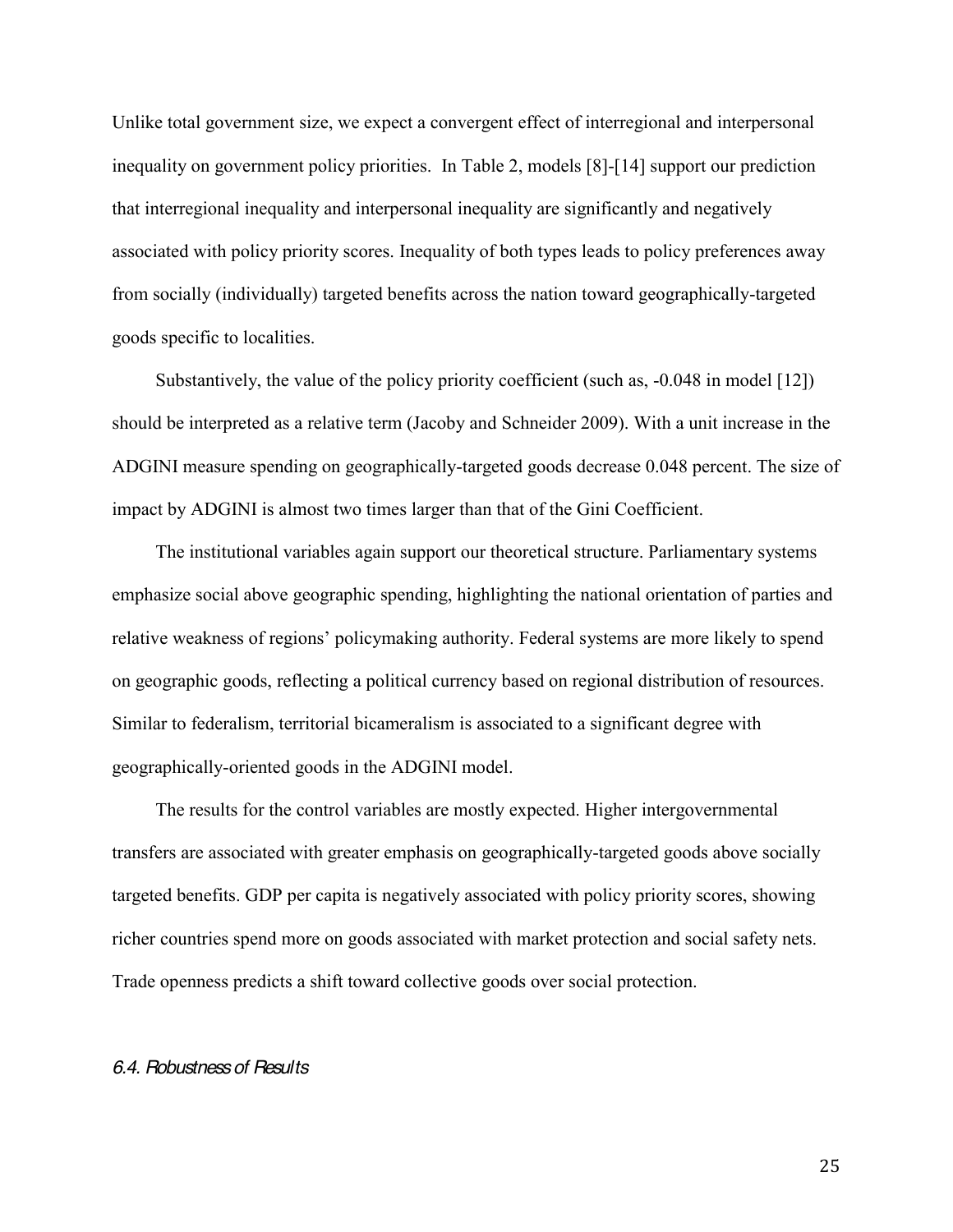### *Feedback Effects and Instrumental Variables Analysis*:

Our study raises concerns of reverse causality. It is plausible (and likely) that government spending influences interregional inequality as well. Regional GDP measures include contributions from central government transfers, making redistribution from rich to poor regions implicit in these values. We address this endogeneity in the theory and empirics. Theoretically, transfer resources included in regional GDP values should dampen the impact of interregional inequality measures on observed outcomes. Because all regional transfer schemes (at least in our sample) are redistributive, their effect should be to make the poor regions appear richer and the rich regions somewhat poorer, reducing the variance across districts. That we still find a strong effect of interregional inequality suggests it might be greater in the absence of regional transfers.

To address these empirical concerns with endogeneity, we take an instrumental variable approach to be sure our causal arrow is accurate. Our instrument is the competitiveness of top division soccer teams in national soccer leagues. Sports economists have long recognized divergence in competitiveness of sports teams that are, in part, supported by their local economy and fan base (Vrooman 1995; Kesenne 2000). Teams from rich zones (e.g., AC Milan in Italy) tend to be more successful than teams from poorer regions within the same country (e.g., AC Napoli). Measures of relative competitiveness within leagues, accordingly, should be a reasonable proxy for regional disparity, without being correlated, in theory, with government spending.

Using the European National Soccer League Database, we obtained team-based competitiveness scores (called "points") for 33 countries from 1980 to 2010. Points are calculated according to common league standards to determine final league standings: points =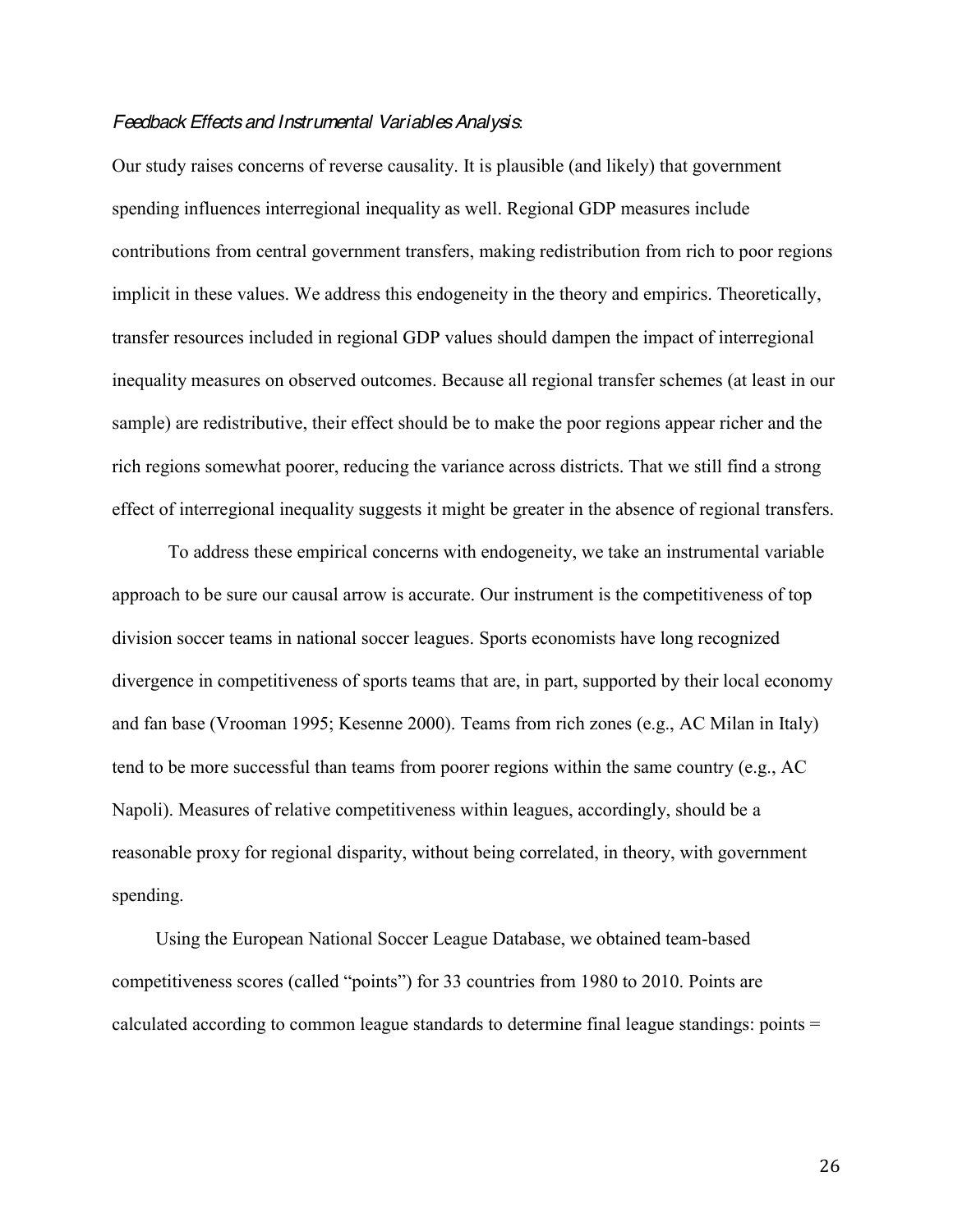win  $\times$  (3 points)+ draw  $\times$  (1 point) + loss  $\times$  (0 point).<sup>19</sup> We calculated coefficients of variation in points for a country for each year using the standard deviation of team points divided by the average number of points:  $\sqrt{\sum_{i=1}^{n} (y_i - \bar{y})^2/n} \times 1/\bar{y}$ , where y is the point scale on competitiveness, y is the average of total points in the league, *n* is the number of teams in the league, the *i* represents an individual team. The soccer league competitiveness coefficient of variance is similar to our measures that use regional GDP, but adapted to win/tie/loss records to reflect team "wealth." The pairwise correlation to our interregional inequality variables is 0.30 with ADGINI ( $p<0.01$ ) and 0.27 with COVW ( $p<0.01$ ), both within the range of a reasonable instrument (Angrist and Pischke 2008).

In addition to our external instrumental variable, we employ Lewbel's (1997) procedure to create additional instruments that improve the efficiency of the model estimation. When there are insufficient instruments, the second moment (the width between a set of points) and third moments (skewness) of the endogenous variable can provide a valuable complement or substitute for an external instrument. We generate instruments for interregional inequality defined using distance and skewedness, for example,  $(ADGINI - mean (ADGINI))^2$ , that are correlated with the endogenous variable ADGINI (see the correlations plotted in online supplement Figure 3) but uncorrelated with the error terms. This method is widely applied in empirical analyses of welfare spending (Rudra 2002; Rudra and Haggard 2005).

#### [Table 3 Here]

Table 3 shows even with instrumentation the negative association between interregional inequality and central government spending remains robust.<sup>20</sup> We also find that the IV

!!!!!!!!!!!!!!!!!!!!!!!!!!!!!!!!!!!!!!!!!!!!!!!!!!!!!!!

<sup>19</sup> http://www.webalice.it/claudionicoletti1

 $20$  First-stage estimation shown in online supplement Table 5.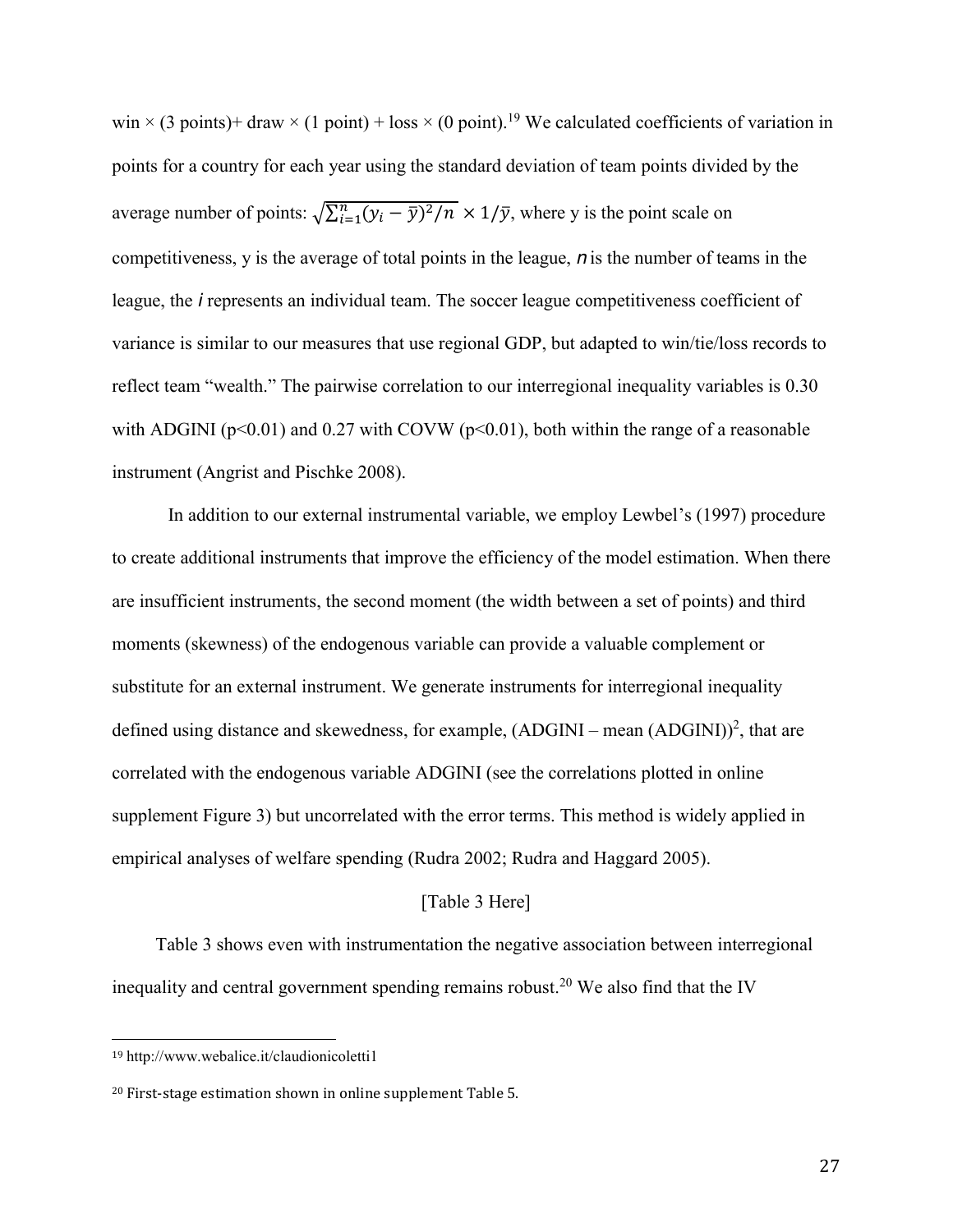estimation, by removing the recursive effect of money spent to reduce interregional inequality, captures a larger substantive effect. For example, when interregional inequality (ADGINI) increases by 1 percent, central spending (government function) is 0.56 percent lower, almost six times larger than the diminishing effect by 0.09 percent seen in Model [5] from Table 1.

*AlternativeEstimators and Sampling:* We check the robustness of our interregional inequality results in several additional ways. First, to address concerns with estimation bias in our short panel, we use Arellano-Bond system GMM estimators (Arellano and Bond 1991; Arellano and Bover 1995; Blundell and Bond 1998). Online supplement (OS) Table 6 shows ADGINI is negatively and significantly correlated with government spending. Second, to address concerns that our 5 year intervals are arbitrary, we employed 5 year moving averages for both dependent variables in OS Table 7 and find robust results. Third, our GLS estimation control for problems of cross-sectionally correlated errors in our unbalanced data. We show the results are robust to this specification using Beck and Katz  $(1995)$ 's panel corrected standard errors (PCSE) in OS Table 8. Although this alternative method also uses GLS estimators, it yields larger standard errors, which makes our findings more conservative. Finally, we show the interregional inequality variables are negatively and significantly related to general government spending in OS Table 9. This result is important if a primary response to interregional inequality is to decentralize spending away from central government coffers.

The Gini results for size of government vary in explanatory power, losing significance with PCSE [OS Table 8] and the general government dependent variable [OS Table 9]. The relationship between Gini and the policy priority variable is also weak in comparison with the interregional inequality finding. Gini is not significant in specifications with GMM estimators, a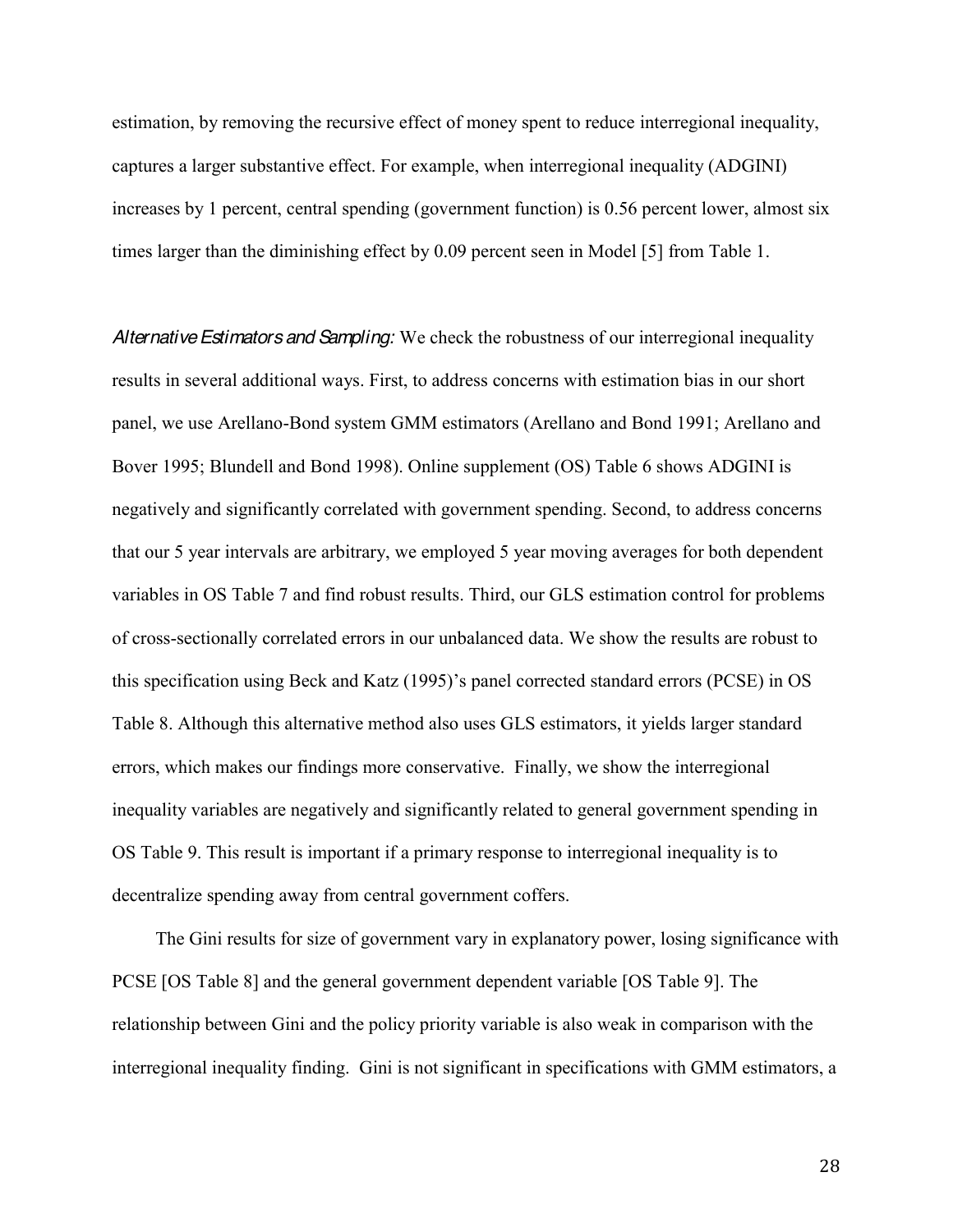five-year moving average, and PCSE.

Overall, both the strength of the interregional inequality finding and the variability of the interpersonal inequality finding are expected in our theoretical structure. Regions' powers are conservative, consistent with the constraining effects of interregional inequality observed on the size and allocation of government spending. Poor constituencies' must overcome fragmented institutions and divided majorities to shift the status quo to higher spending.

#### **7. Conclusion**

We began this study by asking how territorial inequality compares to interpersonal inequality for its effect in the distribution of government resources. Our empirical evidence suggests that interregional inequality is a consistent predictor of lower government spending and greater emphasis on social spending. Interpersonal inequality, in weaker findings, is associated with increased government spending and more social allocation. The differences in these findings across types of inequality lend support to broadening the scope of analysis to multiple facets of inequality that may be relevant to political decision-making.

Our theoretical claim, that political institutions structure whether and how different constituencies are able to articulate their interests for government spending as inequality grows, is consistent with the evidence presented but nonetheless underspecified. Our description and modeling of institutions that orient politicians and voters toward evaluating their interests more so for territorial versus social constituencies is nascent in this study. In related research, we devote much more theoretical and empirical emphasis on the interrelationships between political institutions, inequality, and government spending (citation redacted). Only under institutional designs that emphasize social constituencies, for example, do we expect a strong effect of rising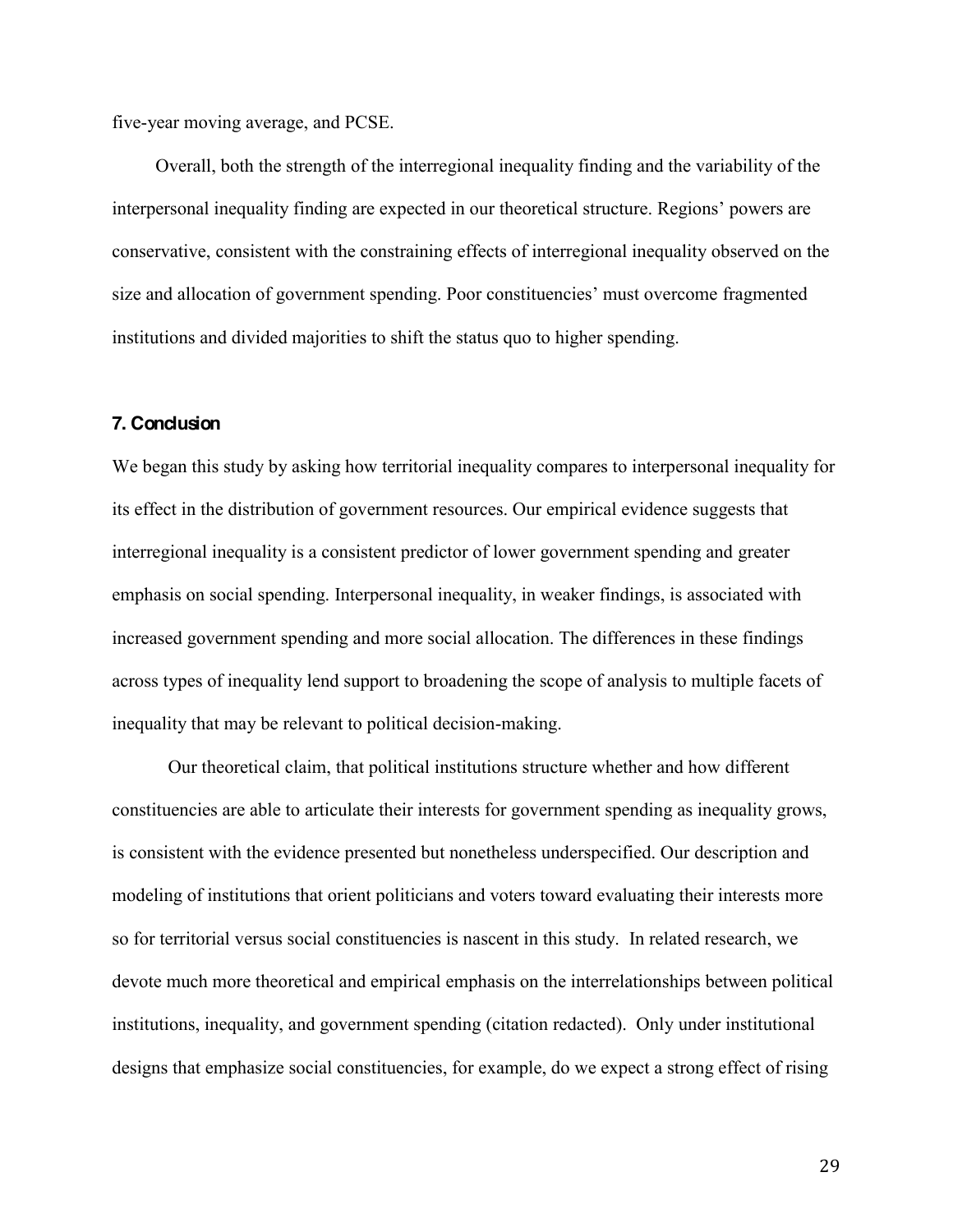interpersonal inequality on government spending. Similarly, as interregional inequality grows in strongly territorial institutional structure, we expect this cleavage to be activated much more than seen in more centralized nations.

Our analysis also suggests the important interactions between interpersonal and interregional inequality on coalition behavior in political institutions. When considering alternative concepts of inequality, the preferences of "rich" and "poor" for government spending become more complex. The coalition within the U.S. Democratic Party, for example, between productive states such as California and New York, and advocates for social spending that benefits poor individuals, suggests regions' preferences cannot be isolated from social constituencies' and bargaining over redistribution considers how those policies would differentially impact nations' geographic zones. Again, our arguments relating the fiscal constraining effects of political fragmentation may provide some insight into redistributive outcomes. For instance, Rodden (2002) argues that presidentialism and territorial upper chambers undermine the efforts of low-income coalitions to redistribute through both interpersonal transfers and territorial grants.

The policy priorities variable is a step toward identifying the diversity of ways governments use resources to reward winners and losers in the political process. The assumption in most research on inequality has been that social welfare is the appropriate rubric for examining redistribution. However, especially in territorially-oriented systems where geographic targeting is rewarded by constituents, inequality of either type might be met with "pork" over social insurance. Interregional redistribution may be a complement or substitute for interpersonal redistribution and is certainly relevant to how we should examine inequality evaluate and government responses to it.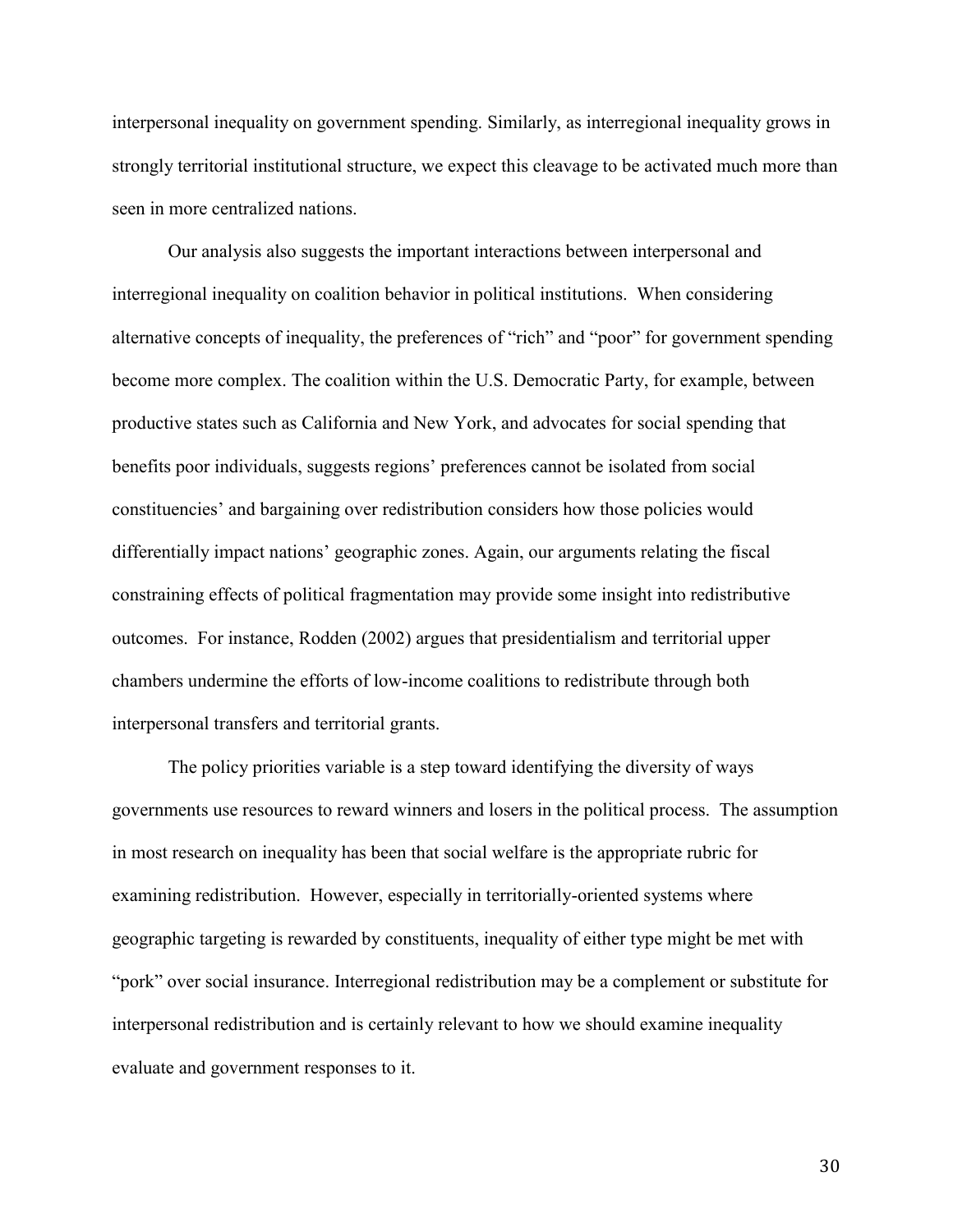### **References**

- Alesina, A., & Spolaore, E. (1997). On the number and size of nations. *The Quarterly Journal of Economics*, *112*(4), 1027-1056.
- Alesina, A., & Wacziarg, R. (1998). Openness, country size and government. *Journal of Public Economics, 69 (3)*, 305–321.
- Allan, J. P., & Scruggs, L. (2004). Political partisanship and welfare state reform in advanced industrial societies. *American Journal of Political Science, 48(3)*, 496-512.
- Amendola, Adalgiso, Easaw, Joshy, & Savoia, Antonio. (2013). Inequality in developing economies: the role of institutional development. *Public Choice, 155*(1-2), 43-60.
- Angrist, J. D., & Pischke, J. S. (2008). *Mostly harmless econometrics: An empiricist's companion*. Princeton: Princeton University Press.
- Arellano, M., & Bond, S. (1991). Some tests of specification for panel data: Monte Carlo evidence and an application to employment equations. *The Review of Economic Studies*, *58*(2), 277-297.
- Arellano, M., & Bover, O. (1995). Another look at the instrumental variable estimation of errorcomponents models. *Journal of Econometrics, 68(1),* 29-51.
- Bartels, L. (2010). *Unequal democracy: The political economy of the new gilded age.* Princeton University Press.
- Beck, N., & Katz, J. N. (1995). What to do (and not to do) with time-series cross-section data. *American Political Science Review, 89(3), 634-647.*
- Benabou, R. (2000). Unequal societies: Income distribution and the social contract. *American Economic Review, 90(1)*, 96-129.

Beramendi, P. (2007). Inequality and the territorial fragmentation of solidarity.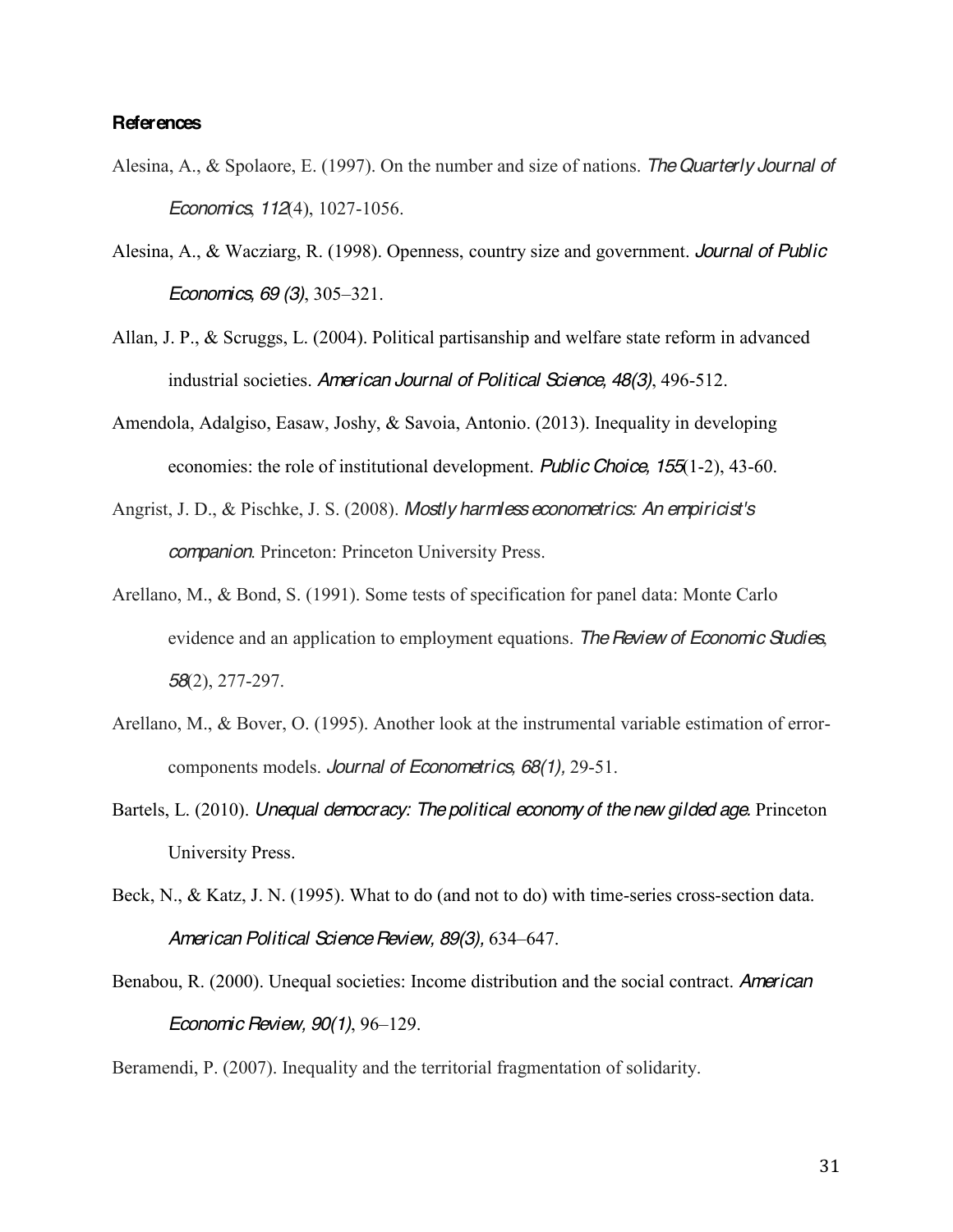*International Organization*, *61*(4), 783-820.

- Beramendi, P. (2012). *The political geography of inequality: Regions and redistribution.* Cambridge: Cambridge University Press.
- Beramendi, P., & Diaz-Cayeros, A. (2006, August). Distributive tensions in developing federations. In *102nd Meeting of the American Political Science Association, Philadelphia*.
- Besley, T., & Coate, S. (2003). Centralized versus decentralized provision of local public goods: A political economy approach. *Journal of Public Economics, 87(12)*, 2611-37.
- Blundell, R., & Bond, S. (1998). Initial conditions and moment restrictions in dynamic panel data models. *Journal of Econometrics*, *87*(1), 115-143.
- Bobbio, N. (1996). *Left and right: The significance of a political distinction*. Chicago: University of Chicago Press.
- Bolton, P., & Roland, G. (1997). The breakup of nations: a political economy analysis. *The Quarterly Journal of Economics*, 112(4), 1057-1090.
- Borge, L. E., & Rattsø, J. (2004). Income distribution and tax structure: Empirical test of the Meltzer-Richard hypothesis. *European Economic Review*, 48(4), 805-826.
- Bradley, D., Huber, E., Moller, S., Nielsen, F., & Stephens, J. D. (2003). Distribution and redistribution in postindustrial democracies. *World Politics*, 55 (02), 193–228.
- Brancati, D. (2008). The origins and strengths of regional parties. *British Journal of Political Science, 38*(01), 135-159.
- Budge, I., & Hofferbert, R. I. (1990). Mandates and policy outputs: Us party platforms and federal expenditures. *American Political Science Review, 84(1)*, 111-131.

Cameron, D. R. (1978). The expansion of the public economy: A comparative analysis.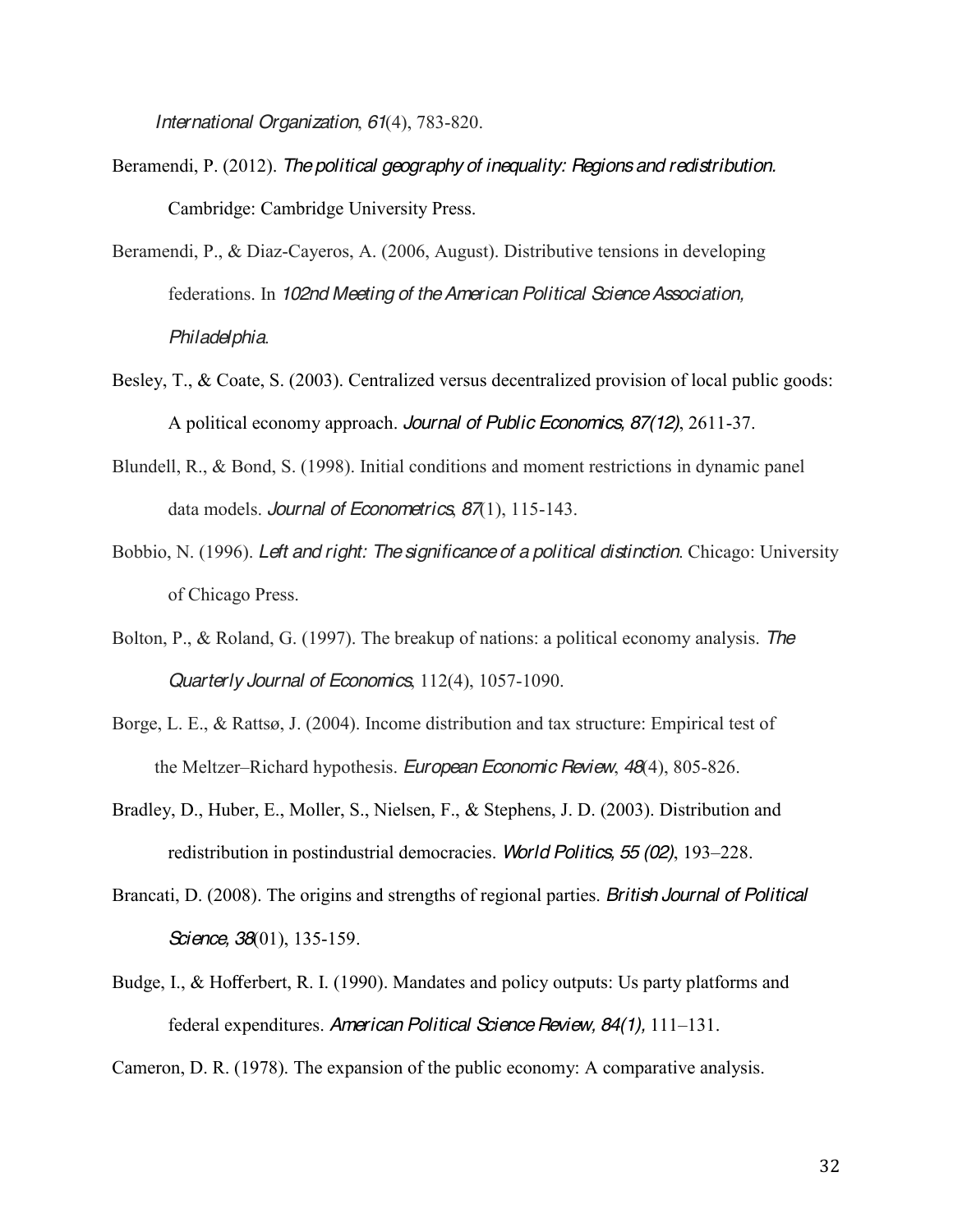*American Political Science Review, 72 (04), 1243-1261.* 

- Charron, N., Dijkstra, L., & Lapuente, V. (2013). Regional governance matters: quality of government within European Union member states. *Regional Studies, 48(1),* 68-90.
- Chhibber, P., & Kollman, K. (1998). Party aggregation and the number of parties in India and the United States. *American Political Science Review*, 92(2), 329-342.
- Cusack, T. R. (1997). Partisan politics and public finance: Changes in public spending in the industrialized democracies, 1955-1989. *Public Choice*, 91 (3-4), 375-395.
- Deininger, K., & Squire, L. (1996). A new data set measuring income inequality. *The World Bank Economic Review*, *10*(3), 565-591.
- De Freitas, Jenny. (2012). Inequality, the politics of redistribution and the tax mix. *Public Choice* 151 (3-4): 611-630
- Easterly, W., & Rebelo, S. (1993). Fiscal policy and economic growth. *Journal of Monetary Economics*, 32(3), 417–458.
- Ferris, J. S. (2003). Do alternative measures of government result in alternative explanations for government size? *Economics Bulletin, 8 (4)*, 1–11.
- Franzese, R. J., & Nooruddin, I. (2004). The Effective Constituency in (Re) Distributive Politics: Alternative Bases of Democratic Representation, Geographic versus Partisan. *Unpublished manuscript, University of Michigan*.
- Garand, J. C. (1985). Partisan change and shifting expenditure priorities in the American states, 1945-1978. *American Politics Research, 13 (4), 355-391.*
- Giuranno, M. (2009). Regional income disparity and the size of the public sector. *Journal of Public Economic Theory, 11 (5), 697–719.*

Gouveia, M., & Masia, N. A. (1998). Does the median voter model explain the size of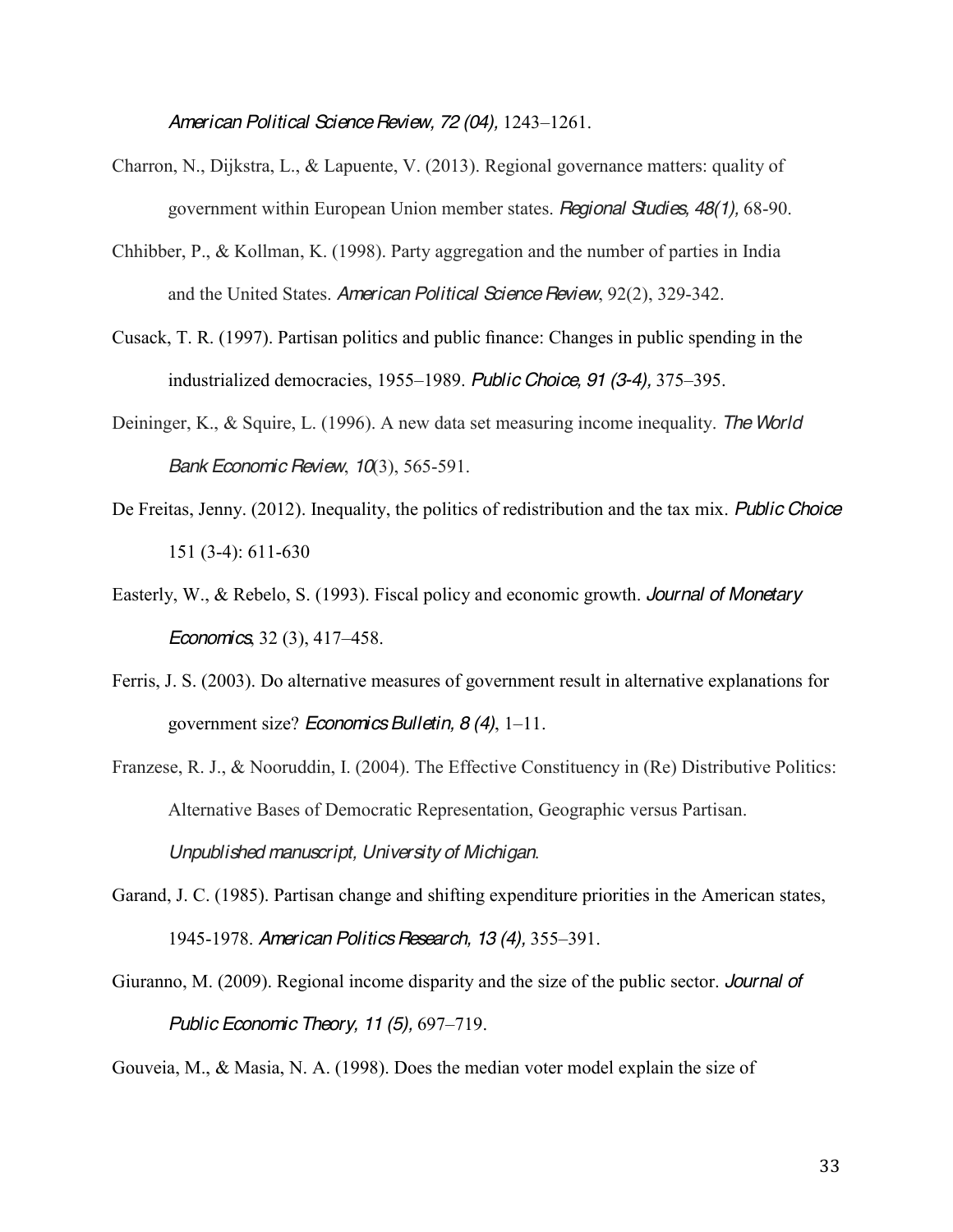government?: Evidence from the states. *Public Choice, 97(1-2),* 159-177.

- Ha, E. (2012). Globalization, Government Ideology, and Income Inequality in Developing Countries. *TheJournal of Politics*, *74*(02), 541-557.
- Hacker, J. S., & Pierson, P. (2010). Winner-take-all politics: Public policy, political organization, and the precipitous rise of top incomes in the United States. *Politics & Society*, *38*(2), 152-204.
- Hendrick, R. M., & Garand, J. C. (1991). Expenditure tradeoffs in the US states: A pooled analysis. Journal of Public Administration Research and Theory,  $1(3)$ ,  $295-318$ .
- Hicks, A. M. (1999). *Social democracy & welfare capitalism: a century of income security politics*. Cornell: Cornell University Press.
- Huber, E., & Stephens, J. D. (2001). *Development and crisis of the welfare state: Parties and policies in global markets*. Chicago: University of Chicago Press.
- Iversen, T., & Soskice, D. (2006). Electoral institutions and the politics of coalitions: Why some democracies redistribute more than others. *American Political Science Review, 100 (2),* 165-181.
- Jacoby, W., & Schneider, S. (2001). Variability in state policy priorities: An empirical analysis. *Journal of Politics, 63 (2), 544-568.*
- Jacoby, W., & Schneider, S. (2009). A new measure of policy spending priorities in the American states. *Political Analysis*, 17(1), 1–24.
- Kesenne, S. (2001). The different impact of different revenue sharing systems on the competitive balance in professional team sports. *European Sport Management Quarterly*, *1*(3), 210- 218.
- Kessler, A., & Lessmann, C. (2010). Interregional redistribution and regional disparities: How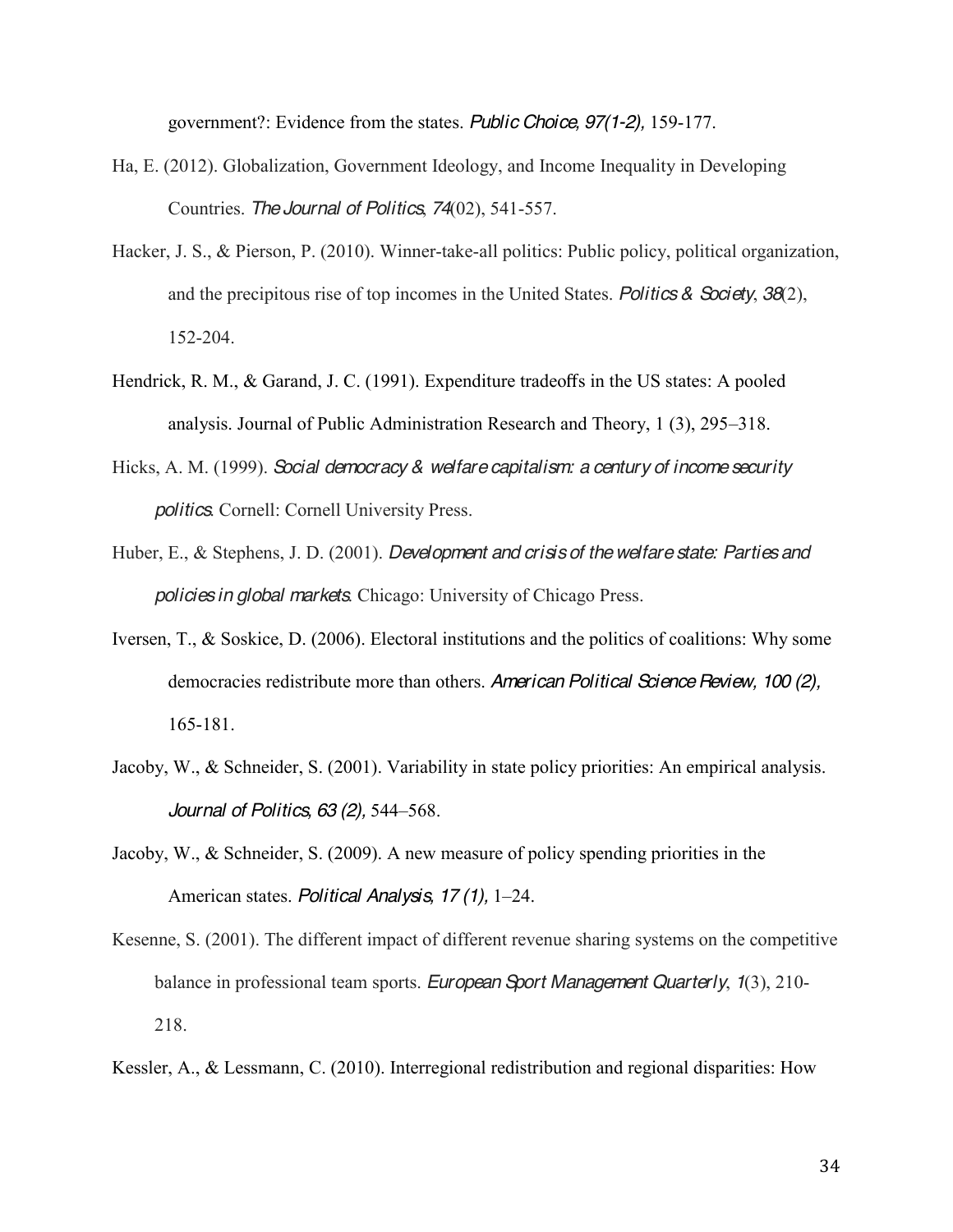equalization does (not) work. Centre for Economic Policy Research.

- Kwon, H. Y., & Pontusson, J. (2010). Globalization, labour power and partisan politics revisited. *Socio-Economic Review, 8 (2),* 251-81.
- Lessmann, C. (2009). Fiscal decentralization and regional disparity: Evidence from cross-section and panel data (Tech. Rep.). Dresden Discussion Paper in Economics No. 08.
- Lessmann, C. (2011). Regional inequality and decentralization: An empirical analysis (Tech. Rep.). CESifo working paper: Public Finance.
- Lewbel, A. (1997). Constructing instruments for regressions with measurement error when no additional data are available, with an application to patents and R&D. *Econometrica: Journal of the Econometric Society, 65(5),* 1201-1213.
- Lupu, N., & Pontusson, J. (2011). The structure of inequality and the politics of redistribution. American Political Science Review, 105 (02), 316-336.
- Mahler, V. A. (2002). Exploring the subnational dimension of income inequality: An analysis of the relationship between inequality and electoral turnout in the developed countries. *International Studies Quarterly*, *46*(1), 117-142.
- Mainwaring, S. & Shugart, M. (1997) Juan Linz, Presidentialism, and Democracy: A Critical Appraisal. In Valenzuela (Ed.) *Politics, Society and Democracy: Latin America*, New York: Praeger.
- Meltzer, A., & Richard, S. (1981). A rational theory of the size of government. *The Journal of Political Economy*, 89(5): 914-927.
- Milesi-Ferretti, G. M., Perotti, R., & Rostagno, M. (2002). Electoral systems and public spending. *The Quarterly Journal of Economics*, *117*(2), 609-657.
- Moene, K., & Wallerstein, M. (2001). Inequality, social insurance, and redistribution. *American Political Science Review, 95 (04), 859-874.*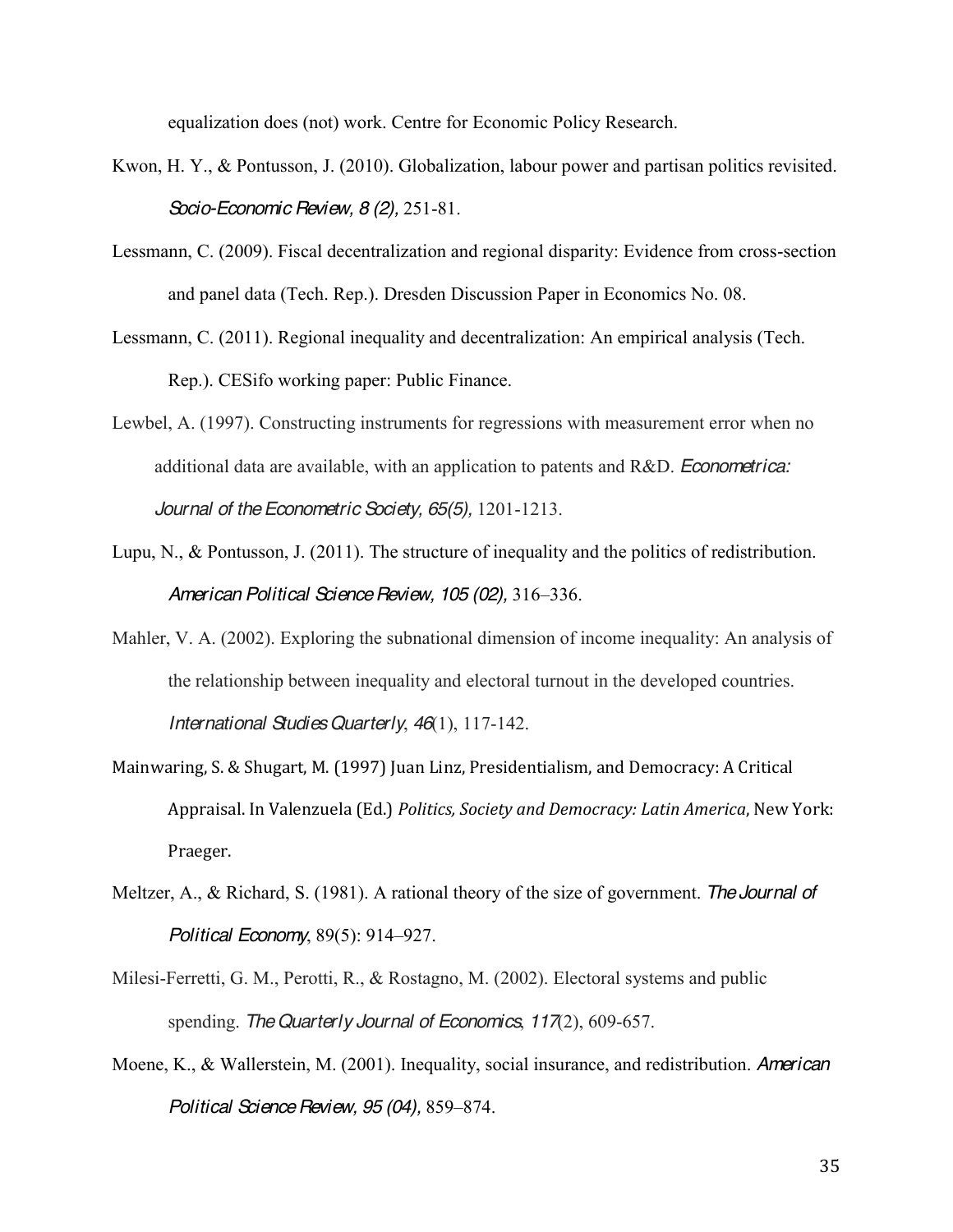- Morgenstern, Scott, Swindle, Stephen M., & Castagnola, Andrea. (2009). Party nationalization and institutions. *Journal of Politics*, *71*, 1322-1341.
- Persson, T., Roland, G., & Tabellini, G. (2000). Comparative politics and public finance. *Journal of Political Economy*, *108*(6), 1121-1161.
- Persson, T., & Tabellini, G. (1999). The size and scope of government: Comparative politics with rational politicians. *European Economic Review, 43 (4)*, 699-735.

Pigou, A. C. (1912). *Wealth and welfare*. London: Macmillan.

- Piketty, T., & Saez, E. (2006). The evolution of top incomes: a historical and international perspective (No. w11955). National Bureau of Economic Research.
- Rodden, J. (2002). The dilemma of fiscal federalism: grants and fiscal performance around the world. *American Journal of Political Science, 46(3)*, 670-687.
- Rodríguez-Pose, A., & Ezcurra, R. (2010). Does decentralization matter for regional disparities? A cross-country analysis. *Journal of Economic Geography, 10 (5), 619–644*.
- Romer, T. (1975). Individual welfare, majority voting, and the properties of a linear income tax. *Journal of Public Economics*, 4(2), 163-185.
- Ross, M. L. (2001). Does oil hinder democracy? *World politics*, *53*(3), 325-361.
- Rudra, N. (2002). Globalization and the decline of the welfare state in less-developed countries. *International Organization*, *56*(2), 411-445.
- Rudra, N., & Haggard, S. (2005). Globalization, democracy, and effective welfare spending in the developing world. *Comparative Political Studies*, *38*(9), 1015-1049.
- Russell, Meg. (2001). The territorial role of second chambers. *Journal of Legislative Studies, 7*(1), 105-118.

Shelton, C. A. (2007). The size and composition of government expenditure. *Journal of Public*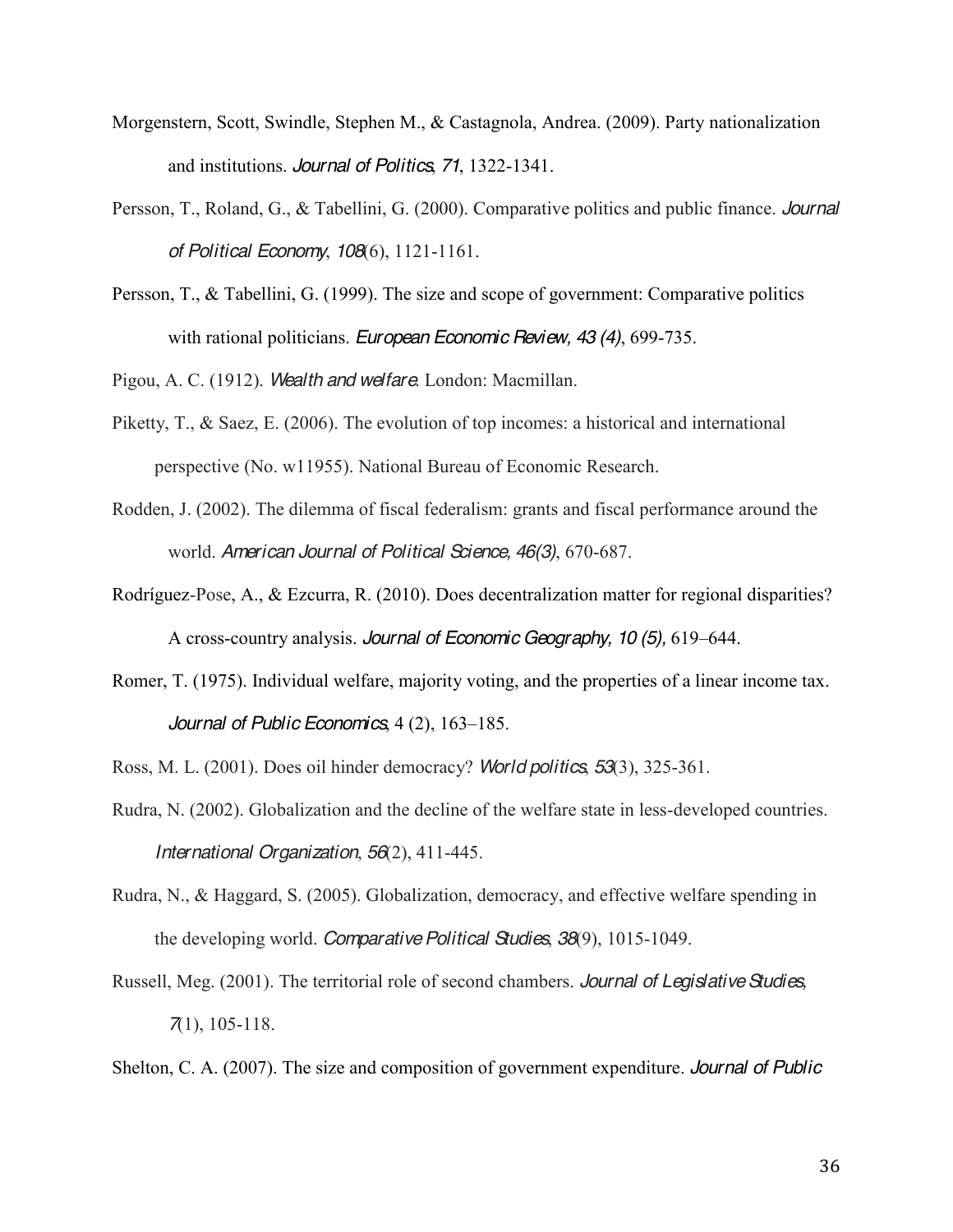*Economics, 91 (11), 2230-2260.* 

- Solt, F. (2009). Standardizing the world income inequality database. *Social Science Quarterly, 90 (2)*, 231–242.
- Swank, D. (2002). *Global capital, political institutions, and policy change in developed welfare states*. Cambridge: Cambridge University Press.
- Treisman, D. (2006). Fiscal decentralization, governance, and economic performance: a reconsideration. *Economics & Politics*, *18*(2), 219-235.
- Volden, C., & Wiseman, A. E. (2007). Bargaining in legislatures over particularistic and collective goods. *American Political Science Review, 101 (1)*, 79-92.
- Vrooman, J. (1995). A general theory of professional sports leagues. *Southern Economic Journal*, *61(4),* 971-990.
- Wagner, A. (1958). Three extracts on public finance. In R. A. Musgrave  $\&$  A. T. Peacock, *Classics in the Theory of Public Finance*. London: Macmillan.
- Weingast, B. R., Shepsle, K. A., & Johnsen, C. (1994). The political economy of benefits and costs: a neoclassical approach to distributive politics. *Monetary and Fiscal Policy, 2*,  $345 - 68$ .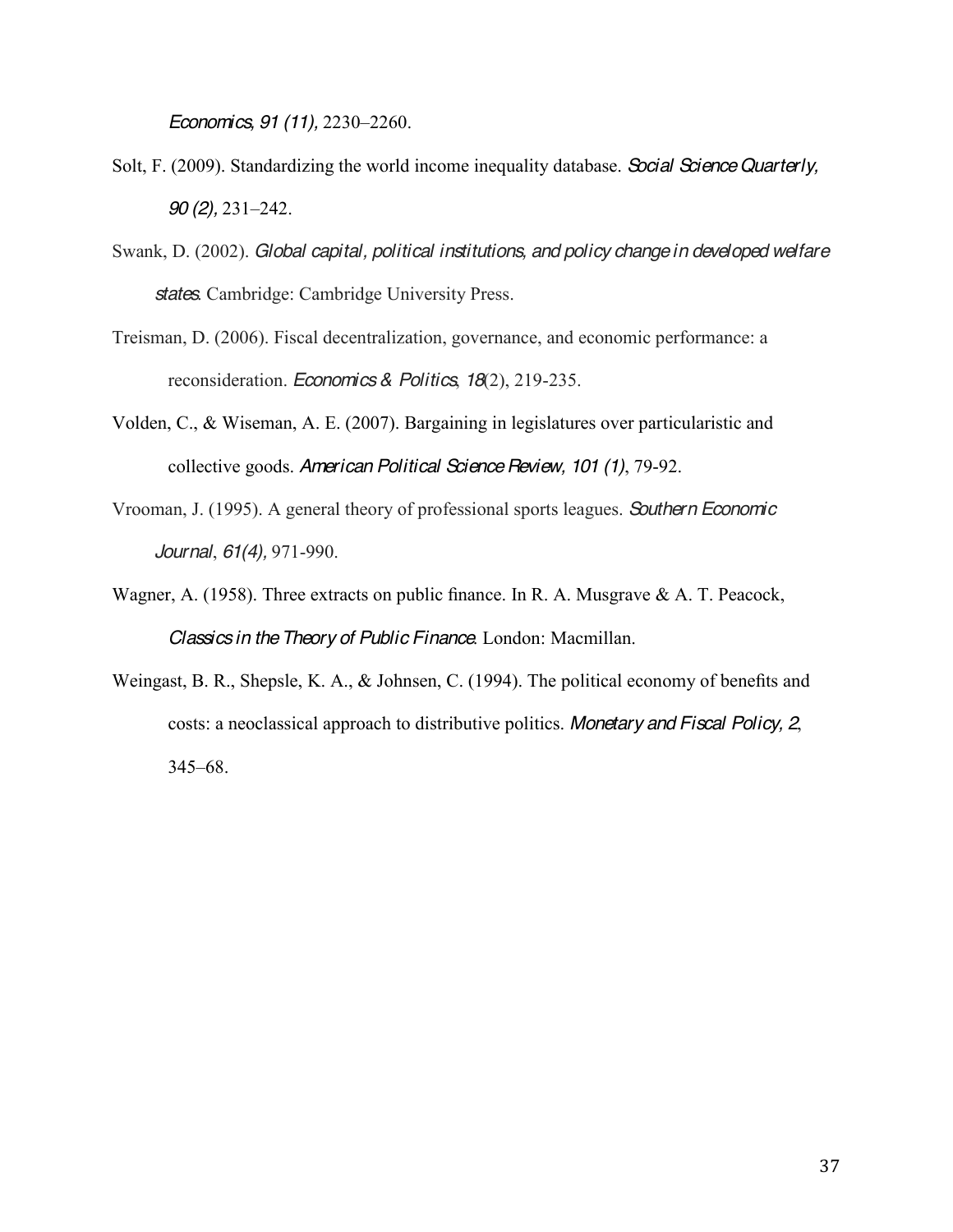# **Figure 1. Theoretical Modelsof Government Spending by Income Inequality**

(a).!Effects of Inequality on the Size of Government



(b). Effects of Inequality on Policy Priorities

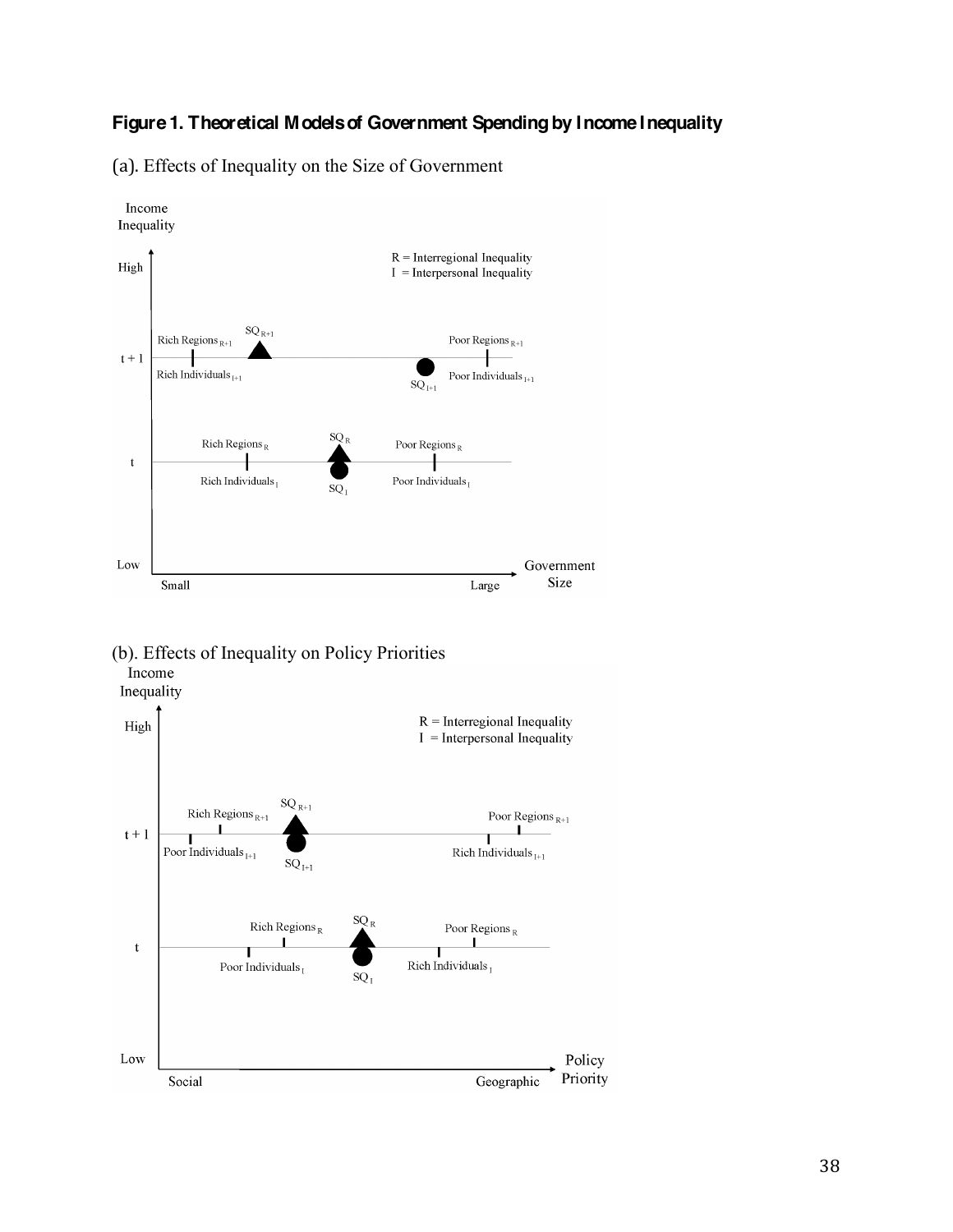# **Figure 2. Income Inequality Compared**



*Notes:* Gini and ADGINI are averaged over 2006-2010. ADGINI calculated by authors using national accounts, Gini from SWIID (Solt 2009) \* denotes most recently available data.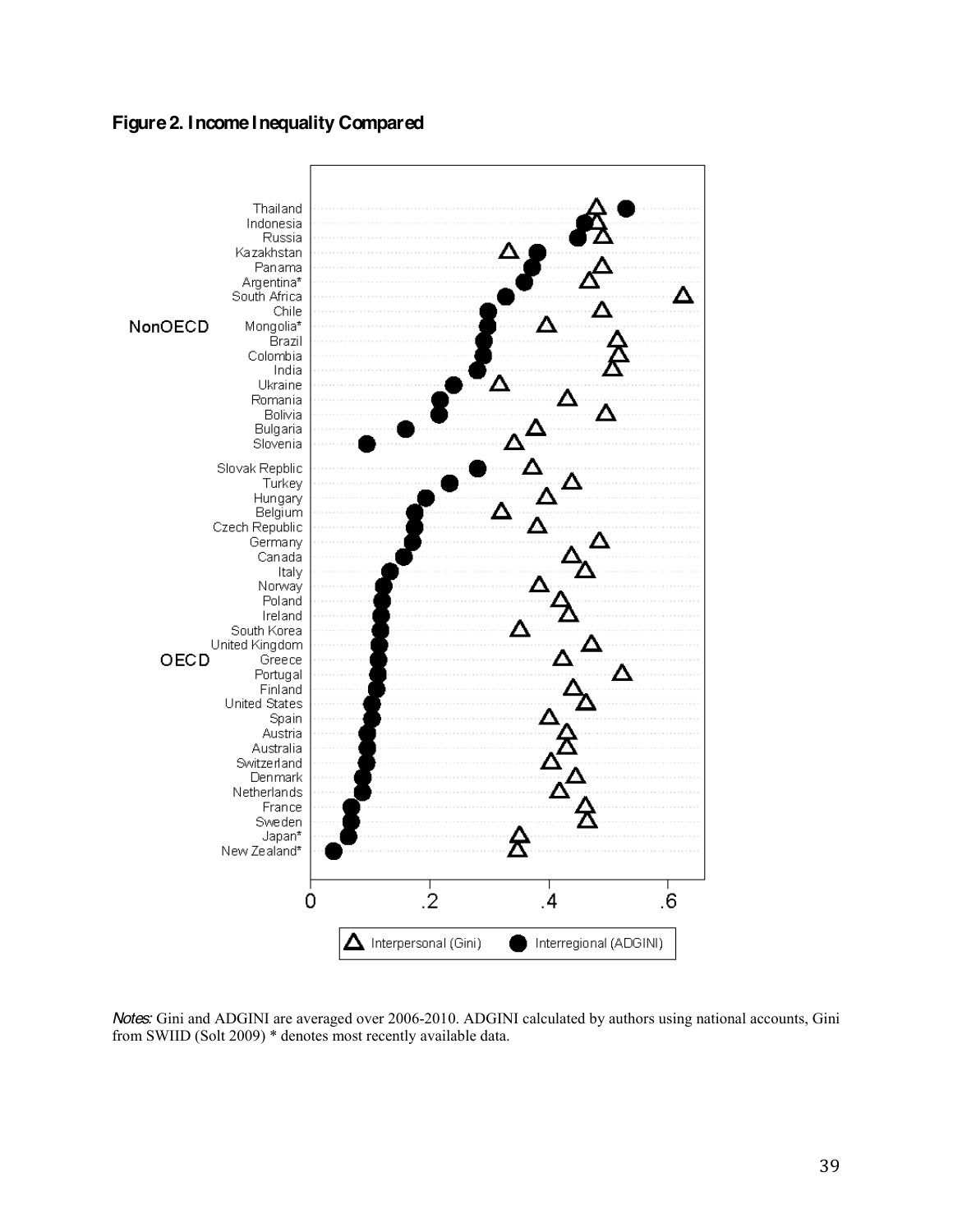# **Figure 3. OECD Policy Priorities**



*Notes:* Dots on the right panel indicate point coordinates of policy priorities over different spending programs, obtained from unfolding analysis of 24 OECD countries 1990-2010. Dots on the left panel are the mean points of spending policy priorities for each country. Horizontal bars show the minimum-maximum range of point coordinates of policy priorities for each country during the time period.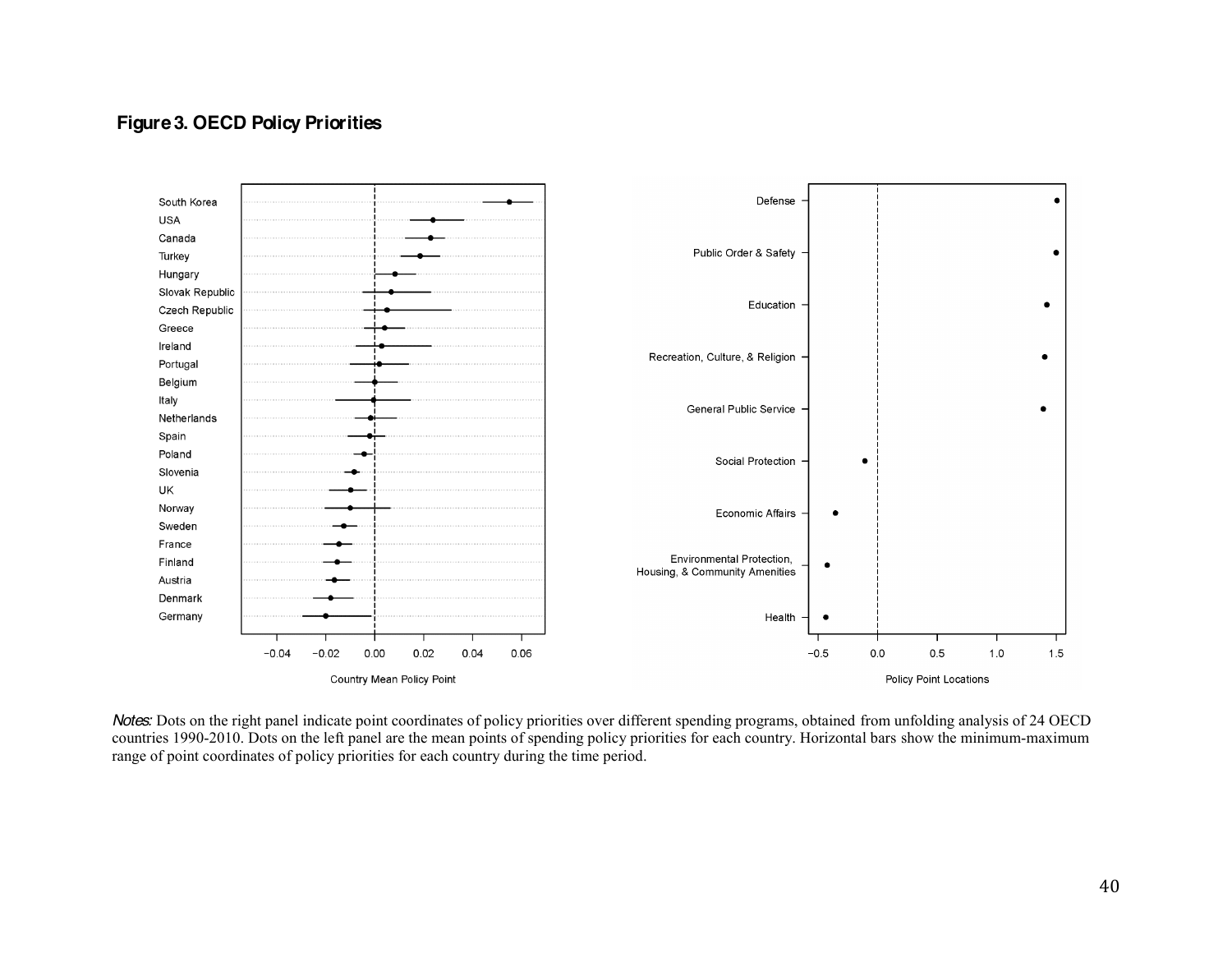|                                    | <b>Baseline Models</b> |                   |                   | <b>Full Models</b> |                   | Robustness Models |             |
|------------------------------------|------------------------|-------------------|-------------------|--------------------|-------------------|-------------------|-------------|
|                                    | [1]                    | $\lceil 2 \rceil$ | $\lceil 3 \rceil$ | [4]                | $\lceil 5 \rceil$ | [6]               | [7]         |
| <b>COVW</b>                        | $-0.030***$            |                   |                   | $-0.032***$        |                   | $-0.030***$       |             |
|                                    | (0.008)                |                   |                   | (0.007)            |                   | (0.008)           |             |
| <b>ADGINI</b>                      |                        | $-0.071***$       |                   |                    | $-0.091***$       |                   | $-0.089***$ |
|                                    |                        | (0.017)           |                   |                    | (0.013)           |                   | (0.012)     |
| Gini Coefficient                   |                        |                   | 0.008             | $0.066***$         | $0.070***$        | $0.065***$        | $0.070***$  |
|                                    |                        |                   | (0.029)           | (0.023)            | (0.021)           | (0.024)           | (0.020)     |
| Parliamentary System               | 1.444***               | $1.165***$        | $1.293***$        | $1.631***$         | $1.356***$        | $1.679***$        | $1.502***$  |
|                                    | (0.325)                | (0.403)           | (0.454)           | (0.376)            | (0.348)           | (0.398)           | (0.401)     |
| Federal System                     | $-2.771***$            | $-2.335***$       | $-2.677***$       | $-2.551***$        | $-2.855***$       | $-2.620***$       | $-3.053***$ |
|                                    | (0.443)                | (0.453)           | (0.406)           | (0.389)            | (0.355)           | (0.416)           | (0.426)     |
| <b>Territorial Bicameralism</b>    |                        |                   |                   |                    |                   | 0.284             | 0.414       |
|                                    |                        |                   |                   |                    |                   | (0.400)           | (0.488)     |
| <b>Intergovernmental Transfers</b> | $-0.488***$            | $-0.429***$       | $-0.442***$       | $-0.524***$        | $-0.432***$       | $-0.539***$       | $-0.453***$ |
|                                    | (0.093)                | (0.084)           | (0.119)           | (0.083)            | (0.063)           | (0.094)           | (0.054)     |
| Population (Logged)                | 0.082                  | 0.025             | $-0.125$          | 0.113              | 0.068             | 0.044             | 0.078       |
|                                    | (0.107)                | (0.148)           | (0.188)           | (0.136)            | (0.117)           | (0.172)           | (0.103)     |
| GDP per capita (Logged)            | 0.048                  | 0.035             | $0.377***$        | $-0.009$           | 0.020             | 0.012             | 0.038       |
|                                    | (0.133)                | (0.135)           | (0.134)           | (0.132)            | (0.100)           | (0.138)           | (0.098)     |
| Trade (% of GDP)                   | 0.002                  | 0.002             | $-0.006**$        | 0.004              | $0.005***$        | 0.003             | $0.006**$   |
|                                    | (0.003)                | (0.003)           | (0.004)           | (0.003)            | (0.002)           | (0.003)           | (0.002)     |
| $%$ Population > 65                | 0.008                  | $-0.014$          | 0.043             | $0.109**$          | 0.055             | $0.103**$         | 0.052       |
|                                    | (0.038)                | (0.033)           | (0.057)           | (0.049)            | (0.034)           | (0.049)           | (0.034)     |
| Lagged Dependent Variable          | $0.817***$             | $0.819***$        | $0.826***$        | $0.811***$         | $0.798***$        | $0.813***$        | $0.803***$  |
|                                    | (0.015)                | (0.013)           | (0.016)           | (0.015)            | (0.012)           | (0.015)           | (0.010)     |
| Constant                           | $6.291***$             | $7.144***$        | 2.489             | 2.749**            | $4.062***$        | $2.577**$         | $3.340***$  |
|                                    | (1.096)                | (1.402)           | (1.856)           | (1.085)            | (1.039)           | (1.260)           | (1.076)     |
| Number of Observations             | 128                    | 128               | 132               | 128                | 128               | 128               | 128         |
| Countries                          | 39                     | 39                | 39                | 39                 | 39                | 39                | 39          |
| $\chi^2$                           | 12,790***              | 11,584***         | 17,248***         | 10,486***          | 32,412***         | $9.678***$        | 53.631***   |

# **Table 1. Determinants of Central Government Spending**

*Notes*: Signficant at \*\*\*p<0.01, \*\*p<0.05, \*p<0.1. All indepdent variables are calculated as 5 yerar average values. All models are Feasible Generalized Least Squares regressions, corrected for heteroskedastic and first-order panel-specific error structures.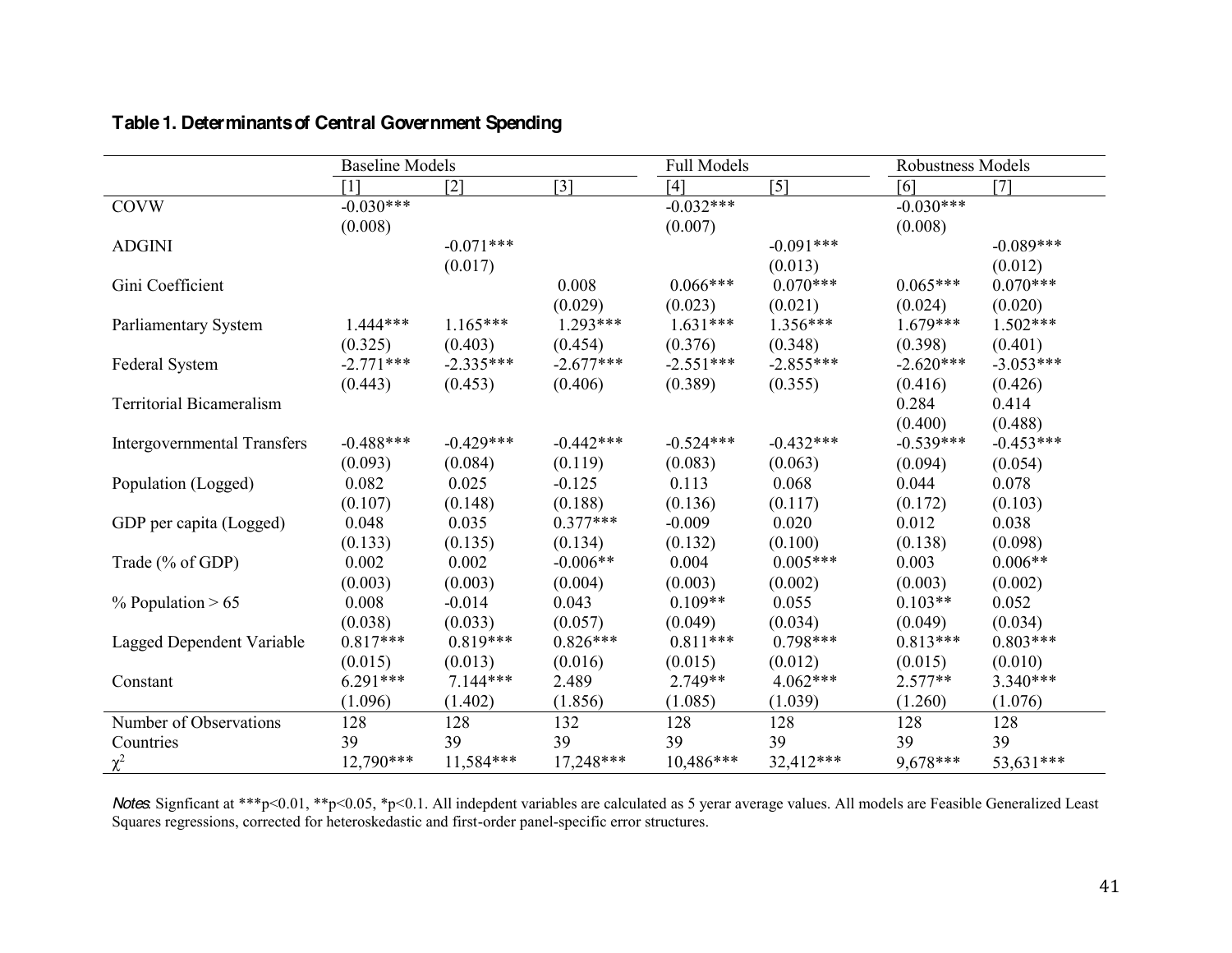|                                    | <b>Baseline Models</b> |             |             | <b>Full Models</b> |             | <b>Robustness Models</b> |             |
|------------------------------------|------------------------|-------------|-------------|--------------------|-------------|--------------------------|-------------|
|                                    | [8]                    | [9]         | $[10]$      | [11]               | $[12]$      | [13]                     | $[14]$      |
| <b>COVW</b>                        | $-0.025***$            |             |             | $-0.025***$        |             | $-0.024***$              |             |
|                                    | (0.003)                |             |             | (0.002)            |             | (0.002)                  |             |
| <b>ADGINI</b>                      |                        | $-0.043***$ |             |                    | $-0.048***$ |                          | $-0.051***$ |
|                                    |                        | (0.006)     |             |                    | (0.005)     |                          | (0.004)     |
| Gini Coefficient                   |                        |             | $-0.027***$ | $-0.037***$        | $-0.024***$ | $-0.042***$              | $-0.023***$ |
|                                    |                        |             | (0.004)     | (0.004)            | (0.002)     | (0.005)                  | (0.002)     |
| Parliamentary System               | $-0.705***$            | $-0.481***$ | $-0.488***$ | $-0.652***$        | $-0.449***$ | $-0.598***$              | $-0.519***$ |
|                                    | (0.078)                | (0.066)     | (0.066)     | (0.062)            | (0.068)     | (0.075)                  | (0.075)     |
| Federal System                     | $0.231***$             | $0.202***$  | 0.062       | 0.043              | $0.105***$  | 0.002                    | $0.089*$    |
|                                    | (0.059)                | (0.045)     | (0.055)     | (0.050)            | (0.050)     | (0.061)                  | (0.048)     |
| <b>Territorial Bicameralism</b>    |                        |             |             |                    |             | $-0.030$                 | $0.066***$  |
|                                    |                        |             |             |                    |             | (0.025)                  | (0.025)     |
| <b>Intergovernmental Transfers</b> | $0.105***$             | $0.065**$   | 0.023       | $0.035**$          | 0.032       | 0.032                    | 0.032       |
|                                    | (0.024)                | (0.025)     | (0.028)     | (0.018)            | (0.026)     | (0.020)                  | (0.026)     |
| Population (Logged)                | $-0.022$               | $0.044*$    | $-0.007$    | $-0.016$           | $0.075***$  | 0.005                    | 0.040       |
|                                    | (0.028)                | (0.024)     | (0.030)     | (0.021)            | (0.025)     | (0.030)                  | (0.030)     |
| GDP per capita (Logged)            | $-0.446***$            | $-0.375***$ | $-0.385***$ | $-0.624***$        | $-0.477***$ | $-0.654***$              | $-0.502***$ |
|                                    | (0.051)                | (0.061)     | (0.093)     | (0.031)            | (0.064)     | (0.043)                  | (0.062)     |
| Trade (% of GDP)                   | $0.004***$             | $0.004***$  | $-0.001*$   | $0.001**$          | $0.003***$  | $0.001**$                | $0.003***$  |
|                                    | (0.001)                | (0.001)     | (0.001)     | (0.000)            | (0.001)     | (0.001)                  | (0.001)     |
| $%$ Population > 65                | $0.025*$               | $-0.014$    | $-0.050***$ | 0.003              | $-0.022$    | 0.001                    | $-0.017$    |
|                                    | (0.013)                | (0.013)     | (0.014)     | (0.013)            | (0.016)     | (0.014)                  | (0.014)     |
| Lagged Dependent Variable          | $0.873***$             | $0.874***$  | $0.844***$  | $0.857***$         | $0.859***$  | $0.856***$               | $0.856***$  |
|                                    | (0.019)                | (0.021)     | (0.021)     | (0.009)            | (0.020)     | (0.009)                  | (0.019)     |
| Constant                           | $4.525***$             | $4.007***$  | $6.001***$  | $8.671***$         | $6.347***$  | 9.087***                 | $6.669***$  |
|                                    | (0.615)                | (0.706)     | (1.278)     | (0.494)            | (0.773)     | (0.609)                  | (0.741)     |
| Number of Observations             | 47                     | 47          | 47          | 47                 | 47          | 47                       | 47          |
| Countries                          | 19                     | 19          | 19          | 19                 | 19          | 19                       | 19          |
|                                    | 9.959.923***           | 74,664***   | 50,515***   | 549,000***         | 158,264***  | 20,604,795***            | 135,599***  |

# **Table 2. Determinants of Government Policy Priorities**

*Notes*: Signficant at \*\*\*p<0.01, \*\*p<0.05, \*p<0.1. All independent variables are calculated as 5 year average values. All models are Feasible Generalized Least Squares regressions, corrected for heteroskedastic and first-order panel-specific error structures.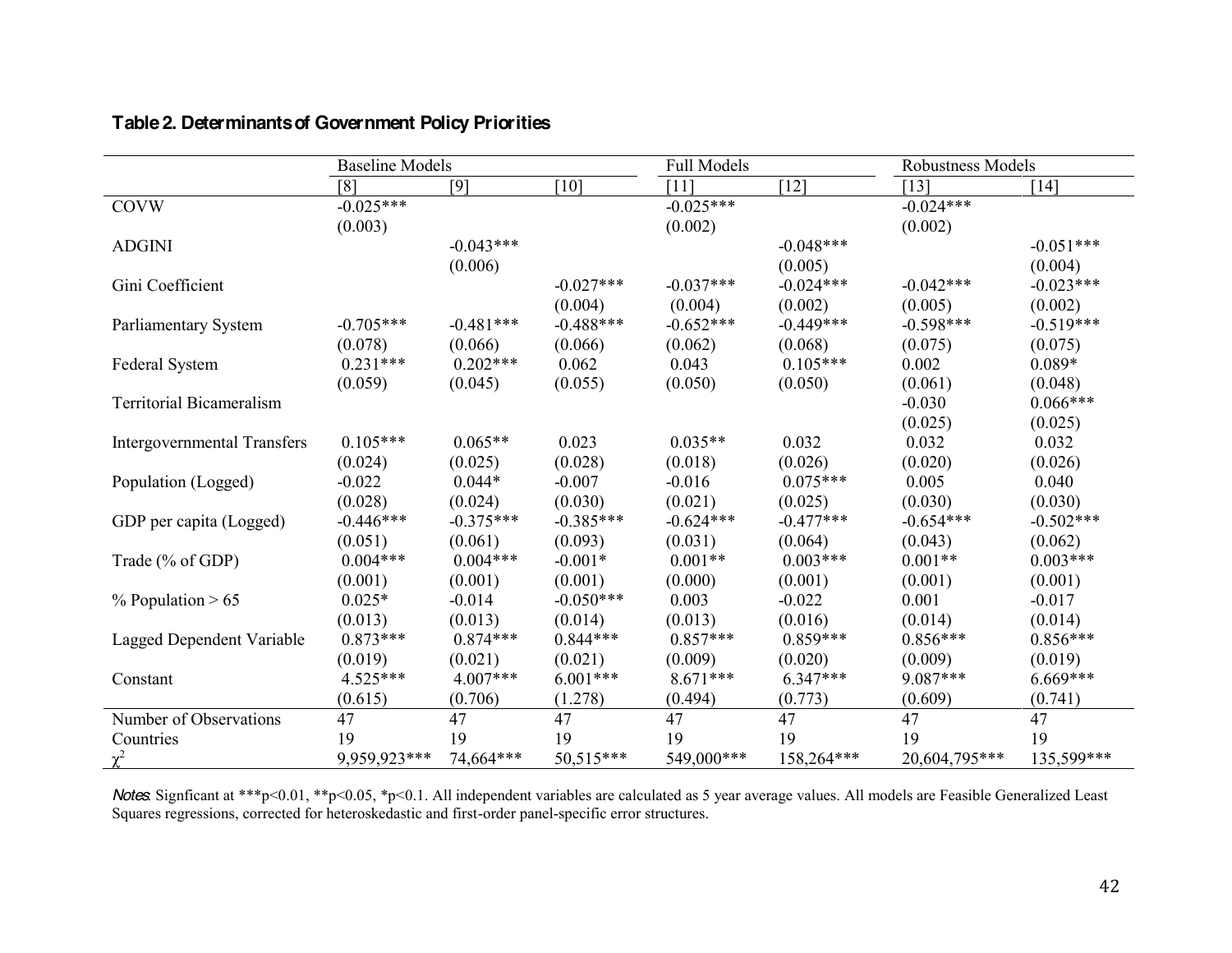|                                           | <b>Baseline Models</b> |              | <b>Full Models</b> |                    | <b>Robustness Models</b> |              |
|-------------------------------------------|------------------------|--------------|--------------------|--------------------|--------------------------|--------------|
|                                           | $\lceil 15 \rceil$     | [16]         | [17]               | $\lceil 18 \rceil$ | [19]                     | $[20]$       |
| <b>COVW</b>                               | $-0.307**$             |              | $-0.315***$        |                    | $-0.286***$              |              |
|                                           | (0.122)                |              | (0.100)            |                    | (0.088)                  |              |
| <b>ADGINI</b>                             |                        | $-0.547**$   |                    | $-0.567***$        |                          | $-0.516***$  |
|                                           |                        | (0.233)      |                    | (0.205)            |                          | (0.194)      |
| Gini Coefficient                          |                        |              | $0.440*$           | $0.406*$           | $0.404*$                 | $0.375*$     |
|                                           |                        |              | (0.240)            | (0.221)            | (0.228)                  | (0.213)      |
| Parliamentary System                      | $-2.072$               | $-1.510$     | $-1.551$           | $-1.106$           | $-0.712$                 | $-0.400$     |
|                                           | (3.524)                | (3.172)      | (3.251)            | (2.947)            | (3.013)                  | (2.871)      |
| Federalism                                | $-3.310$               | $-3.203$     | $-1.745$           | $-1.757$           | $-0.923$                 | $-1.105$     |
|                                           | (4.359)                | (3.994)      | (4.393)            | (3.981)            | (4.387)                  | (4.011)      |
| <b>Territorial Bicameralism</b>           |                        |              |                    |                    | $-2.292$                 | $-1.909$     |
|                                           |                        |              |                    |                    | (1.901)                  | (1.953)      |
| <b>Intergovernmental Transfers</b>        | $1.069***$             | $1.137***$   | $1.436***$         | $1.475***$         | $1.406***$               | $1.451***$   |
|                                           | (0.336)                | (0.362)      | (0.389)            | (0.419)            | (0.397)                  | (0.423)      |
| Population (Logged)                       | 0.465                  | 0.603        | $-0.067$           | 0.102              | 0.418                    | 0.493        |
|                                           | (1.606)                | (1.569)      | (1.487)            | (1.494)            | (1.556)                  | (1.548)      |
| GDP per capita (Logged)                   | $-2.417$               | $-1.572$     | $-3.404***$        | $-2.511*$          | $-3.117**$               | $-2.294*$    |
|                                           | (1.797)                | (1.399)      | (1.726)            | (1.435)            | (1.550)                  | (1.333)      |
| Trade (% of GDP)                          | $0.077**$              | $0.073**$    | $0.094***$         | $0.089*$           | $0.090**$                | $0.086**$    |
|                                           | (0.038)                | (0.037)      | (0.038)            | (0.038)            | (0.036)                  | (0.037)      |
| $\%$ Population > 65                      | $1.454***$             | $1.208***$   | $1.275***$         | $1.045**$          | $1.213***$               | $1.013**$    |
|                                           | (0.475)                | (0.436)      | (0.460)            | (0.427)            | (0.440)                  | (0.410)      |
| Constant                                  | 39.457**               | 33.221**     | 32.911***          | 27.503*            | 30.920**                 | 25.828*      |
|                                           | (19.409)               | (16.920)     | (15.430)           | (14.187)           | (14.310)                 | (13.561)     |
| Number of Observations                    | 122                    | 122          | 122                | 122                | 122                      | 122          |
| Countries                                 | 33                     | 33           | 33                 | 33                 | 33                       | 33           |
| R-squared                                 | 0.960                  | 0.966        | 0.962              | 0.967              | 0.964                    | 0.969        |
| † Hansen J-statistics, $\chi^2$ [p-value] | 1.107[0.293]           | 0.943[0.332] | $0.794$ [0.373]    | $0.621$ [0.431]    | 0.787[0.3749]            | 0.636[0.425] |

## **Table 3. Instrumental Variable Analysis of Central Government Spending**

*Notes*: Second-stage regressions. Signficant at \*\*\*p<0.01, \*\*p<0.05, \*p<0.1. All indendent variables are calculated as 5-year average values. Instrument variables regressions run for all models; adjusted for two-step efficient GMM estimator, arbitary heteroskedasticity, and within-group correlation.

 $\sqrt{X}$  Instrumented with the country's dispersion in soccer league points and an indicator of the 2<sup>nd</sup> and 3<sup>rd</sup> method of moment of regional inequality.

<sup>†</sup> The over-identification test statistics fail to reject the null that insttruments are vaild.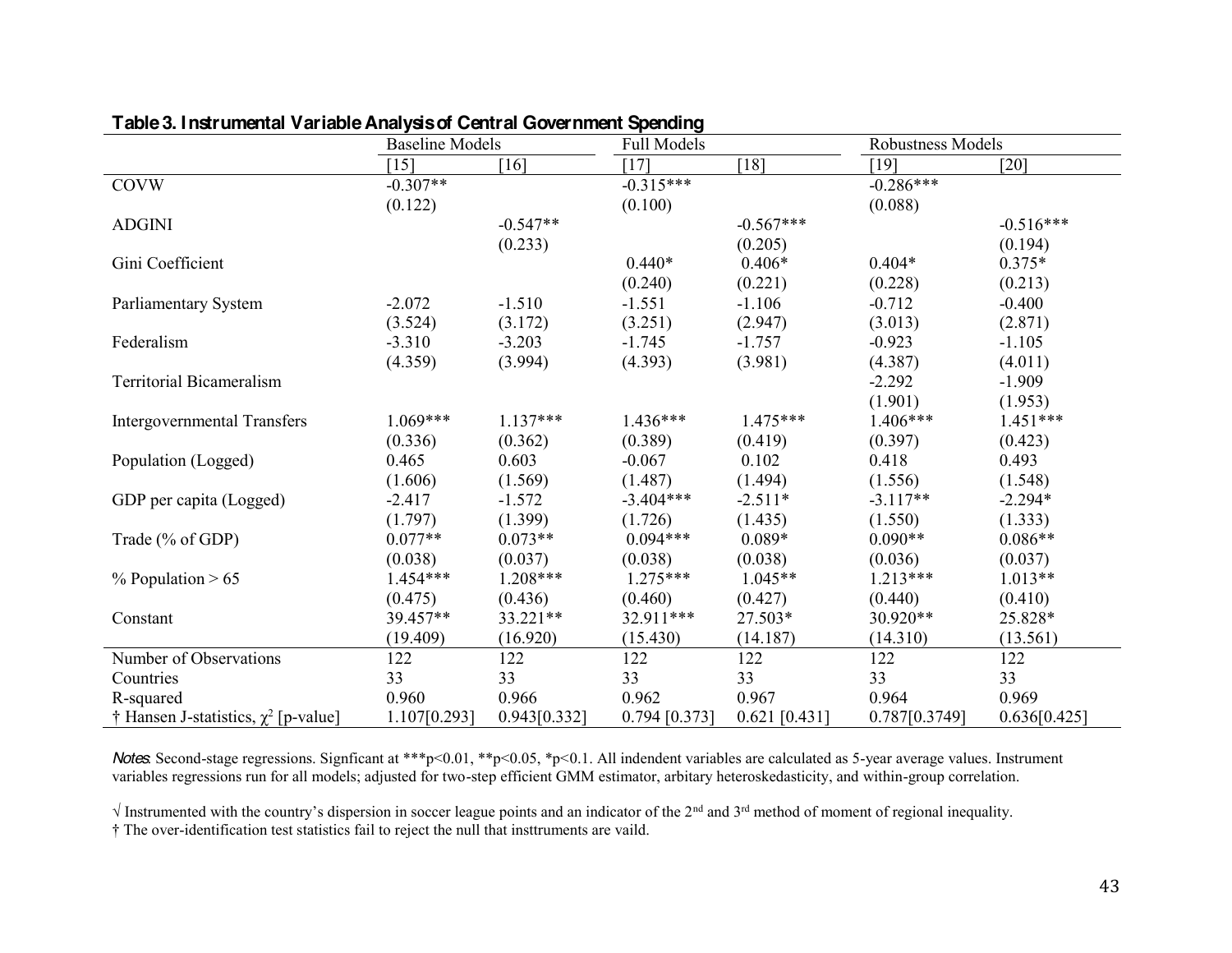

**Figure 3. Scatter Plot of the Endogenous Variable and the Instrument Variable.**

Dispersion of Soccer League Points (Instrument to ADGINI)

Notes: County points, shaded in black or gray, present most recent 5 year averages (2006-2010). European national soccer league database, edited by Claudio Nicoletti, accessible at http://www.webalice.it/claudionicoletti1. For non-European teams, we use a national soccer league portal (accessible at http://us.soccerway.com). We obtained team-based competitiveness scores (called ``points'') for 33 countries from 1980 to 2010. Sample coverage: Australia (2005-2010), Austria (AUT: 1980-2010), Belgium (BEL: 1980-2010), Bulgaria(BGR: 1980-2010), Canada(CAN: 1998-2010), Czech Republic(CZE: 1993-2010), Denmark(DNK: 1980-2010), Finland(FIN: 1980-2010), France(FRA: 1980-2010), Germany(DEU: 1990-2o10), Greece(GRC: 1980-2010), Hungary(HUN: 1980-2010), Ireland (IRL: 1980-2010), Italy (ITA: 1980-2010), Japan (JPN: 2003-2010), Kazakhstan (KAZ: 1994-2010), Korea (KOR: 2003-2010), Netherlands (NLD: 1980-2010), New Zealand (NZL: 2001-2010), Norway (NOR: 1980-2010), Poland (POL: 1980-2010), Portugal (PRT: 1980-2010), Romania (ROU: 1980-2010), Russian Federation (RUS: 1993-2010), Slovak Republic (SVK: 1993- 2010), Slovenia (SVN: 1991-2010), Spain (ESP: 1980-2010), Sweden (SWE: 1980-2010), Switzerland (CHE: 1980- 2010), Turkey (TUR: 1980-2010), Ukraine (UKR: 1992-2010), United Kingdom (GBR:1980-2010), United States (USA: 2002-2010). Both USA and Canadian leagues have two divisions, e.g., Eastern and Western. For these leagues, we took the average standard deviation for each league.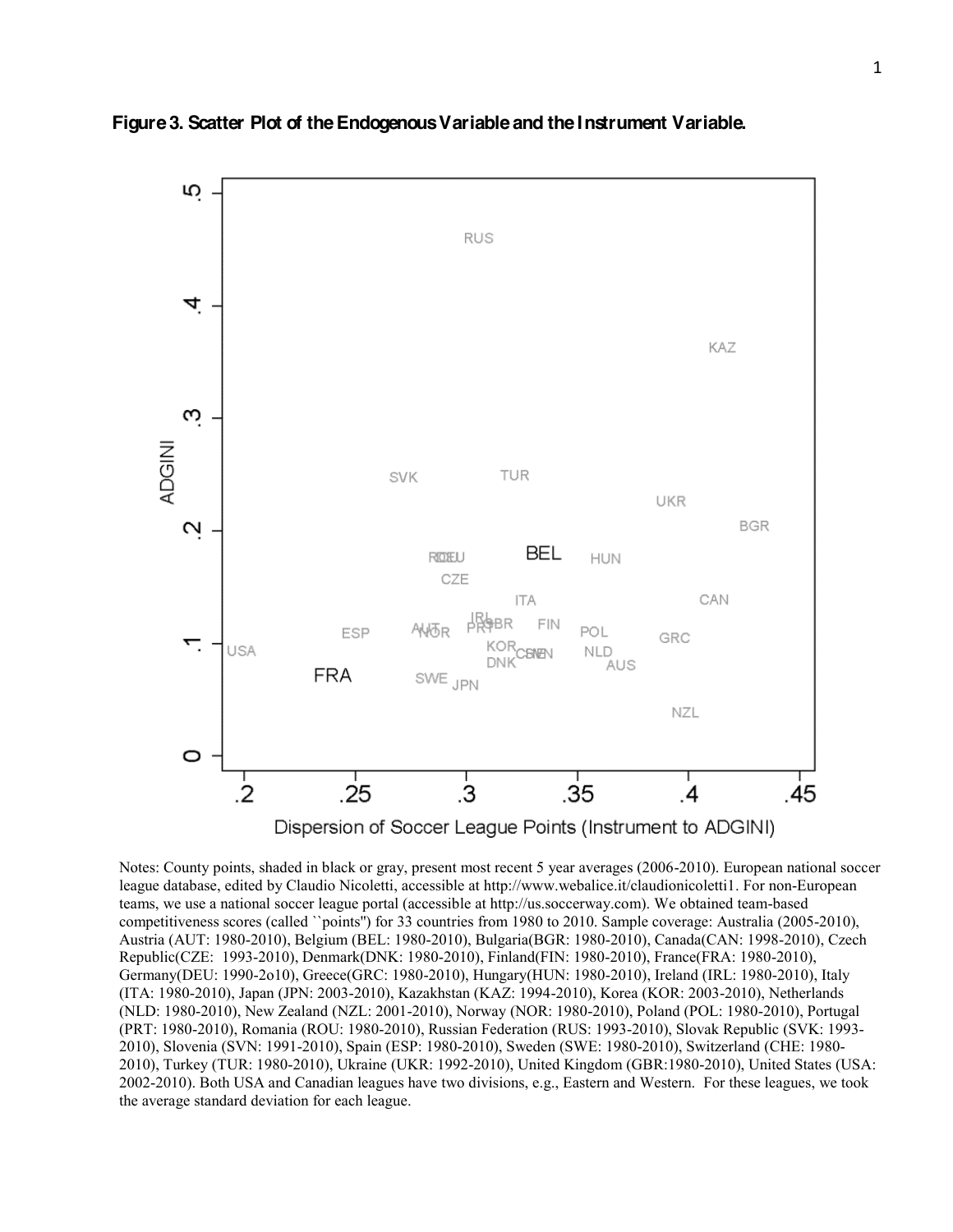Figure 3 is a snapshot of positive correlations between the size of coefficient of variation in points earned and regional inequality (ADGINI) for the most recent 5-year average from 2006 to 2010. As an example, France (low) and Belgium (high) are highlighted for their relative values of soccer competitiveness and regional inequality. In the French soccer league in 2010, the top ranked team, "Lille OSC," outperformed the bottom ranked team, "AC Aries-Avignon," by 5.54 percent of their point earnings ratio to the total available (respectively, 76/1010 and 20/1010). Belgium was much more dispersed. The best performing team of the year, "RSC Anderlecht," outpaced the bottom ranked team "Royal Charleroi SC" with an almost 10 percent difference in the point ratio to the total available (respectively, 98/832 and 19/832). This soccer spread is consistent with our regional inequality measure, represented graphically in Figure 2, showing Belgium to have much higher regional inequality than France.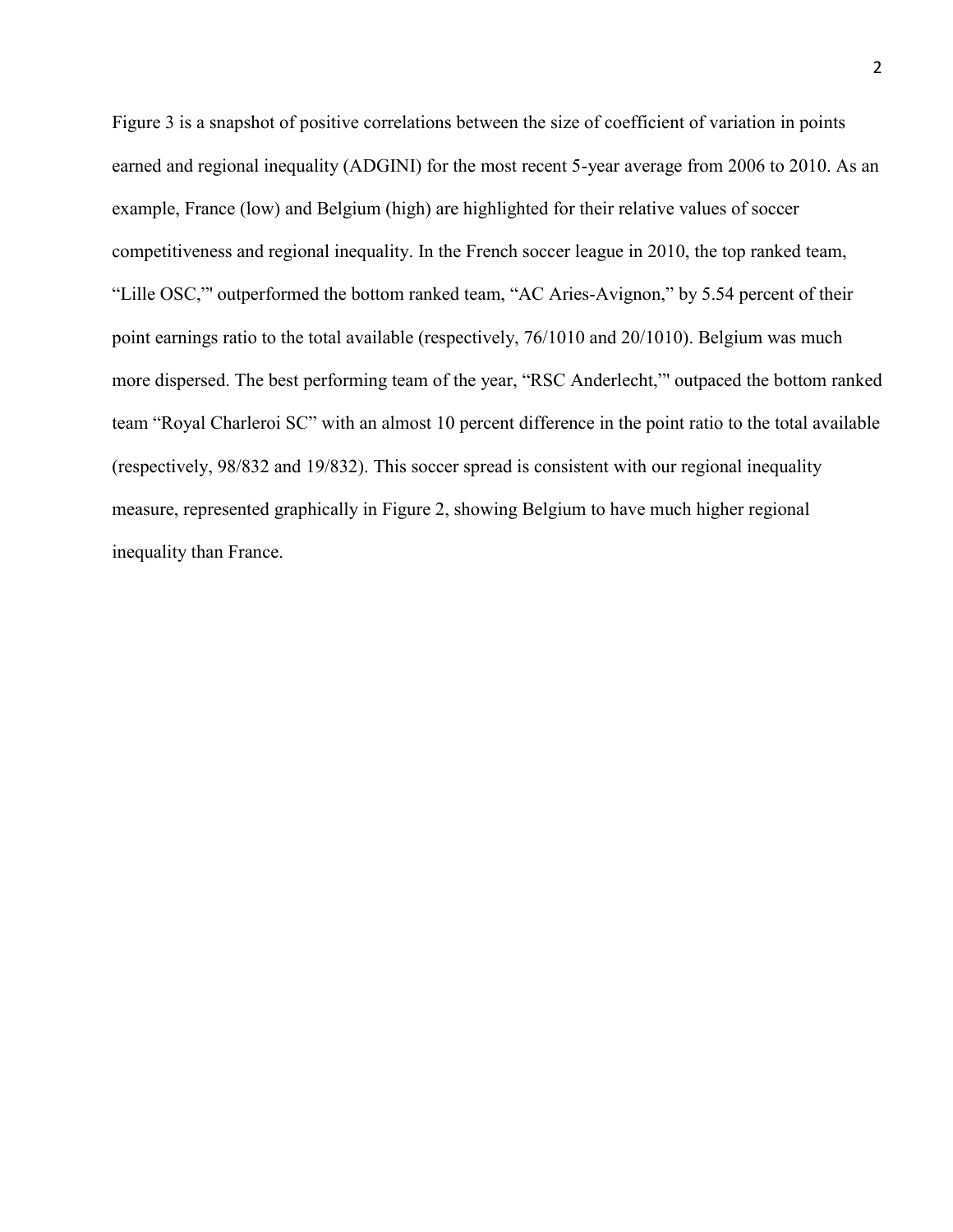|                                    | $[21]$      | $[22]$      |
|------------------------------------|-------------|-------------|
| <b>COVW</b>                        | $-0.018***$ |             |
|                                    | (0.006)     |             |
| <b>ADGINI</b>                      |             | $-0.059***$ |
|                                    |             | (0.012)     |
| Gini Coefficient                   | $0.066***$  | $0.074***$  |
|                                    | (0.018)     | (0.006)     |
| <b>Intergovernmental Transfers</b> | $-0.054$    | $-0.049$    |
|                                    | (0.072)     | (0.035)     |
| Population (Logged)                | 0.080       | 0.090       |
|                                    | (0.102)     | (0.074)     |
| GDP per capita (Logged)            | 0.093       | 0.001       |
|                                    | (0.096)     | (0.051)     |
| Trade (% of GDP)                   | 0.003       | $0.006***$  |
|                                    | (0.003)     | (0.001)     |
| $%$ Population > 65                | $0.150***$  | $0.112***$  |
|                                    | (0.035)     | (0.015)     |
| Parliamentary System               | $0.480*$    | $0.555***$  |
|                                    | (0.277)     | (0.228)     |
| Federal System                     | $-1.843***$ | $-1.981***$ |
|                                    | (0.293)     | (0.261)     |
| <b>Lagged Dependent Variable</b>   | $0.805***$  | $0.800***$  |
|                                    | (0.017)     | (0.009)     |
| Constant                           | 1.080       | 2.383**     |
|                                    | (1.062)     | (1.004)     |
| Number of Observations             | 144         | 144         |
| Countries                          | 39          | 39          |
| $\chi^2$                           | 16,769***   | 287,524***  |

# **Table 4. Robust to Central Government Spending by Economic Types**

*Notes*: Signficant at \*\*\*p<0.01, \*\*p<0.05, \*p<0.1. All indepedent variables are calculated as 5 year average values. All models are Feasible Generalized Least Squares regressions, corrected for heteroskedastic and first-order panelspecific error structures.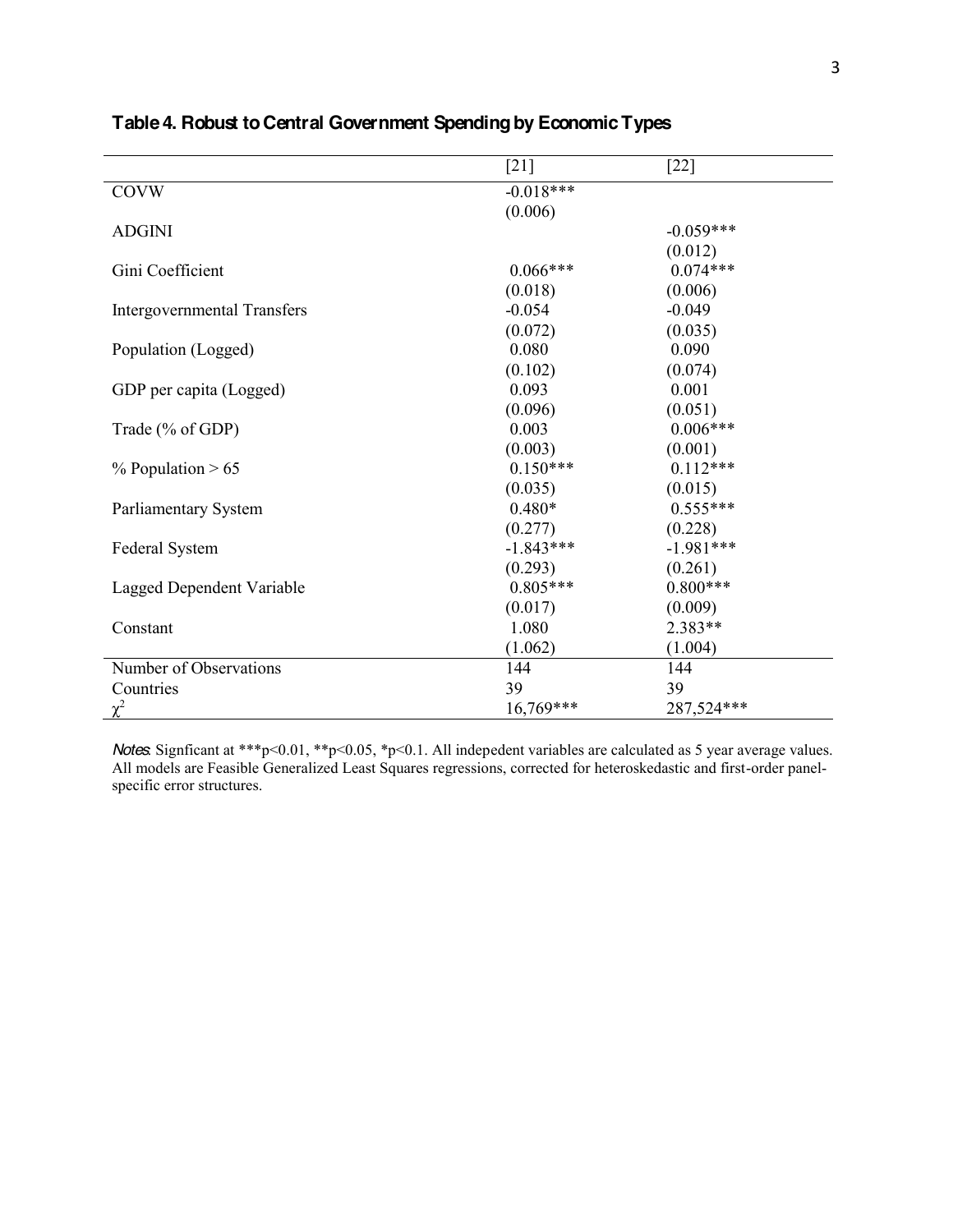|                                               | $[23]$              | $[24]$              |
|-----------------------------------------------|---------------------|---------------------|
|                                               | Dependent Variable: | Dependent Variable: |
|                                               | <b>COVW</b>         | <b>ADGINI</b>       |
| Gini Coefficient                              | $0.587***$          | $0.237*$            |
|                                               | (0.223)             | (0.117)             |
| <b>Intergovernmental Transfers</b>            | $-0.348$            | $-0.100$            |
|                                               | (0.484)             | (0.260)             |
| Population (Logged)                           | 0.955               | 1.282               |
|                                               | (2.286)             | (1.113)             |
| GDP per capita (Logged)                       | $-9.465***$         | $-3.657***$         |
|                                               | (2.320)             | (0.995)             |
| Trade (% of GDP)                              | $0.169***$          | $0.091***$          |
|                                               | (0.058)             | (0.026)             |
| $\%$ Population > 65                          | 0.876               | $-0.033$            |
|                                               | (0.638)             | (0.273)             |
| Parliamentary System                          | $-3.967$            | $-1.445$            |
|                                               | (4.635)             | (2.225)             |
| Federal System                                | 4.028               | 2.466               |
|                                               | (4.436)             | (2.090)             |
| $\sqrt{}$ Modification of Regional Inequality | $0.015***$          | $0.030***$          |
|                                               | (0.002)             | (0.006)             |
| $\sqrt{}$ Dispersion in Soccer League Points  | $-1.952$            | 19.165*             |
|                                               | (21.891)            | (10.080)            |
| Constant                                      | 66.823***           | 21.987*             |
|                                               | (28.432)            | (12.694)            |
| Number of Observations                        | 122                 | 122                 |
| Countries                                     | 33                  | 33                  |
| R-squared                                     | 0.928               | 0.925               |
| † Partial F-statistic on Instruments          | 23.51***            | 13.29***            |

## **Table 5. Instrumental Variable Analysis of Central Government Spending: First-stage Regressions, Findings Robust to Weak Instruments.**

*Notes*: Signficant at \*\*\*p<0.01, \*\*p<0.05, \*p<0.1 (two-tailed tests). Standard errors are in the parentheses.

 $\sqrt{}$  Instrumental variables for regional inequality.

 $\dagger$  The instrumenta is weak if the particular F-statistic, which tests the joint signficance of the coefficient of the instrument, is less than 10.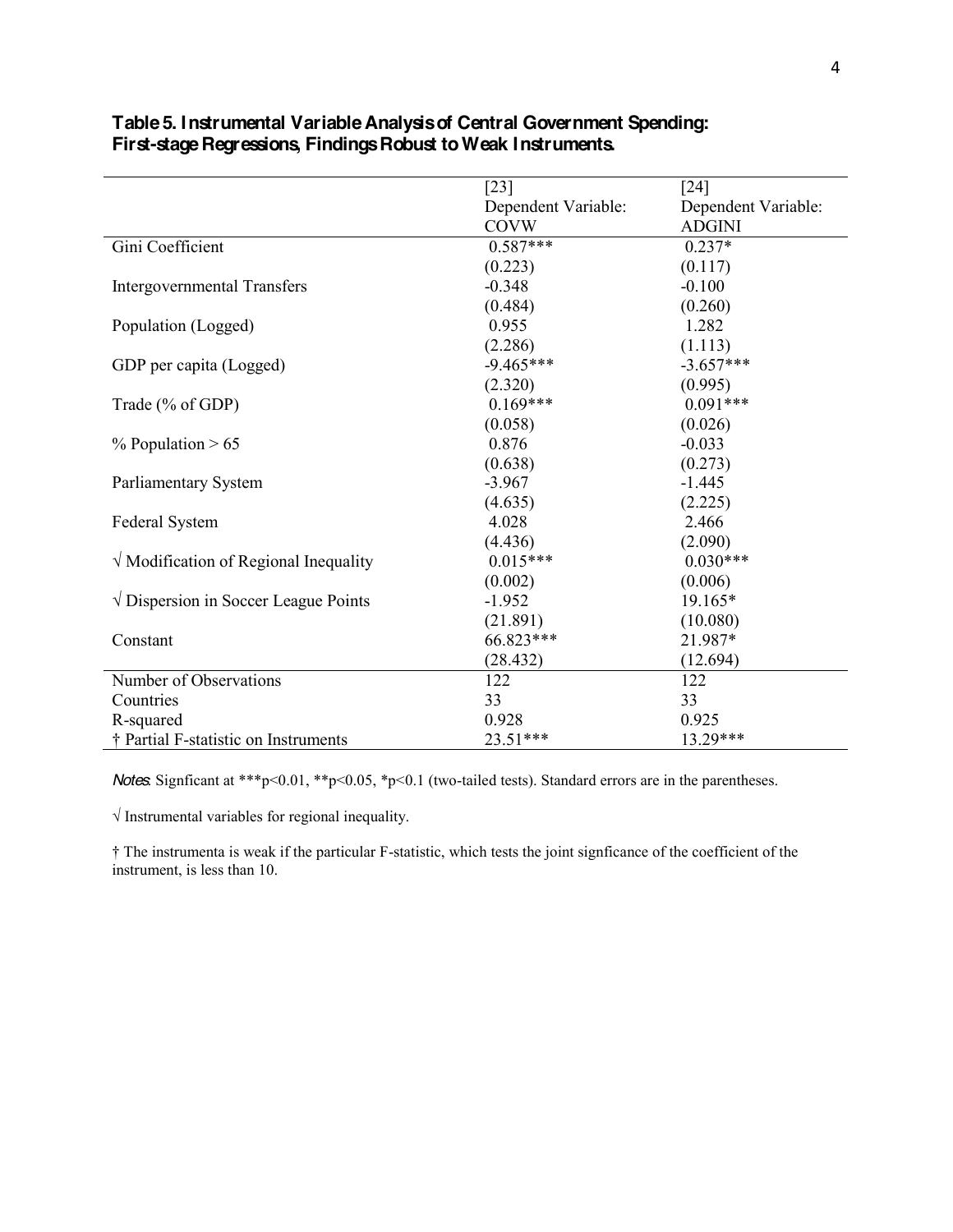|                                              | The Size of Government |               | <b>Policy Priority</b> |               |  |
|----------------------------------------------|------------------------|---------------|------------------------|---------------|--|
|                                              | $(\%$ of GDP)          |               |                        |               |  |
|                                              | $\lceil 25 \rceil$     | [26]          | $[27]$                 | [28]          |  |
| <b>COVW</b>                                  | $-0.112$               |               | $-0.075**$             |               |  |
|                                              | (0.089)                |               | (0.037)                |               |  |
| <b>ADGINI</b>                                |                        | $-0.420**$    |                        | $-0.205***$   |  |
|                                              |                        | (0.168)       |                        | (0.072)       |  |
| Gini Coefficient                             | $0.322***$             | $0.405***$    | $-0.090$               | $-0.015*$     |  |
|                                              | (0.122)                | (0.132)       | (0.062)                | (0.063)       |  |
| <b>Intergovernmental Transfers</b>           | $1.655***$             | $1.615***$    | $-0.095$               | $-0.201$      |  |
|                                              | (0.401)                | (0.390)       | (0.197)                | (0.220)       |  |
| Population (Logged)                          | $-0.763$               | $-0.351$      | 0.441                  | 0.662         |  |
|                                              | (1.109)                | (1.141)       | (0.486)                | (0.543)       |  |
| GDP per capita (Logged)                      | $-1.255$               | $-1.783$      | $-1.721***$            | $-1.762***$   |  |
|                                              | (1.163)                | (1.111)       | (0.605)                | (0.503)       |  |
| Trade (% of GDP)                             | $0.059*$               | $0.081***$    | $-0.000$               | 0.002         |  |
|                                              | (0.036)                | (0.031)       | (0.008)                | (0.008)       |  |
| $%$ Population > 65                          | $1.374***$             | $1.200***$    | $-0.265***$            | $-0.376***$   |  |
|                                              | (0.241)                | (0.248)       | (0.096)                | (0.091)       |  |
| Parliamentary System                         | $-0.374$               | $-0.911$      | $-0.046$               | 0.704         |  |
|                                              | (2.040)                | (2.073)       | (1.092)                | (1.287)       |  |
| Federal System                               | $-1.024$               | $-0.686$      | 0.013                  | 0.009         |  |
|                                              | (3.390)                | (3.311)       | (0.876)                | (1.014)       |  |
| Constant                                     | 12.384                 | 16.943        | 26.165***              | 28.346***     |  |
|                                              | (10.384)               | (11.100)      | (6.757)                | (5.732)       |  |
| Number of Observations                       | 163                    | 163           | 73                     | 73            |  |
| Countries                                    | 44                     | 44            | 24                     | 24            |  |
| $\chi^2$ F [Prob > Chi2]                     | 15.11[0.00]            | 13.42[0.00]   | 11.92[0.00]            | 12.59[0.00]   |  |
| † Sargan Statistics, $\chi^2$ [Prob > Chi2]  | 14.34[0.35]            | 14.37[0.35]   | 4.60[0.92]             | 3.97[0.95]    |  |
| † Hansen Statistics, $\chi^2$ [Prob > Chi2]  | 16.38[0.23]            | 16.22[0.24]   | 13.86[0.18]            | 13.21[0.21]   |  |
| Arellano-Bond Test for AR(1), $Z$ [Prob > Z] | $-1.13[0.26]$          | $-1.20[0.26]$ | 0.72[0.47]             | 0.45[0.66]    |  |
| Arellano-Bond Test for AR(2), Z [Prob $>$ Z] | 0.90[0.37]             | 0.90[0.37]    | $-1.32[0.19]$          | $-0.96[0.34]$ |  |

# **Table 6. Robust to Short Panel Bias (Arellano-Bond System GMM Estimators)**

*Notes*: Signficant at \*\*\*p<0.01, \*\*p<0.05, \*p<0.1 (two-tailed tests). All indepedent variables are calculated as 5 yerar average values.

 $\dagger$  H<sub>O</sub>: The instruments as a group are exogenous. One-step estimation is used with robust standard errors to account for panel-specific autocorrelation and heteroskedasticity. The minimum use of instruments are based on level equation only.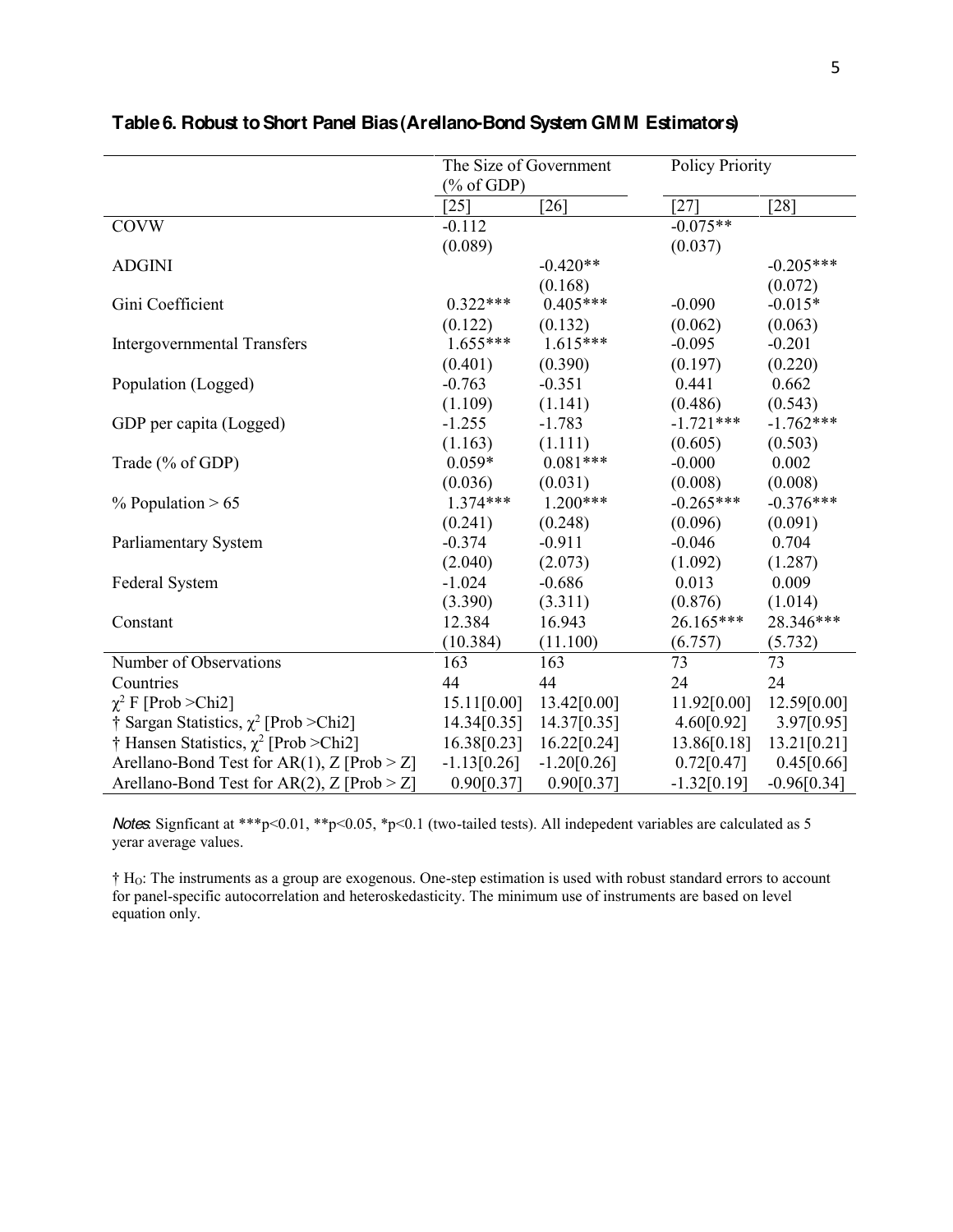|                                    | % of GDP    | The Size of Government |             | <b>Policy Priority</b> |
|------------------------------------|-------------|------------------------|-------------|------------------------|
|                                    | [29]        | $[30]$                 | $[31]$      | $[32]$                 |
| <b>COVW</b>                        | $-0.111***$ |                        | $-0.024***$ |                        |
|                                    | (0.013)     |                        | (0.006)     |                        |
| <b>ADGINI</b>                      |             | $-0.298***$            |             | $-0.071***$            |
|                                    |             | (0.023)                |             | (0.016)                |
| Gini Coefficient                   | $0.064*$    | $0.129***$             | $-0.001$    | $-0.003$               |
|                                    | (0.037)     | (0.040)                | (0.009)     | (0.009)                |
| <b>Intergovernmental Transfers</b> | $1.518***$  | $1.533***$             | $0.146***$  | $0.113***$             |
|                                    | (0.154)     | (0.161)                | (0.032)     | (0.030)                |
| Population (Logged)                | $-0.792***$ | $-0.817***$            | $0.457***$  | $0.485***$             |
|                                    | (0.274)     | (0.299)                | (0.061)     | (0.065)                |
| GDP per capita (Logged)            | $-2.279***$ | $-2.781***$            | $-0.781***$ | $-0.813***$            |
|                                    | (0.405)     | (0.450)                | (0.124)     | (0.119)                |
| Trade (% of GDP)                   | $0.051***$  | $0.068***$             | 0.001       | $0.003**$              |
|                                    | (0.009)     | (0.009)                | (0.002)     | (0.002)                |
| $%$ Population > 65                | 1.861***    | $1.675***$             | $-0.229***$ | $-0.252***$            |
|                                    | (0.087)     | (0.085)                | (0.024)     | (0.024)                |
| Parliamentary System               | 1.085*      | 0.918                  | 0.217       | 0.244                  |
|                                    | (0.637)     | (0.592)                | (0.211)     | (0.211)                |
| Federal System                     | $-2.257***$ | $-1.419*$              | $0.688***$  | $0.834***$             |
|                                    | (0.696)     | (0.739)                | (0.166)     | (0.173)                |
| Constant                           | 26.203***   | 31.226***              | 9.840***    | 10.568***              |
|                                    | (4.724)     | (5.058)                | (1.170)     | (1.156)                |
| Number of Observations             | 490         | 490                    | 269         | 269                    |
| Countries                          | 37          | 37                     | 23          | 23                     |
| $\chi^2$                           | 2,834***    | $2,061***$             | 444***      | 471 ***                |

# **Table 7. Robust to 5 Year Moving Average.**

*Notes*: Signficant at \*\*\*p<0.01, \*\*p<0.05, \*p<0.1 (two-tailed tests). All variables calculated as a 5 year-moving arithmetic average (of t, t-1, t-2, t-3, t-4). Feasible Generalized Least Squares regressions run for all models, corrected for heteroskedastic and first-order panel-specific error structure.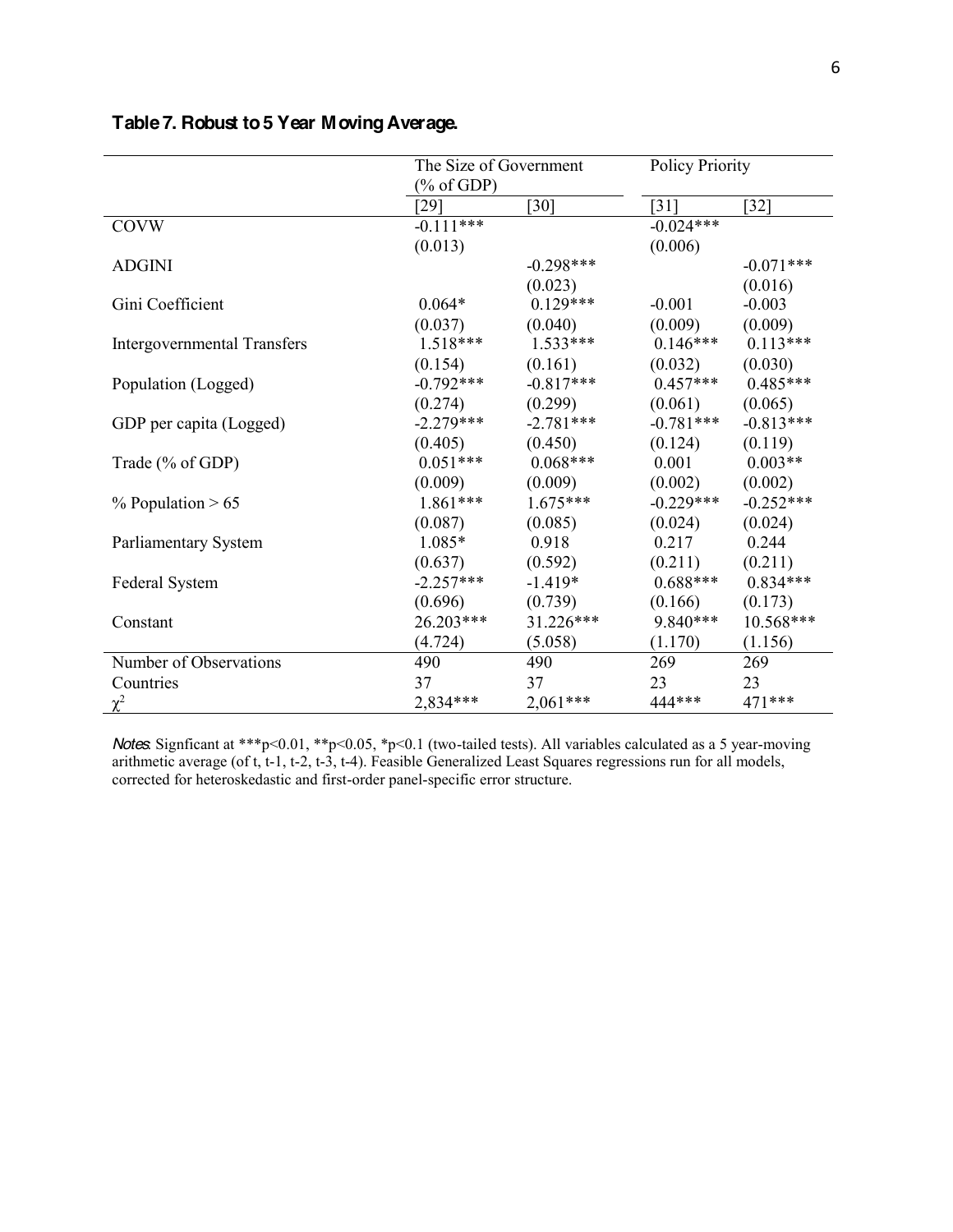|                                    | The Size of Government                                                                      |             | <b>Policy Priority</b> |             |
|------------------------------------|---------------------------------------------------------------------------------------------|-------------|------------------------|-------------|
|                                    | $(% \mathcal{O}(\mathcal{O}_{0})\rightarrow \mathcal{O}_{0})$ of GDP)<br>$\lceil 33 \rceil$ | $[34]$      | $[35]$                 | [36]        |
| <b>COVW</b>                        | $-0.122***$                                                                                 |             | $-0.026***$            |             |
|                                    | (0.027)                                                                                     |             | (0.006)                |             |
| <b>ADGINI</b>                      |                                                                                             | $-0.346***$ |                        | $-0.085***$ |
|                                    |                                                                                             | (0.038)     |                        | (0.013)     |
| Gini Coefficient                   | 0.035                                                                                       | 0.040       | $-0.007$               | $-0.008$    |
|                                    | (0.077)                                                                                     | (0.081)     | (0.013)                | (0.013)     |
| <b>Intergovernmental Transfers</b> | $1.529***$                                                                                  | 1.496***    | $0.200***$             | $0.176***$  |
|                                    | (0.232)                                                                                     | (0.234)     | (0.040)                | (0.040)     |
| Population (Logged)                | $-0.591$                                                                                    | $-0.165$    | $0.412***$             | $0.472***$  |
|                                    | (0.849)                                                                                     | (0.716)     | (0.078)                | (0.082)     |
| GDP per capita (Logged)            | $-2.843***$                                                                                 | $-3.035***$ | $-0.559***$            | $-0.541***$ |
|                                    | (0.904)                                                                                     | (0.933)     | (0.144)                | (0.141)     |
| Trade (% of GDP)                   | $0.052***$                                                                                  | $0.067***$  | 0.001                  | 0.003       |
|                                    | (0.011)                                                                                     | (0.009)     | (0.002)                | (0.002)     |
| $\%$ Population > 65               | $1.730***$                                                                                  | $1.519***$  | $-0.258***$            | $-0.275***$ |
|                                    | (0.284)                                                                                     | (0.284)     | (0.028)                | (0.029)     |
| <b>Parliamentary System</b>        | $2.559***$                                                                                  | $1.910**$   | 0.046                  | 0.195       |
|                                    | (0.833)                                                                                     | (0.759)     | (0.269)                | (0.276)     |
| Federal System                     | $-3.395$                                                                                    | $-3.446*$   | 0.365                  | $0.550*$    |
|                                    | (2.106)                                                                                     | (1.995)     | (0.343)                | (0.324)     |
| Constant                           | 34.455***                                                                                   | 39.171***   | 8.482***               | 8.524***    |
|                                    | (7.649)                                                                                     | (7.740)     | (1.462)                | (1.405)     |
| Number of Observations             | 490                                                                                         | 490         | 269                    | 269         |
| Countries                          | 37                                                                                          | 37          | 23                     | 23          |
| R-squared                          | 0.932                                                                                       | 0.949       | 0.408                  | 0.436       |
| $\chi^2$                           | 1573***                                                                                     | 2011***     | 412***                 | 449***      |

# **Table 8. Robust to Panel Corrected Standard Adjusted Errors(Beck and Katz, 1995).**

*Notes*: Signficant at \*\*\*p<0.01, \*\*p<0.05, \*p<0.1 (two-tailed tests). All variables calculated as a 5 year-moving average. Prais-winsten regressions run for all models, adjusted with a panel-specific AR(1) process.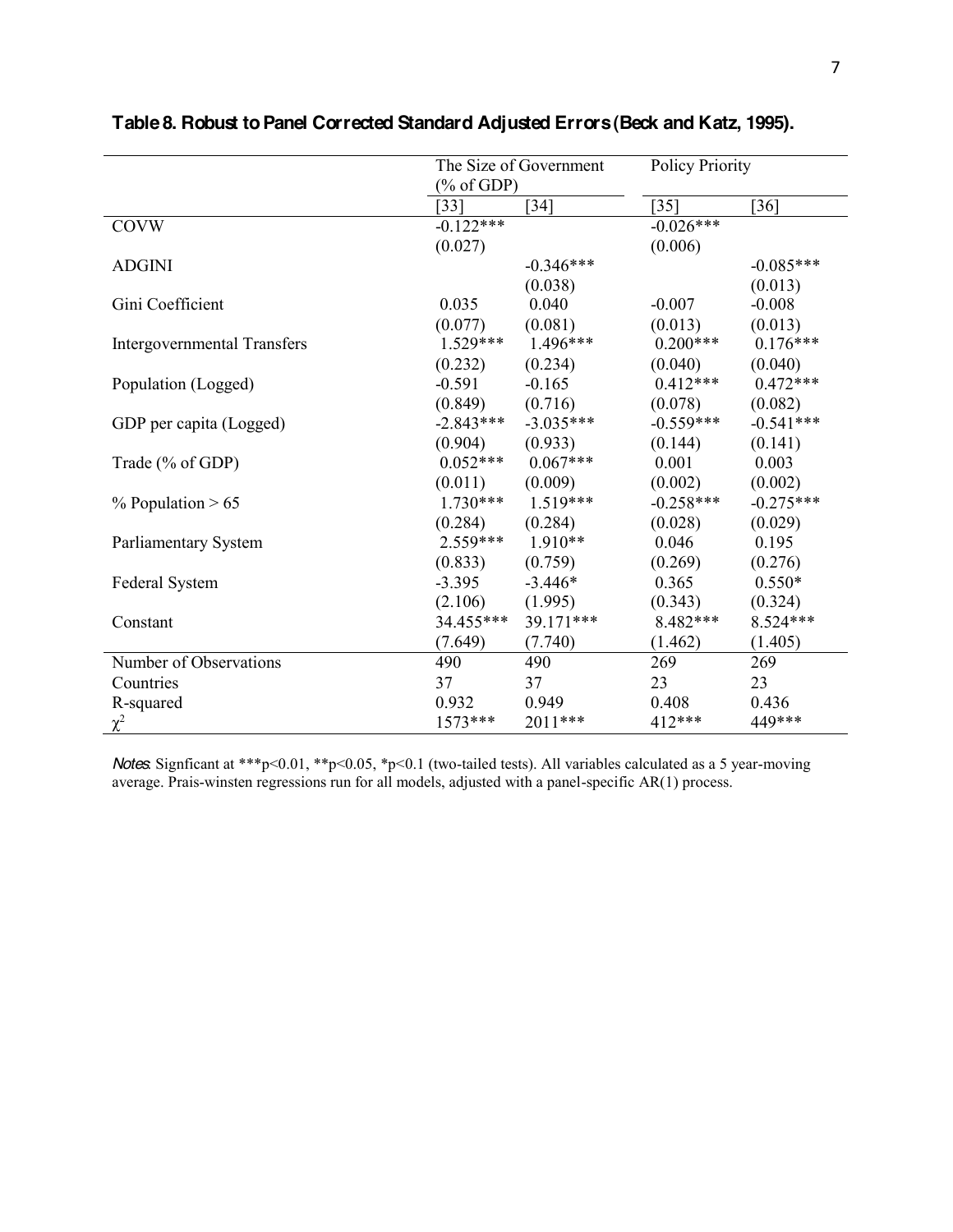|                                    | Feasible General Linear |             | Prais-winsten Regression with |             |  |  |
|------------------------------------|-------------------------|-------------|-------------------------------|-------------|--|--|
|                                    | Regression              |             | <b>PCSEs</b>                  |             |  |  |
|                                    | $\left[37\right]$       | $38$ ]      | [39]                          | [40]        |  |  |
| <b>COVW</b>                        | $-0.052***$             |             | $-0.071***$                   |             |  |  |
|                                    | (0.007)                 |             | (0.017)                       |             |  |  |
| <b>ADGINI</b>                      |                         | $-0.099***$ |                               | $-0.164***$ |  |  |
|                                    |                         | (0.018)     |                               | (0.036)     |  |  |
| Gini Coefficient                   | $-0.006$                | $-0.008$    | 0.000                         | $-0.000$    |  |  |
|                                    | (0.014)                 | (0.016)     | (0.029)                       | (0.029)     |  |  |
| <b>Intergovernmental Transfers</b> | $0.364***$              | $0.377***$  | $0.288***$                    | $0.255*$    |  |  |
|                                    | (0.069)                 | (0.072)     | (0.123)                       | (0.131)     |  |  |
| Population (Logged)                | $-0.043$                | $-0.185$    | 0.500                         | 0.390       |  |  |
|                                    | (0.175)                 | (0.170)     | (0.358)                       | (0.335)     |  |  |
| GDP per capita (Logged)            | $-0.056$                | $-0.155$    | $0.735*$                      | 0.412       |  |  |
|                                    | (0.258)                 | (0.257)     | (0.405)                       | (0.417)     |  |  |
| Trade (% of GDP)                   | $0.011***$              | $0.011***$  | $0.022***$                    | $0.023***$  |  |  |
|                                    | (0.004)                 | (0.004)     | (0.008)                       | (0.007)     |  |  |
| $%$ Population > 65                | $0.630***$              | $0.587***$  | $0.338***$                    | $0.277***$  |  |  |
|                                    | (0.062)                 | (0.067)     | (0.114)                       | (0.118)     |  |  |
| Parliamentary System               | $0.718***$              | 0.185       | $1.779**$                     | $1.563**$   |  |  |
|                                    | (0.344)                 | (0.336)     | (0.708)                       | (0.694)     |  |  |
| <b>Federal System</b>              | 0.609                   | 1.298***    | $-0.383$                      | 0.063       |  |  |
|                                    | (0.452)                 | (0.422)     | (0.642)                       | (0.584)     |  |  |
| Constant                           | 11.019***               | 13.077***   | 4.867                         | 9.570**     |  |  |
|                                    | (2.358)                 | (2.393)     | (4.429)                       | (4.753)     |  |  |
| Number of Observations             | 557                     | 557         | 557                           | 557         |  |  |
| Countries                          | 38                      | 38          | 38                            | 38          |  |  |
| R-squared                          |                         |             | 0.932                         | 0.928       |  |  |
| $\chi^2$                           | 990 ***                 | 643***      | 216***                        | 211***      |  |  |

# **Table 9. Robust to General Government Spending.**

*Notes*: Signficant at \*\*\*p<0.01, \*\*p<0.05, \*p<0.1 (two-tailed tests). All independent variables are calculations of 5 year moving average. Errors are adjusted for panel-heteroskedasticity and a panel-specific AR(1) process.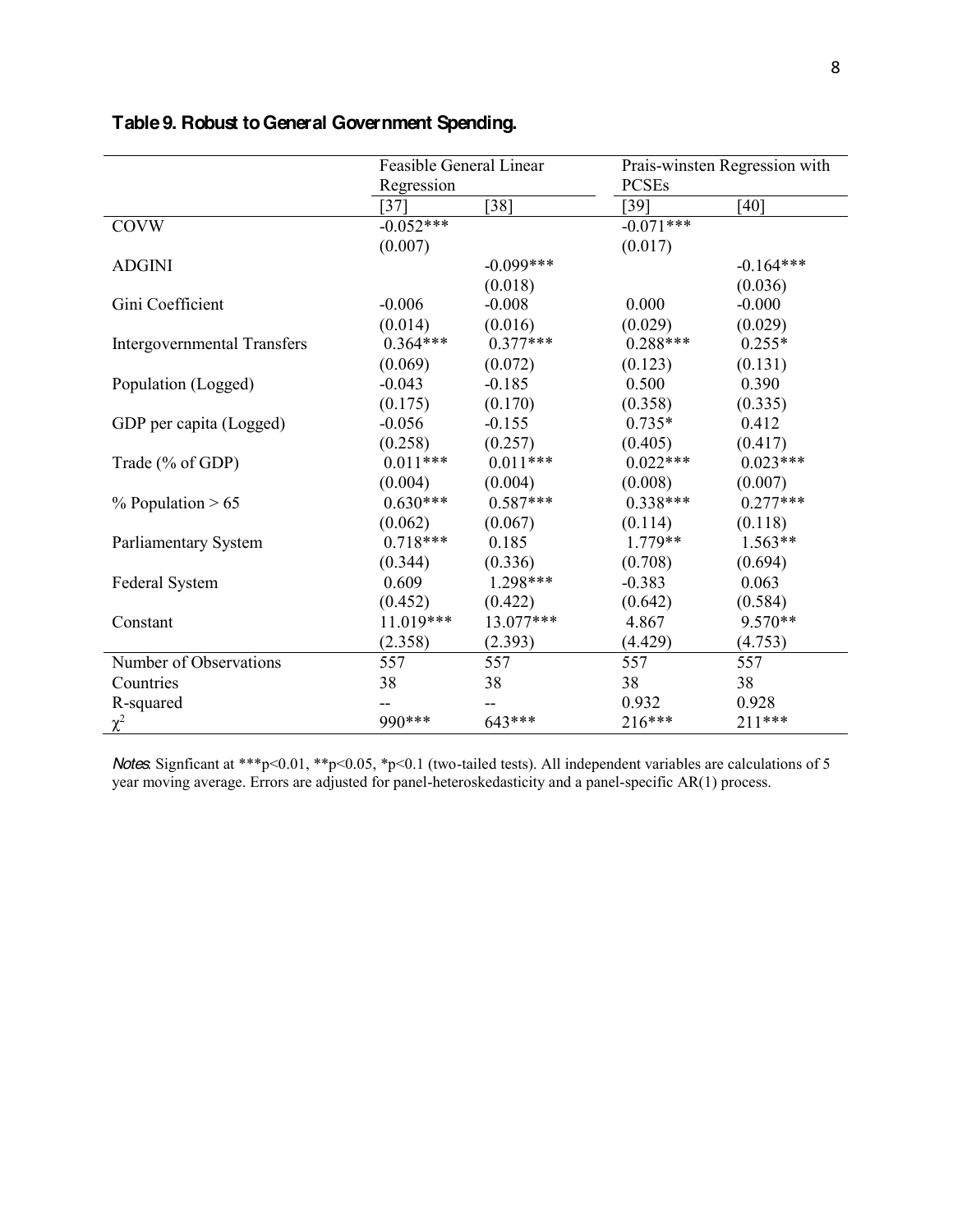# **Table 10. Countries in the Sample (Indicated in Gray), by Model Numbers.**

| M[1]-[7] M[8]-[14] M[15]-[22] M[23]-[24] M[27]-[28] M[27]-[28] M[29]-[30] M[31]-[32] M[33]-[34] M[35]-[36]<br>Countries |    |                 |    |    |    |                 |                 |    |                 |    | $M[37]-[40]$ |
|-------------------------------------------------------------------------------------------------------------------------|----|-----------------|----|----|----|-----------------|-----------------|----|-----------------|----|--------------|
| Argentina                                                                                                               |    |                 |    |    |    |                 |                 |    |                 |    |              |
| Australia                                                                                                               |    |                 |    |    |    |                 |                 |    |                 |    |              |
| Austria                                                                                                                 |    |                 |    |    |    |                 |                 |    |                 |    |              |
| Belgium                                                                                                                 |    |                 |    |    |    |                 |                 |    |                 |    |              |
| Bolivia                                                                                                                 |    |                 |    |    |    |                 |                 |    |                 |    |              |
| <b>Brazil</b>                                                                                                           |    |                 |    |    |    |                 |                 |    |                 |    |              |
| Bulgaria                                                                                                                |    |                 |    |    |    |                 |                 |    |                 |    |              |
| Canada                                                                                                                  |    |                 |    |    |    |                 |                 |    |                 |    |              |
| Chile                                                                                                                   |    |                 |    |    |    |                 |                 |    |                 |    |              |
| Colombia                                                                                                                |    |                 |    |    |    |                 |                 |    |                 |    |              |
| Czech Republic                                                                                                          |    |                 |    |    |    |                 |                 |    |                 |    |              |
| Denmark                                                                                                                 |    |                 |    |    |    |                 |                 |    |                 |    |              |
| Finland                                                                                                                 |    |                 |    |    |    |                 |                 |    |                 |    |              |
| France                                                                                                                  |    |                 |    |    |    |                 |                 |    |                 |    |              |
| Germany                                                                                                                 |    |                 |    |    |    |                 |                 |    |                 |    |              |
| Greece                                                                                                                  |    |                 |    |    |    |                 |                 |    |                 |    |              |
| Hungary                                                                                                                 |    |                 |    |    |    |                 |                 |    |                 |    |              |
| India                                                                                                                   |    |                 |    |    |    |                 |                 |    |                 |    |              |
| Indonesia                                                                                                               |    |                 |    |    |    |                 |                 |    |                 |    |              |
| Ireland                                                                                                                 |    |                 |    |    |    |                 |                 |    |                 |    |              |
| Italy                                                                                                                   |    |                 |    |    |    |                 |                 |    |                 |    |              |
| Japan                                                                                                                   |    |                 |    |    |    |                 |                 |    |                 |    |              |
| Kazakhstan                                                                                                              |    |                 |    |    |    |                 |                 |    |                 |    |              |
| Korea, Republic of                                                                                                      |    |                 |    |    |    |                 |                 |    |                 |    |              |
| Mongolia                                                                                                                |    |                 |    |    |    |                 |                 |    |                 |    |              |
| Netherlands                                                                                                             |    |                 |    |    |    |                 |                 |    |                 |    |              |
| New Zealand                                                                                                             |    |                 |    |    |    |                 |                 |    |                 |    |              |
| Norway                                                                                                                  |    |                 |    |    |    |                 |                 |    |                 |    |              |
| Panama                                                                                                                  |    |                 |    |    |    |                 |                 |    |                 |    |              |
| Poland                                                                                                                  |    |                 |    |    |    |                 |                 |    |                 |    |              |
| Portugal                                                                                                                |    |                 |    |    |    |                 |                 |    |                 |    |              |
| Romania                                                                                                                 |    |                 |    |    |    |                 |                 |    |                 |    |              |
| Russian Federation                                                                                                      |    |                 |    |    |    |                 |                 |    |                 |    |              |
| Slovak Republic                                                                                                         |    |                 |    |    |    |                 |                 |    |                 |    |              |
| Slovenia                                                                                                                |    |                 |    |    |    |                 |                 |    |                 |    |              |
| South Africa                                                                                                            |    |                 |    |    |    |                 |                 |    |                 |    |              |
| Spain                                                                                                                   |    |                 |    |    |    |                 |                 |    |                 |    |              |
| Sweden                                                                                                                  |    |                 |    |    |    |                 |                 |    |                 |    |              |
| Switzerland                                                                                                             |    |                 |    |    |    |                 |                 |    |                 |    |              |
| Thailand                                                                                                                |    |                 |    |    |    |                 |                 |    |                 |    |              |
| Turkey                                                                                                                  |    |                 |    |    |    |                 |                 |    |                 |    |              |
| Ukraine                                                                                                                 |    |                 |    |    |    |                 |                 |    |                 |    |              |
| <b>United Kingdom</b>                                                                                                   |    |                 |    |    |    |                 |                 |    |                 |    |              |
| <b>United States</b>                                                                                                    |    |                 |    |    |    |                 |                 |    |                 |    |              |
| No. of Countries                                                                                                        | 39 | $\overline{19}$ | 39 | 33 | 44 | $\overline{24}$ | $\overline{37}$ | 23 | $\overline{37}$ | 23 | 38           |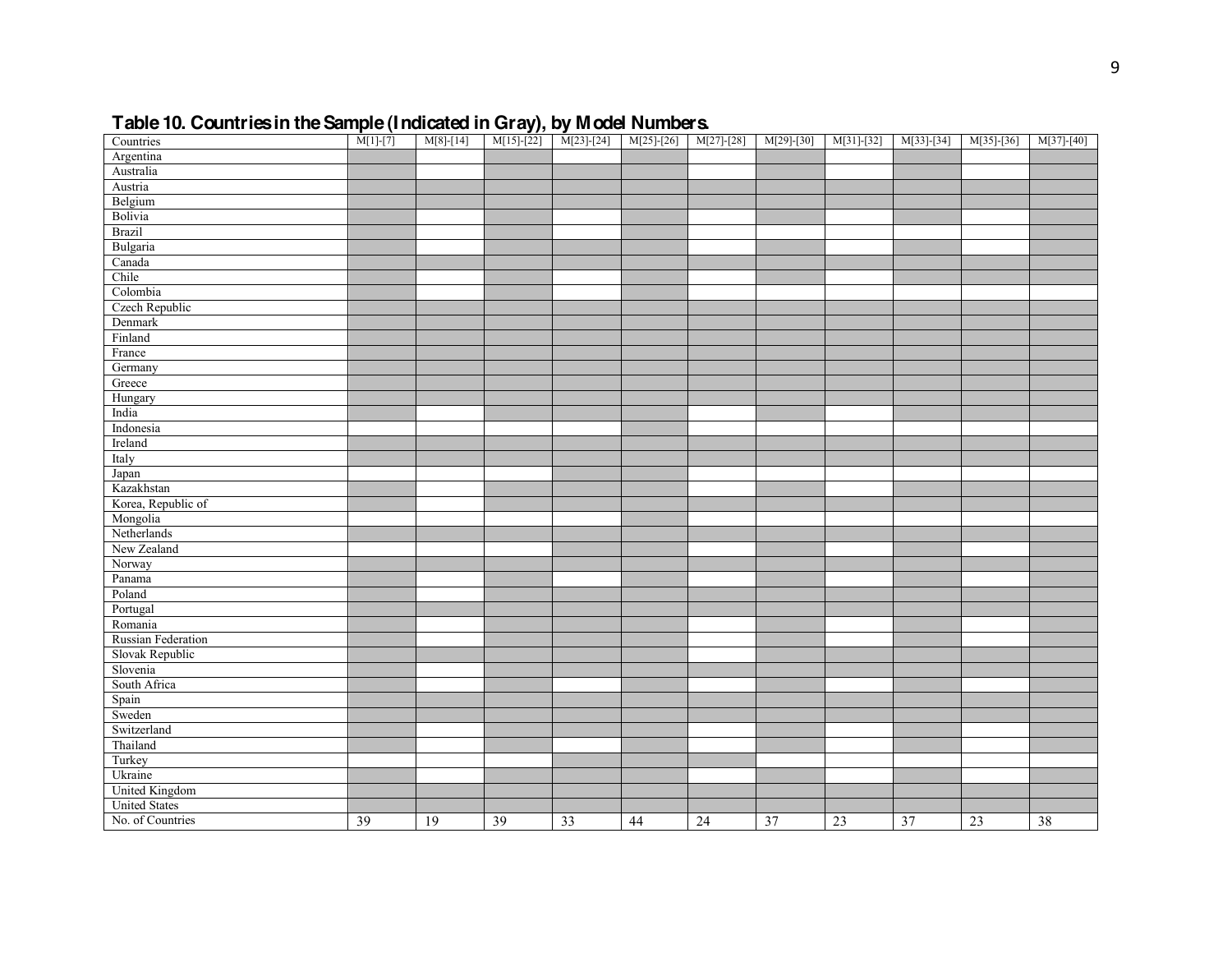| Variables                    | rable for variable bescriptions and cummany clausites of Estimation camples.<br>Descriptions                                                                                                                                                                                                                                                                                                                                                                       | Mean  | <b>SD</b> | Sources                                                                                    |
|------------------------------|--------------------------------------------------------------------------------------------------------------------------------------------------------------------------------------------------------------------------------------------------------------------------------------------------------------------------------------------------------------------------------------------------------------------------------------------------------------------|-------|-----------|--------------------------------------------------------------------------------------------|
| Dependent Variables          |                                                                                                                                                                                                                                                                                                                                                                                                                                                                    |       |           |                                                                                            |
| Central Government Spending: | Sum of non-repayable payments by the central government for either cash or<br>non-cash values.                                                                                                                                                                                                                                                                                                                                                                     |       |           | <b>IMF</b> Government Finance<br><b>Statistics</b><br>$(GFS)$ .                            |
| <b>Government Functions</b>  | Expenditure by ten functional categories - General public services, national<br>defense, public order & safety, economic affairs, environmental protection,<br>housing $\&$ community amenities, health, recreation $\&$ culture $\&$ religion,<br>education, and social protection. Measured as share of GDP.                                                                                                                                                     | 30.93 | 10.15     |                                                                                            |
| Economic Characteristics     | Expenditure by transaction types – Compensation of employees, interest,<br>subsidies & transfer, grants, social benefits, and other expenses. Measured as<br>share of GDP.                                                                                                                                                                                                                                                                                         | 30.71 | 9.91      |                                                                                            |
| General Government Spending: | General government final consumption expenditures including all government<br>current expenditures for purchases of goods and services, compensation of<br>employees, as well as national defense & security. Measured as share of GDP.                                                                                                                                                                                                                            | 17.40 | 4.74      | World Bank, World<br>Development Indicators.                                               |
| <b>Policy Priorities</b>     | Sources of relative spending priority over the functional categories of central<br>government expenditures. Sources are set to a mean of zero. Units are<br>proportions (rescaled to percentage points). Positive scores indicate the degree<br>in which country's policy spending is devoted to collective (geographically<br>targeted) good policies, rather than particularized (individually/socially-<br>targeted) good policies (Jacoby and Schneider 2009). | 0.08  | 1.68      | Calculated by Authors using<br><b>OECD</b> Statistics.                                     |
| Independent Variables        |                                                                                                                                                                                                                                                                                                                                                                                                                                                                    |       |           |                                                                                            |
| Regional Income Inequality   | Measure of regional income inequality, using the country's average GDP per<br>capita, the GDP per capita of subnational regions. Regional levels specified<br>with the geocode standard for referencing the subdivisions of countries (i.e., the<br>NUT2 level equivalent to state or province). Formulae from Lessmann (2009).                                                                                                                                    |       |           | Calculated by Authors<br>using: Cambridge<br>Econometrics, National<br>Accounts, EUROSTAT. |
| <b>COVW</b>                  | The population-weighted coefficient of variation of regional GDP per capita.<br>Units are proportions (rescaled to percentage points)/                                                                                                                                                                                                                                                                                                                             | 30.27 | 20.70     |                                                                                            |
| <b>ADGINI</b>                | The adjusted-weighted coefficient of regional GDP per capita. Units are<br>proportions (rescaled to percentage points).                                                                                                                                                                                                                                                                                                                                            | 16.30 | 10.37     |                                                                                            |
| Gini Coefficient             | Estimates of the Gini index of household market (pre-tax, pre-transfer) income<br>inequality, using Luxembourg Income Study data. Units are scales of 0 to 100<br>(the most unequal).                                                                                                                                                                                                                                                                              | 42.09 | 8.44      | Standardized World Income<br><b>Inequality Database</b><br>(SWIID), Solt (2009).           |

# **Table 10. Variable Descriptions and Summary Statistics of Estimation Samples.**

5 year averages, non-overlapping periods from 1980-2010, 44 countries. *Continued*